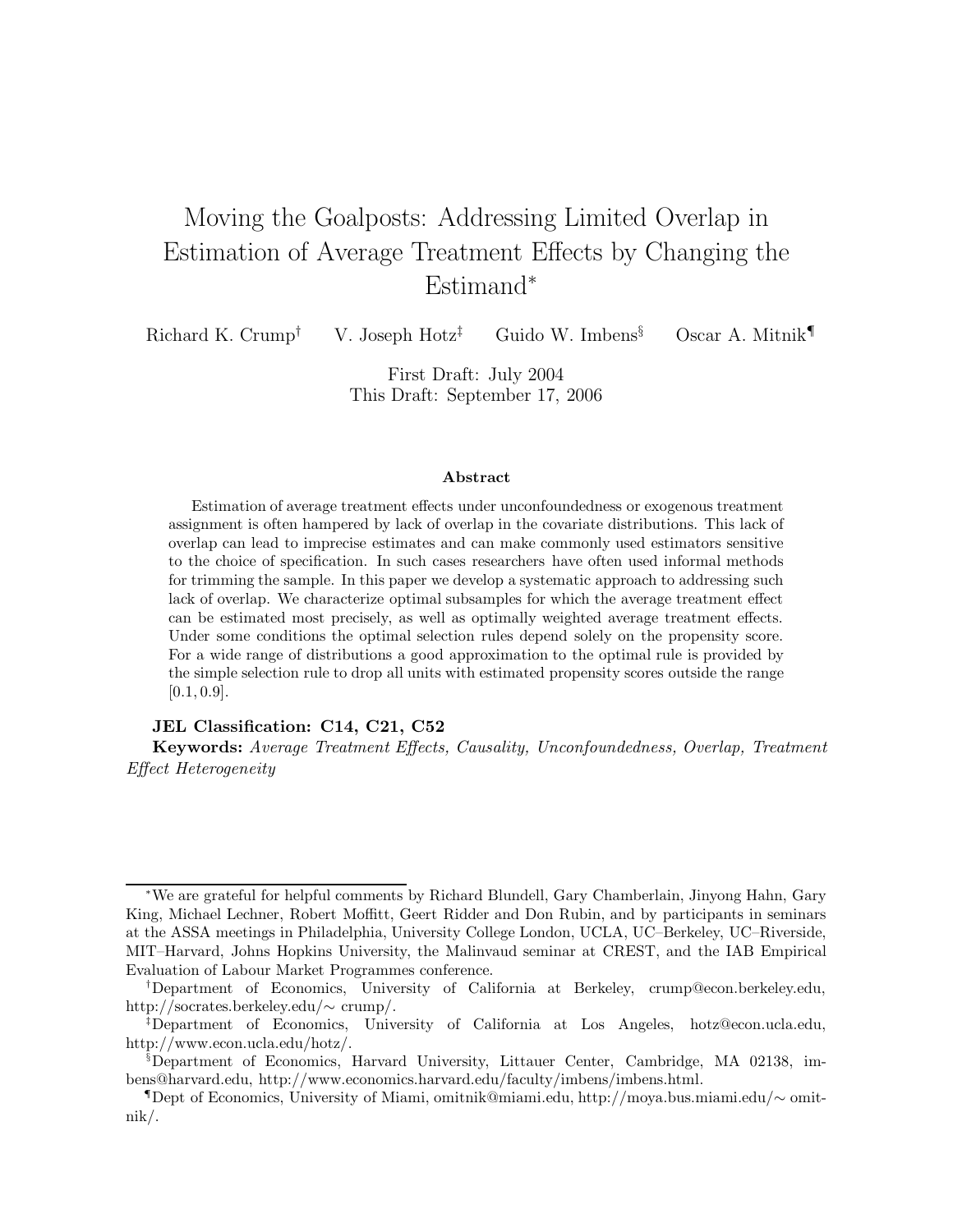## **1 Introduction**

There is a large literature on estimating average treatment effects (ATE) under assumptions of unconfoundedness, ignorability, or exogeneity following the seminal work by Rubin (1974, 1978) and Rosenbaum and Rubin (1983a). Researchers have developed estimators based on regression methods (e.g., Hahn, 1998, Heckman, Ichimura and Todd, 1998), matching (e.g., Rosenbaum, 1989, Abadie and Imbens, 2006), and methods based on the propensity score (e.g., Rosenbaum and Rubin, 1983a, Hirano, Imbens and Ridder, 2003). Related methods for missing data problems are discussed in Robins, Rotnitzky and Zhao (1995) and Robins and Rotnitzky  $(1995).<sup>1</sup>$  An important practical concern in implementing these methods is that one needs overlap between covariate distributions in the two subpopulations, i.e., there must be common support in the covariates across the two subpopulations. Even if there exists overlap (common support), there may be parts of this common covariate space with limited numbers of observations for one or the other treatment groups. Such areas of limited overlap can lead to poor finite sample properties for many estimators of average treatment effects. In such cases, many of these estimators can have substantial bias, large variances, as well as considerable sensitivity to the exact specification of the treatment effect regression functions or of the propensity score. LaLonde (1986), Heckman, Ichimura and Todd (1997) and Dehejia and Wahba (1999) discuss the empirical relevance of this overlap issue.<sup>2</sup>

One strand of the literature has focused on assessing the robustness of existing estimators to a variety of potential problems, including limited overlap.<sup>3</sup> A second strand focuses on developing new matching estimators of treatment effects or modifying existing ones to reduce their sensitivity and improve their precision in the face of the overlap problem. For example, Rubin (1977) and Lee (2005b), in situations where there is a single discrete covariate, suggest simply discarding all units with covariate values with either no treated or no control units. Alternatively, Cochran and Rubin (1973) suggest caliper matching where potential matches are dropped if the within-match difference in propensity scores exceeds some threshold level. LaLonde (1986) creates subsamples of the control group by conditioning on covariate values lying in ranges with substantial overlap. Ho, Imai, King and Stuart (2005) propose preprocessing the data by first matching units and carrying out parametric inferences using only the matched data. Heckman, Ichimura and Todd (1997), Heckman, Ichimura, Smith and Todd (1998), and Smith and Todd (2005), who focus on estimating the average treatment effect for the treated (ATT), discard all observations in both the treated and non-treated groups for values of the estimated propensity scores that have zero or occur infrequently. Dehejia and Wahba (1999), who also focus on estimating the ATT, discard those non-treated group observations

<sup>&</sup>lt;sup>1</sup>See Rosenbaum (2001), Heckman, LaLonde and Smith (1999), Wooldridge (2002), Blundell and Costa-Diaz (2002), Imbens (2004) and Lee (2005a) for surveys of this literature.

<sup>2</sup>Dehejia and Wahba (1999) write: "... our methods succeed for a transparent reason: They only use the subset of the comparison group that is comparable to the treatment group, and discard the complement." Heckman, Ichimura and Todd (1997) write "A major finding of this paper is that comparing the incomparable i.e., violating the common support condition for the matching variables—is a major source of evaluation bias as conventionally measured."

<sup>3</sup>See, for example, Rosenbaum and Rubin (1983b), Rosenbaum (2001), Imbens (2003), and Ichino, Mealli, and Nannicini (2005).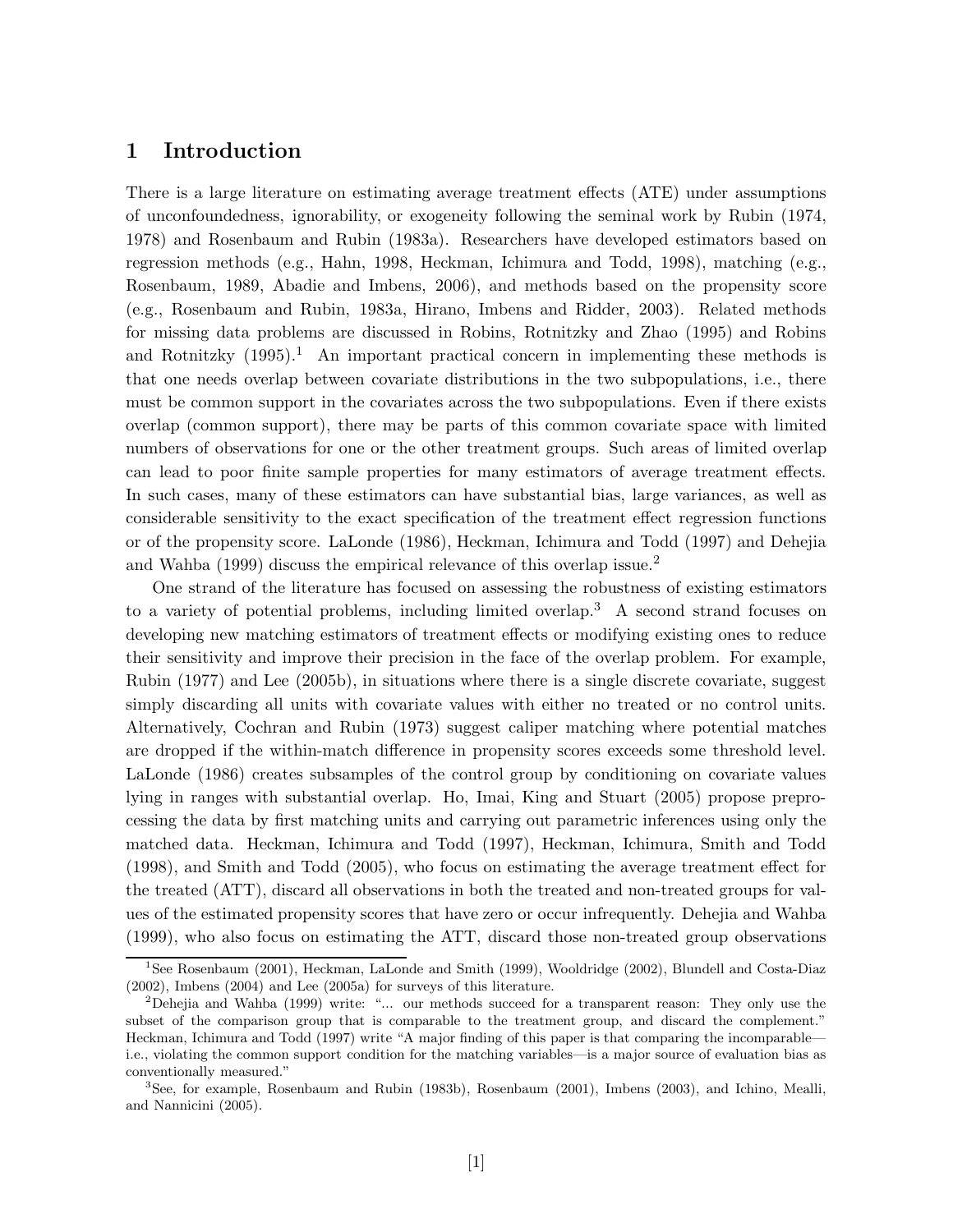for propensity scores that are less than the smallest value of the propensity score for those in the treated group.

Although there are differences across these alternative strategies, they have several things in common. First, all of them discard observations for which there is no overlap between the treated and non-treated group based on either the propensity score or covariate distribution. As a result, each strategy focuses, in essence, on average treatment effect estimands that are defined for subsets of the sample observations and, thus, differ from either the typical ATE or ATT which are defined over the full (population) covariate distributon. Second, each of these strategies is somewhat arbitrary, i.e., the strategies used to discard or reweight observations in forming new estimators are based on criteria with unknown properties.

In this paper, we propose a systematic approach to dealing with samples with limited overlap in the covariates that have optimality properties with respect to the precision of estimating treatment effects, and which are straightforward to implement in practice. As with the previous methods, our approaches also are based on characterizing different estimands relative to the traditional ATE or ATT. We return below to the implications of and some justifications for this latter feature of our approach.

We consider the following two strategies. In the first, we focus on average treatment effects within a selected subpopulation defined in terms of covariate values. Inevitably, conditioning on a subpopulation based on any selection criterion reduces the effective sample size, which, all else the same, increases the variance of the estimated average treatment effect. However, if the subpopulation is chosen appropriately, it may be possible to estimate the average treatment within this subpopulation more precisely than the average effect for the entire population despite the smaller sample size. As we establish below, this tradeoff is, in general, well-defined and, under some conditions, leads to discarding units with propensity scores outside an interval  $[\alpha, 1 - \alpha]$ , where the optimal cutoff value of  $\alpha$  is solely determined by the distribution of the propensity score. Our approach is consistent with the practice noted above of researchers dropping units with extreme values of the propensity score, with two important distinctions. First, the role of the propensity score in our procedure is not imposed from the outset; rather, it emerges as a consequence of the criterion of variance minimization. Second, we have a systematic way of choosing the cutoff point, *α*. We refer to the resulting estimand as the Optimal Subpopulation Average Treatment Effect (OSATE). We note that the determination of the subset of observations that characterize a particular OSATE is based solely on the joint distribution of covariates and the treatment indicator and *not* on the outcome data. As a result, we avoid introducing deliberate bias with respect to the treatment effects being analyzed.

In the second strategy, we formulate weighted average treatment effects, where the weights depend only on covariates. Note that the OSATE can be viewed as a special case of these weighted treatment effects, where the weight function is restricted to be an indicator function. Within a broad class, we characterize the weight function that leads to the most precisely estimated average treatment effect. We note that this class of estimands includes the average treatment effect for the treated, where the weight function is proportional to the propensity score. Under the same conditions as before, the optimal weight function turns out to be a function of the propensity score; in fact, it is proportional to the product of the propensity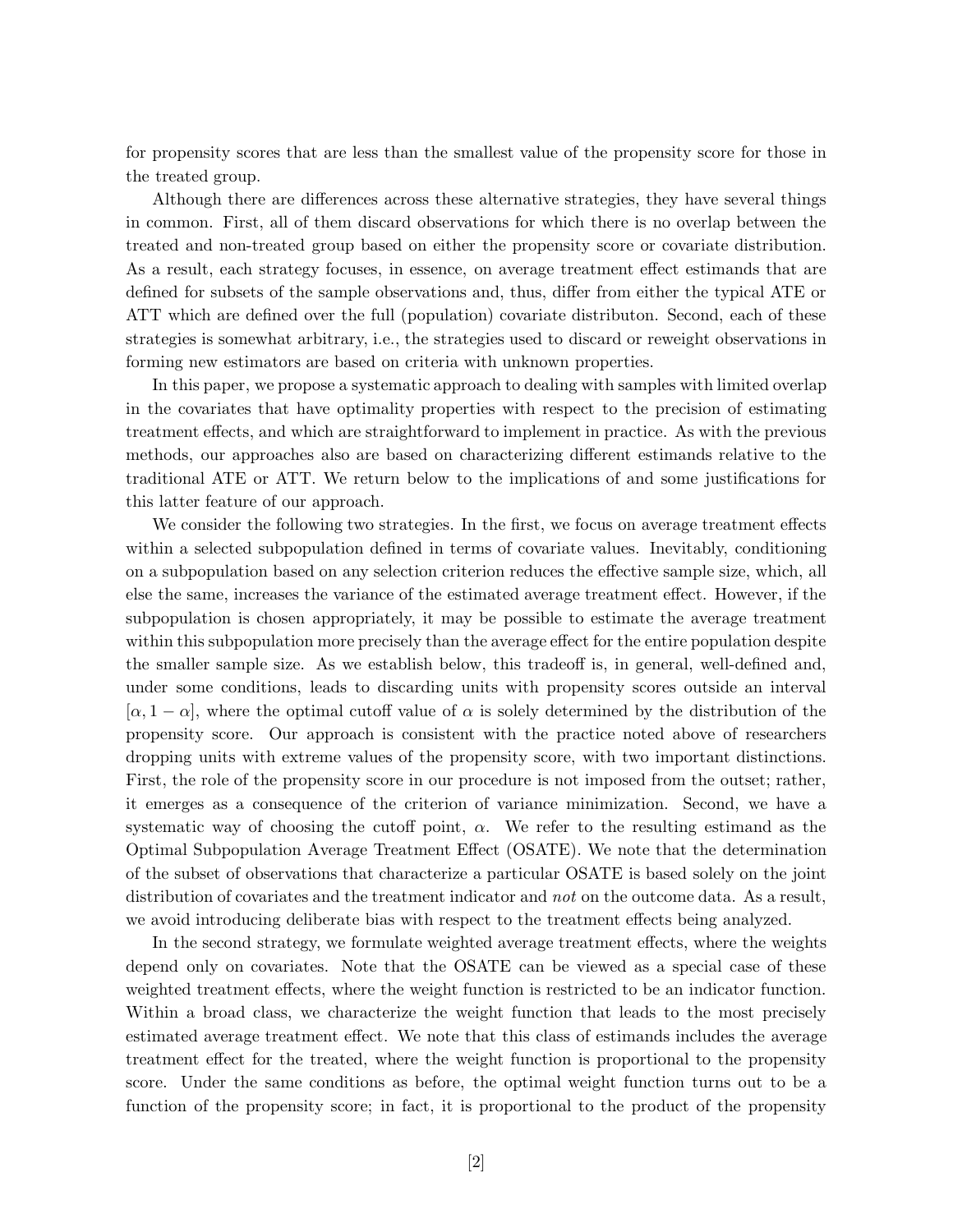score and one minus the propensity score. We refer to this as the Optimally Weighted Average Treatment Effect (OWATE).

Although both strategies we consider are similiar to the more informal ones noted above, it is still the case that both are somewhat uncommon in econometric analyses, precisely because they entail focusing on estimands that depend on sample data.<sup>4</sup> Typically, econometric analyses of treatment effects focus on estimands that are defined *a priori* for populations of interest, as is the case with the population average treatment effect or the average treatment effect for the treated subpopulation. In these cases, estimates are produced that turn out to be more or less precise, depending on the actual sample data. In contrast, we focus on average effects for a statistically defined (weighted) subpopulation.<sup>5</sup> This change of focus is *not* motivated, *per se*, by an intrinsic interest in the subpopulation for which we ultimately estimate the average causal effect. Rather, it acknowledges and addresses the difficulties in making inferences about the population of primary interest.

In our view this approach has several justifications. First, our approach of achieving precision in the estimation of treatment effects has analogues in the statistics literature. In particular, it is similar to the traditional motivation for medians rather than means as more precise measures of central tendency. In particular, by changing the sample from one that was potentially representative of the population of interest, we can gain greater internal validity, although, in doing so, we may sacrifice some of the external validity of the resulting estimates.<sup>6</sup> Furthermore, our proposed approach of placing greater stress on internal versus external validity is similar to that found in the design of randomized experiments which are often carried out on populations unrepresentative of the population of interest in order to improve the precision of the inferences to be drawn. More generally, the relative primacy of internal validity over external validity is advocated in many discussions of causal inference (see, for example, Shadish, Cook, and Campbell, 2002).

Second, our approach may be well-suited to situations where the primary interest is to determine whether a treatment may harm or benefit at least *some* group in a broader population. For example, one may be interested whether there is any evidence that a particular drug could harm or have side effects for some group of patients in a well-defined population. In this context, obtaining greater precision in the estimation of a treatment effect, even if it is not for the entire population, is warranted. We note that the subpopulation for which these estimands are valid are defined in terms of the observed covariate values so that one can determine, for each individual, whether they are in the relevant subpopulation or not.

Third, our approach can provide useful, albeit auxiliary, information when making inferences about the treatment effects for fixed populations. Thus, instead of only reporting the potentially imprecise estimate for the population average treatment effect, one can also report the estimates

 $^{4}$ We note that the local average treatment effect introduced by Imbens and Angrist (1994) represents another example in which a new estimand is introduced—one in which the average effect of the treatment is defined for the subpopulation of compliers—to deal with a phenomenon quite similar to limited overlap.

 $5$ This is also true for the method proposed by Heckman, Ichimura and Todd (1998).

<sup>6</sup>A separate issue is that in practice in many cases even the original sample is not representative of the population of interest. For example, we are often interested in policies that would extend small pilot versions of job training programs to different locations and times.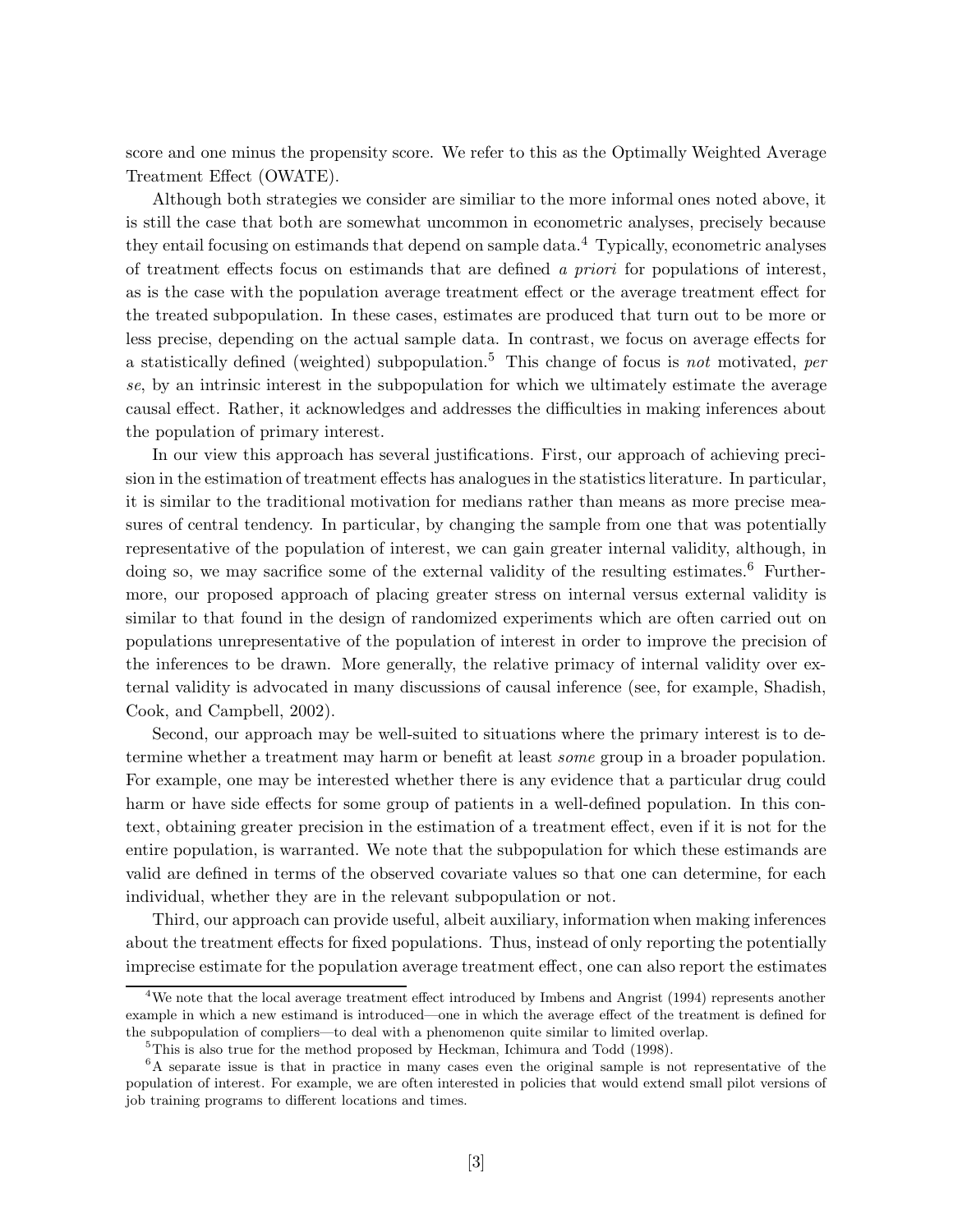for the subpopulations where we can make more precise inferences.

Fourth, focusing on estimands that discard or reweight observations from the treated and non-treated group subsamples in order to improve precision tends to produce more balance in the distribution of the covariates across these groups. As has been noted elsewhere (Rosenbaum and Rubin, 1984; Heckman, Ichimura and Todd, 1998, among others), increasing the balance in the covariate distributions tends to reduce the sensitivity of treatment effect estimates to changes in the specification. In the extreme case, where the selected sample is completely balanced in covariates in the two treatment arms, one can simply use the average difference in outcomes between treated and control units.

At the same time, our focus on strategies for improving the precision of treatment effect estimators in the face of limited overlap has its limitations. For example, one might seek to devise strategies to deal with limited overlap of the covariate distributions that balance the representativeness of that distributon with precision. While exploring how to achieve such objectives is desirable, we see the results in this paper as an important first step in formulating strategies to deal with the problem of limited overlap that have well-defined properties and that can be implemented on real data.

Finally, it is important to note that the properties we derive below concerning the precision associated with both the OSATE and OWATE estimands are not tied to a specific estimator. Rather, we focus on differences in the efficiency bounds for different subpopulations. As a consequence, a range of efficient estimators—including the ones proposed by Hahn (1998), Hirano, Imbens and Ridder (2003), Imbens, Newey and Ridder (2006), and Robins, and Rotnitzky and Zhao (1995)—can potentially be used to estimate these estimands, especially the OWATE. However, as we make clear below, these standard estimators are not readily applicable to the estimation of the OSATE, due to the complications that arise from having to estimate the optimal subsets of the covariate distribution for this estimand. Accordingly, we develop a new estimator that deals with this case and derive its large sample properties.

We illustrate these methods using data from the non-experimental part of a data set on labor market programs previously used by LaLonde (1986), Heckman and Hotz (1989), Dehejia and Wahba (1999), Smith and Todd (2005) and others. In this data set the overlap issue is a well known problem, with the control and treatment group far apart on some of the most important covariates including lagged values for the outcome of interest, yearly earnings. Here our OSATE method suggests dropping 2363 out of 2675 observations (leaving only 312 observations, or just 12% of the original sample) in order to minimize the variance. Calculations suggest that this lowers the variance by a factor  $1/160,000$ , reflecting the fact that most of the controls are very different from the treated and that it is essentially impossible to estimate the population average treatment effect. More relevant, given the fact that most of the researchers analyzing this data set have focused on the average effect for the treated, is that the variance for the optimal subsample is only 40% of that for the propensity score weighted sample (which estimates the effect on the treated).

The remainder of the paper is organized as follows. In Section 2, we present a simple example in which there is a single and scalar covariate used in the estimation of the average treatment effect. This example allows us to illustrate how the precision of the estimates varies with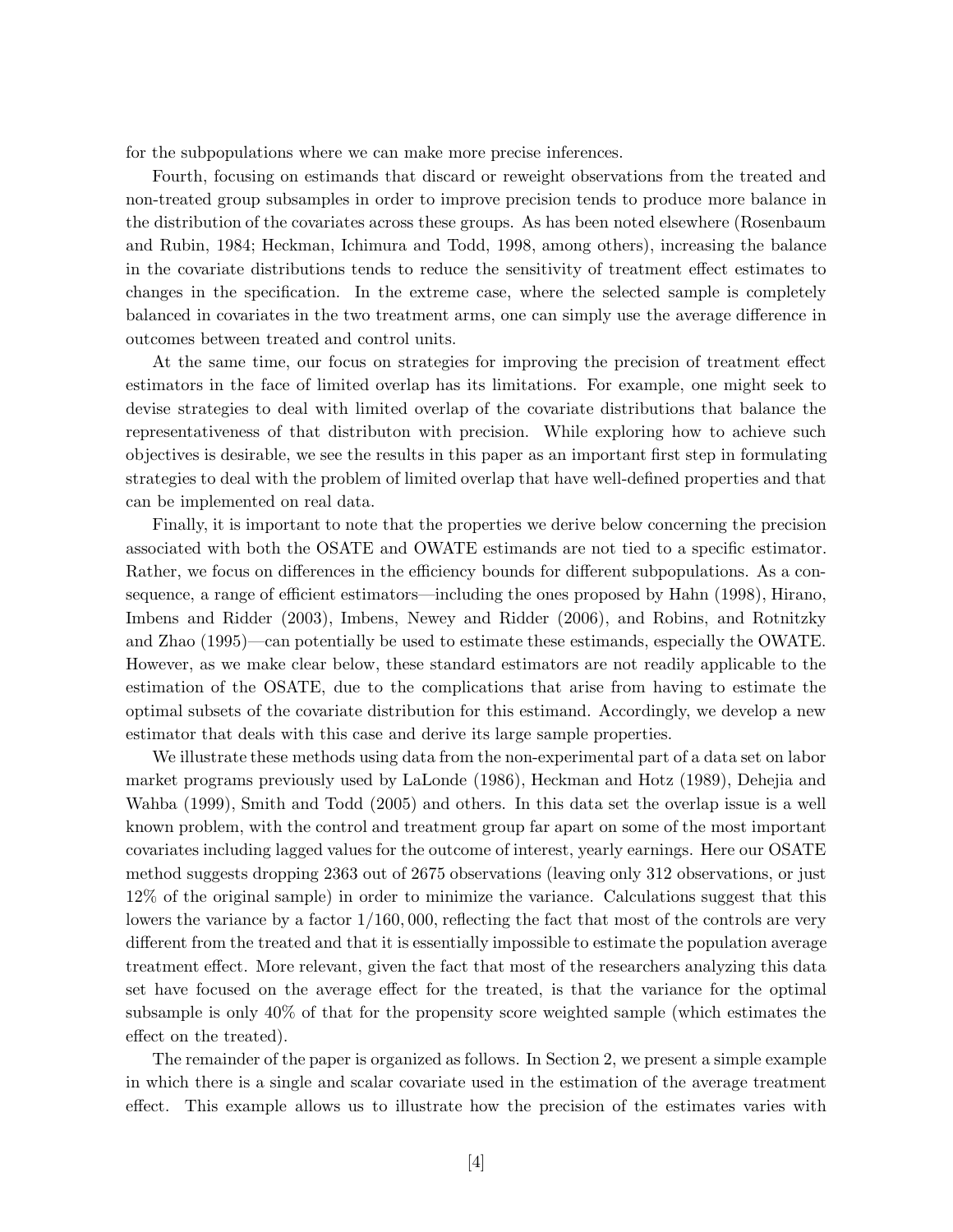changes in the estimand. Section 3 develops the general setup we use throughout the paper. Section 4 reviews the previous approaches to dealing with limited overlap when estimating treatment effects. In Section 5, we develop new estimands and discuss their precision gains. We also show that for a wide class of distributions the optimal set is well approximated by the set of observations with propensity scores in the interval [0*.*1*,* 0*.*9]. In Section 6, we discuss the properties of estimators for the OSATE and OWATE estimands. In Section 7, we present the application to the LaLonde data. Section 8 concludes.

## **2 A Simple Example**

To set the stage for the issues to be discussed in this paper, consider the following simplified treatment effect example in which the covariate of interest, *X*, is a scalar taking on one of two values. In particular, suppose that  $X = f$  (female) or  $X = m$  (male), so that the covariate space is  $X = \{f, m\}$ . For  $x = f, m$ , let  $N_x$  be the sample size for the subsample with  $X = x$ , and let  $N = N_f + N_m$  be the total sample size. Let  $W \in \{0, 1\}$  denote the indicator for the treatment. Also, let  $p = \mathbb{E}[W]$  be the population share of treated individuals, where  $\hat{p} = N_m/N$ is the share of men in the sample. We denote the average treatment effect, conditional on  $X = x$ , as  $\tau_x$ . Let  $N_{xw}$  be the number of observations with covariate  $X_i = x$  and treatment indicator  $W_i = w$ . It follows that  $e_x = N_{x1}/N_x$  is the propensity score for  $x = f, m$ . Finally, let  $\bar{y}_{xw} = \sum_{i=1}^{N} Y_i \cdot 1\{X_i = x, W_i = w\} / N_{xw}$  be the average within each of the four subsamples. We assume that the distribution of the outcomes is homoskedastic, i.e., the variance of  $Y(w)$ given  $X_i = x$  is  $\sigma^2$  for all  $x = f, m$  and  $w = 0, 1$ .

At the outset, consider the following two average treatment effects that differ in somewhat subtle ways. In particular, consider the average effect that is averaged over the *sample distribution* of the covariates,

$$
\tau_S = \hat{p} \cdot \tau_m + (1 - \hat{p}) \cdot \tau_f,
$$

versus the average treatment effect for the full population,

$$
\tau_P = p \cdot \tau_m + (1-p) \cdot \tau_f.
$$

where  $\tau_x = \mathbb{E}[y_{x1} - y_{x0}], x = f, m$ . It is immediately obvious that for either  $\tau_s$  and  $\tau_P$  the natural estimator is

$$
\hat{\tau}_{\mathbb{X}} = \hat{p} \cdot \hat{\tau}_m + (1 - \hat{p}) \cdot \hat{\tau}_f.
$$

However, as we develop below, which estimand is the object of interest makes a difference in terms of the variance for this esimtator and this fact plays a crucial role in the results derived in this paper.

To make things very simple, suppose that subjects are randomly assigned to one of the treatment statuses,  $W_i = 0$  or 1, conditional on *X*. In this case, the natural, unbiased, estimators for the average treatment effects for each of the two subpopulations are

$$
\hat{\tau}_f = \bar{y}_{f1} - \bar{y}_{f0}, \quad \text{and} \quad \hat{\tau}_m = \bar{y}_{m1} - \bar{y}_{m0},
$$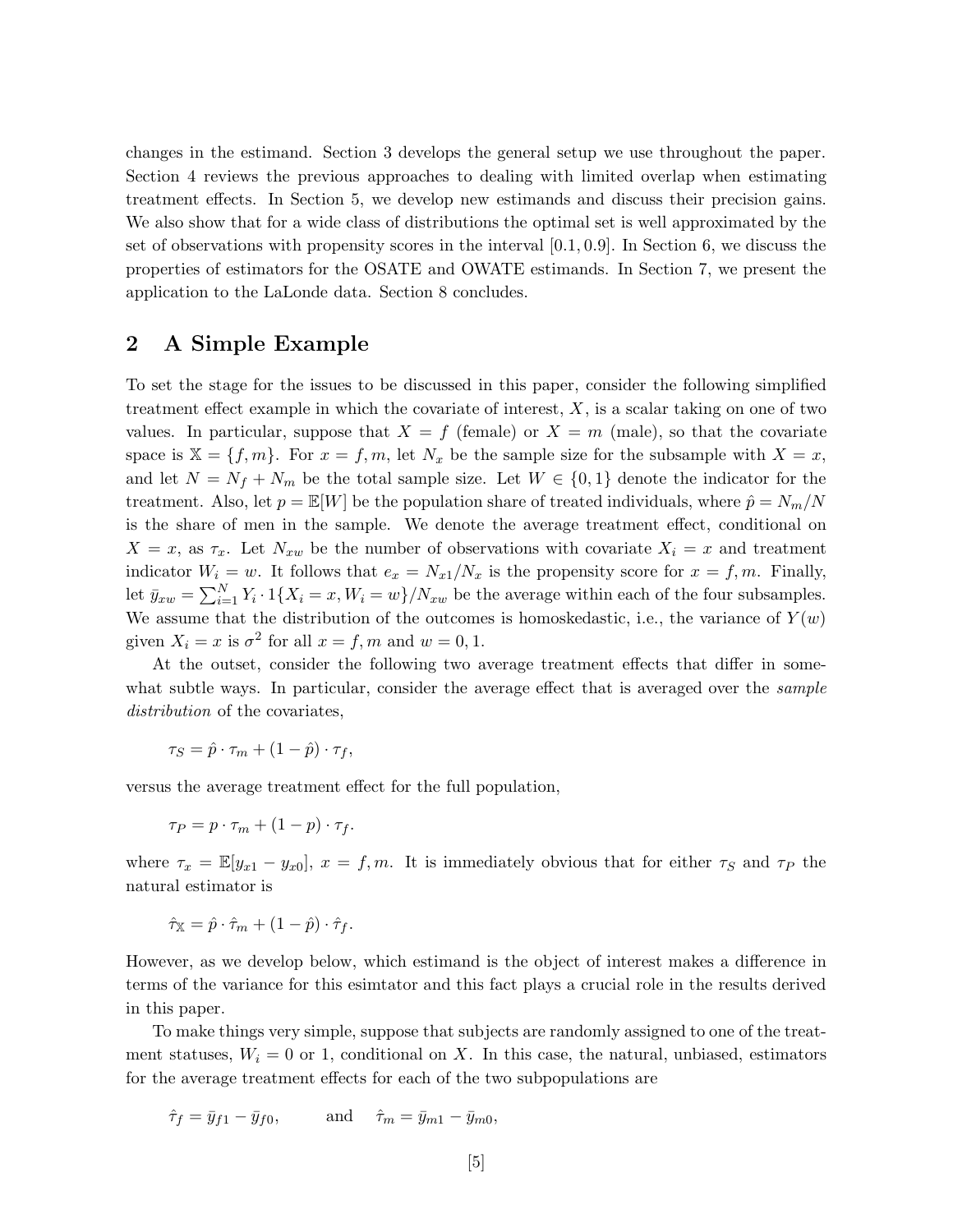with variances (conditional on the covariates)

$$
\mathbb{V}(\hat{\tau}_f) = \mathbb{E}[(\hat{\tau}_f - \tau_f)^2] = \sigma^2 \cdot \left(\frac{1}{N_{f0}} + \frac{1}{N_{f1}}\right) = \frac{\sigma^2}{N \cdot (1 - \hat{p})} \cdot \frac{1}{e_f \cdot (1 - e_f)},
$$

and

$$
\mathbb{V}(\hat{\tau}_m) = \mathbb{E}[(\hat{\tau}_m - \tau_m)^2] = \sigma^2 \cdot \left(\frac{1}{N_{m0}} + \frac{1}{N_{m1}}\right) = \frac{\sigma^2}{N \cdot \hat{p}} \cdot \frac{1}{e_m \cdot (1 - e_m)}.
$$

respectively. The estimator for the sample average treatment effect,  $\tau_S$ , is

$$
\hat{\tau}_{\mathbb{X}} = \hat{p} \cdot \hat{\tau}_m + (1 - \hat{p}) \cdot \hat{\tau}_f.
$$

Because the two estimates,  $\hat{\tau}_f$  and  $\hat{\tau}_m$ , are independent, it follows that the variance of this estimator is

$$
\mathbb{V}_S(\hat{\tau}_\mathbb{X}) = \mathbb{E}[(\hat{\tau}_\mathbb{X} - \tau_S)^2] = \hat{p}^2 \cdot V(\hat{\tau}_m) + (1 - \hat{p})^2 \cdot V(\hat{\tau}_f)
$$

$$
= \frac{\sigma^2}{N} \cdot \left(\frac{\hat{p}}{e_m \cdot (1 - e_m)} + \frac{1 - \hat{p}}{e_f \cdot (1 - e_f)}\right).
$$

It follows that the asymptotic variance of  $\sqrt{N}(\hat{\tau}_{\mathbb{X}} - \tau_{S})$  converges to

$$
AV\left(\sqrt{N}(\hat{\tau}_{X} - \tau_{S})\right) = \sigma^{2} \cdot \left(\frac{p}{e_{m} \cdot (1 - e_{m})} + \frac{1 - p}{e_{f} \cdot (1 - e_{f})}\right) = \sigma^{2} \cdot \mathbb{E}\left[\frac{1}{e_{X} \cdot (1 - e_{X})}\right].
$$

Note, however, that the asymptotic variance of  $\sqrt{N}(\hat{\tau}_{\mathbb{X}} - \tau_P)$  converges to

$$
AV\left(\sqrt{N}(\hat{\tau}_{X} - \tau_{P})\right) = \sigma^{2} \cdot \left(\frac{p}{e_{m} \cdot (1 - e_{m})} + \frac{1 - p}{e_{f} \cdot (1 - e_{f})}\right) + p \cdot (\tau_{m} - \tau_{P})^{2} + (1 - p) \cdot (\tau_{f} - \tau_{P})^{2}
$$

$$
= \sigma^{2} \cdot \mathbb{E}\left[\frac{1}{e_{X} \cdot (1 - e_{X})}\right] + \mathbb{E}[(\tau_{X} - \tau_{P})^{2}].
$$

where the extra term in this second variance arises because of the difference between the average treatment effect conditional on the sample distribution of *X* and the one for the full population.

The first formal result of the paper concerns the comparison of  $\mathbb{V}_S(\hat{\tau})$ ,  $\mathbb{V}(\hat{\tau}_f)$ , and  $\mathbb{V}(\hat{\tau}_m)$ according to a variance minimization criterion. In particular, the optimal subset  $\mathbb{A}^* \subset \mathbb{X}$  that minimizes

$$
\mathbb{V}_{\min} = \min(\mathbb{V}_S(\hat{\tau}_\mathbb{X}), \mathbb{V}(\hat{\tau}_f), \mathbb{V}(\hat{\tau}_m)) = \mathbb{V}(\hat{\tau}_{\mathbb{A}^*}).
$$

is given by

$$
\mathbb{A}^* = \begin{cases} \n\{f\} & \text{if} \\ \n\mathbb{X} & \text{if} \\ \n\mathbb{X} & \text{if} \\ \n\{m\} & \text{if} \end{cases} \quad \frac{\sum_{e} \frac{e_m(1-e_m)}{e_f(1-e_f)}}{\sum_{e} \frac{e_m(1-e_m)}{e_f(1-e_f)}} \leq \frac{1+\hat{p}}{\hat{p}}, \quad (2.1)
$$

Note that which estimator has the smallest variances crucially depends on the ratio of the product of the propensity score and one minus the propensity score,  $e_m(1 - e_m)/(e_f(1 - e_f))$ .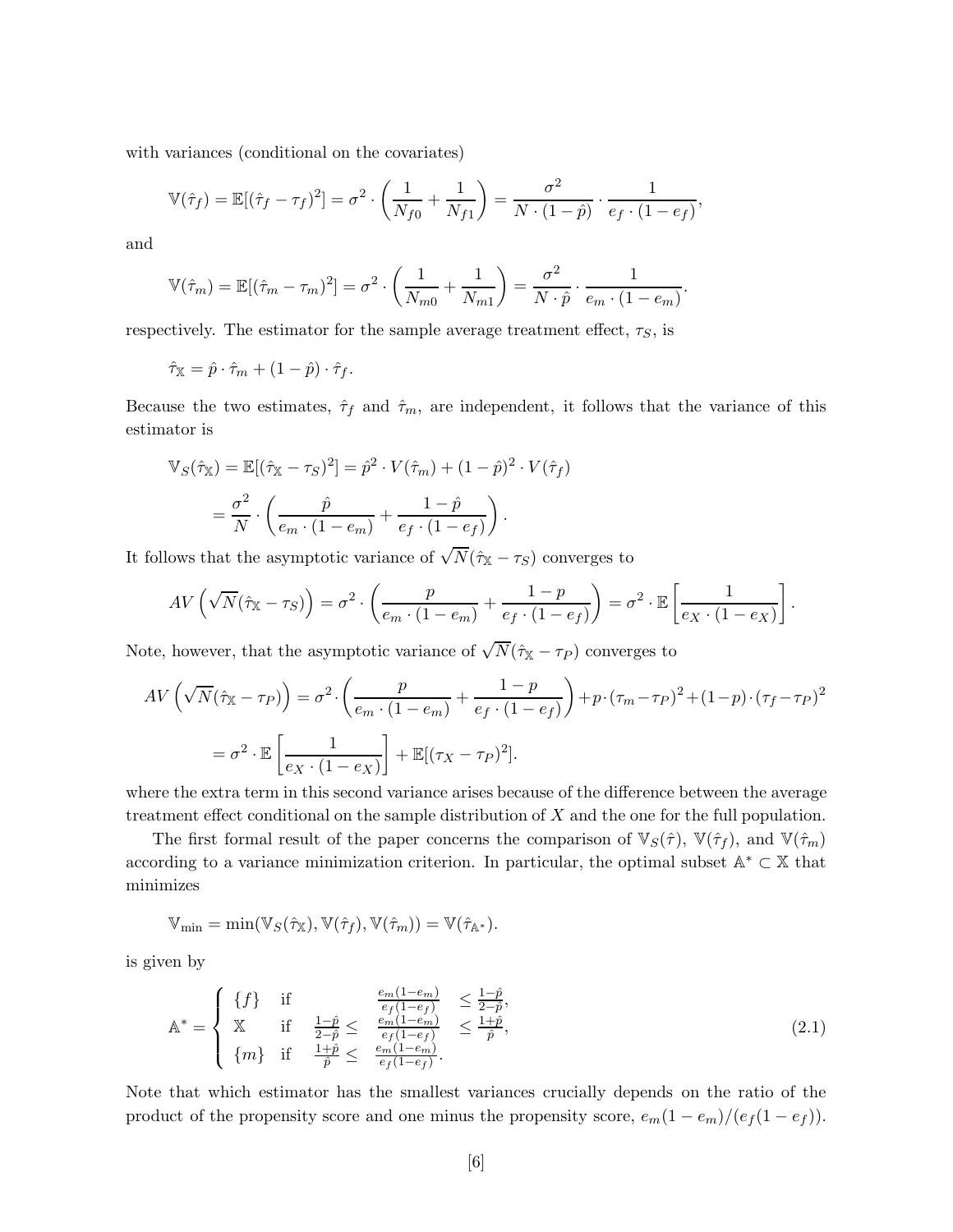If the propensity score for women is close to zero or one, we cannot estimate the average treatment effect for women precisely. In that case the ratio  $e_m(1-e_m)/(e_f(1-e_f))$  will be high and we may be able to estimate the average treatment effect for men more accurately than the average effect for the sample as a whole, even though we may well lose a substantial number of observations by discarding women. Similarly, if the propensity score for men is close to zero or one, the ratio  $e_m(1 - e_m)/(e_f(1 - e_f))$  is close to zero, and we may be able to estimate the average treatment effect for the women more accurately than for the sample as a whole. If the ratio is close to one, we can estimate the average treatment effect for the population as a whole more accurately than for either of the two subpopulations. Put differently, based on the data, and more specifically the distribution of  $(X, W)$ , one might prefer to estimate  $\tau_f$  (or  $\tau_m$ ), rather than the overall average  $\tau$ , if, *a priori*, it is clear that  $\tau$  cannot be estimated precisely, and  $\tau_f$ (or  $\tau_m$ ) can be estimated with accuracy. In this case there is a second obvious advantage of focusing on subpopulation average treatment effects. Within the two subpopulations, we can estimate the within-subpopulation average treatment effect without bias by simply differencing average treatment and control outcomes. As a result, our results are not sensitive to the choice of estimator for the within-subpopulation treatment effects. This need not be the case for the population as a whole, where there is potentially substantial bias from simply differencing average outcomes.

Note that we did *not* define A<sup>∗</sup> so as to minimize (*AV* ( √  $\overline{N}(\hat{\tau}_{\mathbb{X}}-\tau_P))/N, \mathbb{V}(\hat{\tau}_f), \mathbb{V}(\hat{\tau}_m)).$ While doing so is, in principle, possible, it has two drawbacks, given our desire to determine the estimator which has the smallest variance and that is implementable in practice. First, using  $\min(AV(\sqrt{N}(\hat{\tau}X-\tau_P))/N, V(\hat{\tau}_f), V(\hat{\tau}_m))$  as the criteria for estimator selection would require one to evaluate  $\mathbb{E}[(\tau_X - \tau_P)^2]$ , which would necessarily be difficult to do. Second, this criterion depends on the value of the treatment effect, and, as such, would require analyzing outcome data, *Y* , before selecting the sample. This would open the door to introducing deliberate biases of the sort avoided by a selection criterion that depends solely on the treatment and covariate data.

A second issue concerns knowledge of A∗. In an actual data set, one typically does not know A<sup>∗</sup> and it would have to be estimated, using estimated values for the propensity score and the covariate distribution. Call this estimate A. In cases with continuous covariates, the uncertainty stemming from the difference between  $\mathbb{\tilde{A}}$  and  $\mathbb{A}^*$  is not neglible. As a result, in our discussion of statistical inference below, we focus on the distribution of  $\sqrt{N}(\hat{\tau}_{\hat{\mathbb{A}}} - \tau_{\hat{\mathbb{A}}})$ , rather discussion of statistical interestic below, we focus on the distribution of  $\sqrt{N}(\hat{\tau}_{\hat{\mathbb{A}}} - \tau_{\mathbb{A}^*})$ . That is, we focus on the deviation of the estimated than at the distribution of  $\sqrt{N}(\hat{\tau}_{\hat{\mathbb{A}}} - \tau_{\mathbb{A}^$ average effect relative to the average effect *in the selected subsample*, not relative to the average effect in the subset that would be optimal in the population. To be clear, focusing on  $\tau_{\hat{A}}$  rather than  $\tau_{\mathbb{A}^*}$  has consequences. For example, suppose that our estimate is  $\mathbb{A} = \{m\}$ , so that we estimate the average treatment effect using only data for the male subpopulation. It may well be that, in fact,  $\mathbb{A}^* = \mathbb{X}$  so that the average treatment effect should be estimated over the population of men *and* women. Nevertheless, we focus on the distribution of  $\hat{\tau}_{\hat{A}} - \tau_{\hat{A}} = \hat{\tau}_m - \tau_m$ , rather than on the asymptotic distribution of  $\hat{\tau}_{\hat{\mathbb{A}}} - \tau_{\mathbb{A}^*} = \hat{\tau}_{\hat{\mathbb{A}}} - \tau_{\hat{\mathbb{A}}} + (\tau_{\hat{\mathbb{A}}} - \tau_{\mathbb{A}^*})$ . Given that  $\hat{\mathbb{A}}$  is known, and A<sup>∗</sup> is not, the estimates would seem more interpretable that way.

The second result of the paper takes account of the fact that one need not limit the choice of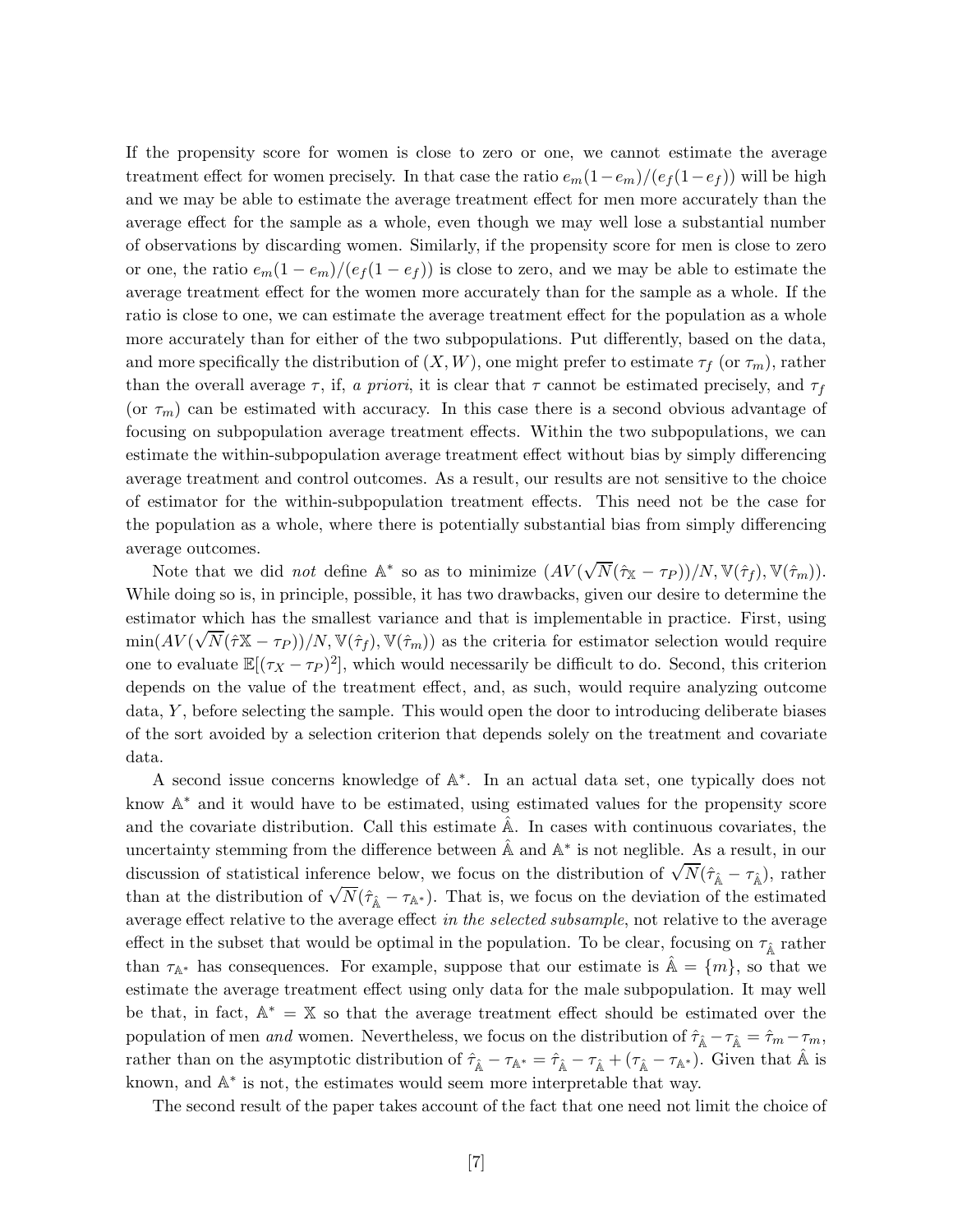average treatment effects to the three discussed so far. In particular, one may wish to consider a weighted average treatment effect of the form

$$
\tau_{\lambda} = \lambda \cdot \tau_m + (1 - \lambda) \cdot \tau_f,
$$

for fixed  $\lambda$ . It follows that  $\tau_{\lambda}$  can be estimated by

$$
\hat{\tau}_{\lambda} = \lambda \cdot \hat{\tau}_m + (1 - \lambda) \cdot \hat{\tau}_f,
$$

where the variance for this weighted average treatment effect is given by

$$
\begin{split} \mathbb{V}(\hat{\tau}_{\lambda}) &= \lambda^2 \cdot \mathbb{V}(\hat{\tau}_m) + (1 - \lambda)^2 \cdot \mathbb{V}(\hat{\tau}_f) \\ &= \lambda^2 \cdot \frac{\sigma^2}{N \cdot \hat{p}} \cdot \frac{1}{e_m \cdot (1 - e_m)} + (1 - \lambda)^2 \cdot \frac{\sigma^2}{N \cdot (1 - \hat{p})} \cdot \frac{1}{e_f \cdot (1 - e_f)}. \end{split}
$$

It follows that the variance of this estimator is minimized by choosing  $\lambda$  to be

$$
\lambda^* = \frac{1/\mathbb{V}(\hat{\tau}_m)}{1/\mathbb{V}(\hat{\tau}_m) + 1/\mathbb{V}(\hat{\tau}_f)} = \frac{\hat{p} \cdot e_m \cdot (1 - e_m)}{(1 - \hat{p}) \cdot e_f \cdot (1 - e_f) + \hat{p} \cdot e_m \cdot (1 - e_m)}.
$$
(2.2)

with the minimum value for the variance equal to

$$
\mathbb{V}(\tau_{\lambda^*}) = \frac{\sigma^2}{N} \cdot \frac{1}{((1-\hat{p}) \cdot e_f \cdot (1-e_f) + \hat{p} \cdot e_m \cdot (1-e_m))}.
$$

The ratio of the variance for the population average to the variance for the optimally weighted average treatment effect is

$$
\mathbb{V}(\tau_P)/\mathbb{V}(\tau_{\lambda^*}) \longrightarrow \mathbb{E}\left[\frac{1}{e_X \cdot (1 - e_X)}\right] \cdot \mathbb{E}[e_X \cdot (1 - e_X)] = \mathbb{E}\left[\frac{1}{\mathbb{V}(W|X)}\right] \cdot \mathbb{E}[\mathbb{V}(W|X)].
$$
 (2.3)

By Jensen's inequality this is greater than one if  $V(W|X)$  varies with X.

So what are some of the implications of focusing on a criterion of variance minimization for selecting among alternative treatment effect estimators derived from this simplified example? Suppose one is interested in the sample average treatment effect,  $\tau<sub>S</sub>$ . One may find that the efficient estimator for this average effect is likely to be imprecise, even before looking at the outcome data. This would be consistent with two states of the world that correspond to very different sets of information about treatment effects. In one state, the average effect for both of the subpopulations are imprecisely estimable, and, in effect, one cannot say much about the effect of the treatment at all. In the other state of the world it is still possible to learn something about the effect of the treatment because one of the subpopulation average treatment effects can be estimated precisely. In that case, which corresponds to the propensity score for one of the two subpopulations being close to zero or one, it may be useful to report also the estimator for the precisely estimable average treatment effect to convey the information the data contain about the effect of the treatment. It is important to stress that the message of the paper is not that one should report *only*  $\hat{\tau}_m$  or  $\hat{\tau}_f$  in place of  $\hat{\tau}$ . Rather, in cases where  $\hat{\tau}_m$  or  $\hat{\tau}_f$  are precisely estimable and  $\hat{\tau}$  is not, we propose one should report *both*.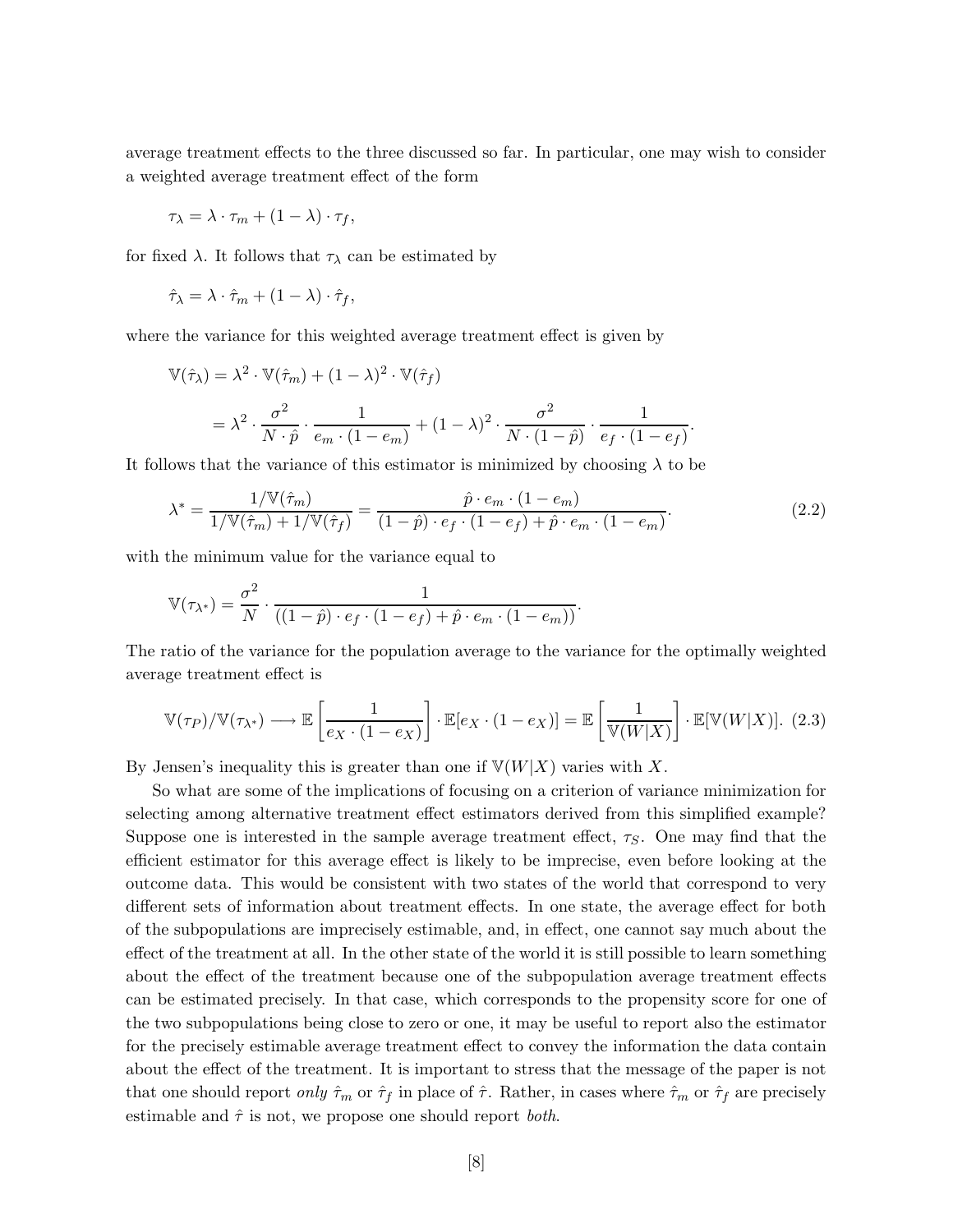In the remainder of the paper, we generalize the above analysis to the case with a vector of potentially continuously distributed covariates. We study the existence and characterization of a partition of the covariates space X into two subsets, A<sup>∗</sup> and X*/*A∗. For A∗, the average treatment effect is at least as accurately estimable as that for any other subset of the covariate space. This leads to a generalization of (2.1). Under a certain set of assumptions, this problem has a well-defined solution and, under homoskedasticity, these subpopulations have a very simple characterization, namely the set of covariates such that the propensity score is in the closed interval  $[\alpha, 1 - \alpha]$ , or  $\mathbb{A}^* = \{x \in \mathbb{X} | \alpha \leq e(x) \leq 1 - \alpha\}.$  The optimal value of the boundary point,  $\alpha$ , is determined by the distribution of the propensity score and its calculation is straightforward. Compared to the binary covariate case just considered, it will be difficult to argue in the general setting that this subpopulation is of intrinsic or substantive interest. We will not attempt to do so. Instead, we view it as an interesting average treatment effect because of its statistical properties and, in particular, as a convenient summary measure of the full distribution of conditional treatment effects  $\tau(x)$ . In addition, we characterize the optimally weighted average treatment effect and its variance, the generalization of (2.2) and (2.3).

## **3 Setup**

The framework we use is standard in this literature.<sup>7</sup> We have a random sample of size *N* from a large population. For each unit  $i$  in the sample, let  $W_i$  indicate whether the treatment of interest was received, with  $W_i = 1$  if unit *i* receives the treatment of interest, and  $W_i = 0$ if unit *i* receives the control treatment. Using the potential outcome notation popularized by Rubin (1974), let  $Y_i(0)$  denote the outcome for unit *i* under control and  $Y_i(1)$  the outcome under treatment. We observe  $W_i$  and  $Y_i$ , where

$$
Y_i = Y_i(W_i) = W_i \cdot Y_i(1) + (1 - W_i) \cdot Y_i(0).
$$

In addition, we observe a vector of pre-treatment variables, or covariates, denoted by  $X_i$ . Define the two conditional mean functions,  $\mu_w(x) = \mathbb{E}[Y(w)|X=x]$ , the two conditional variance functions,  $\sigma_w^2(x) = \text{Var}(Y(w)|X=x)$ , the conditional average treatment effect  $\tau(x) =$  $\mathbb{E}[Y(1) - Y(0)|X = x] = \mu_1(x) - \mu_0(x)$ , and the propensity score, the probability of selection into the treatment,  $e(x) = Pr(W = 1 | X = x) = E[W | X = x].$ 

Initially, we focus on two average treatment effects. The first is the (super-)population average treatment effect

$$
\tau_P = \mathbb{E}[Y(1) - Y(0)].\tag{3.4}
$$

We also consider the sample average treatment effect

$$
\tau_S = \frac{1}{N} \sum_{i=1}^{N} \tau(X_i),
$$
\n(3.5)

<sup>7</sup>For example, see Rosenbaum and Rubin (1983a), Hahn (1998), Heckman, Ichimura and Todd (1998), and Hirano, Imbens and Ridder (2003).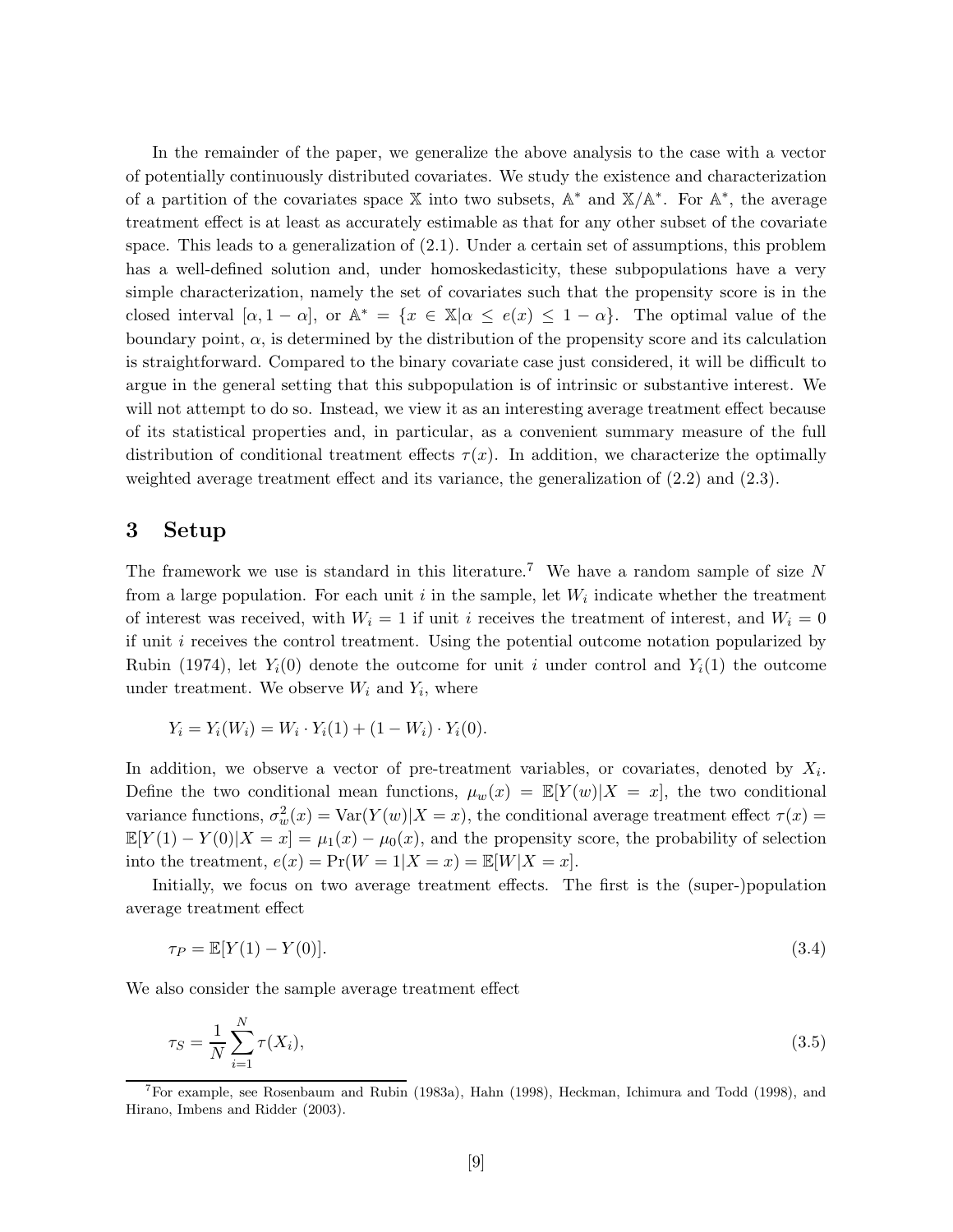where we condition on the observed set of covariates. The reason for focusing on the second one is twofold. First, it is analogous to the conditioning on covariates commonly used in regression analysis. Second, it can be estimated more precisely if there is variation in the treatment effect by covariates.

To solve the identification problem, we maintain throughout the paper the unconfoundedness assumption (Rubin, 1978; Rosenbaum and Rubin, 1983a), which asserts that conditional on the pre-treatment variables, the treatment indicator is independent of the potential outcomes:

Assumption 3.1 (UNCONFOUNDEDNESS)

$$
W \perp (Y(0), Y(1)) \mid X. \tag{3.6}
$$

This assumption is widely used in this literature. See discussions in Hahn (1998), Heckman, Ichimura, and Todd (1998), Hirano, Imbens, and Ridder (2003), Lechner (2002a), and others. In addition, we assume there is overlap in the covariate distributions:

**Assumption 3.2** (OVERLAP) *For some*  $c > 0$ *, and all*  $x \in \mathbb{X}$ *, where*  $\mathbb{X}$  *is the support of*  $X$ *,* 

$$
c \le e(x) \le 1 - c.
$$

In addition, one often needs smoothness conditions on the two regression functions  $\mu_w(x)$  and the propensity score  $e(x)$  for estimation. We make those assumptions explicit in Section 6.

## **4 Previous Approaches to Dealing with Limited Overlap**

In empirical applications, there is often concern about the overlap assumption (e.g., Dehejia and Wahba, 1999; Heckman, Ichimura, and Todd, 1997). As noted in the Introduction, researchers have sometimes trimmed their sample by excluding observations with propensity scores close to zero or one in order to ensure that there is sufficient overlap. Cochran and Rubin (1973) suggest using caliper matching where units whose match quality is too low according to the distance in terms of the propensity score are left unmatched.

Dehejia and Wahba (1999) focus on the average effect for the treated. They suggest dropping all control units with an estimated propensity score lower than the smallest value for the estimated propensity score among the treated units. Formally, they first estimate the propensity score. Let the estimated propensity score for unit *i* be  $\hat{e}(X_i)$ . Then let  $\underline{e_1}$  be the minimum of the  $\hat{e}(X_i)$  among treated units. Dehejia and Wahba drop all control units such that  $\hat{e}(X_i) < e_1$ .

Heckman, Ichimura and Todd (1997), Heckman, Ichimura, Smith and Todd (1998) and Smith and Todd (2005) also focus on the average effect for the treated. They propose discarding units with covariate values at which the estimated density is below some threshold. The precise method is as follows.<sup>8</sup> First, they estimate the propensity score  $\hat{e}(x)$ . Next, they estimate

<sup>8</sup>See Heckman, Ichimura and Todd (1997) and Smith and Todd (2005) for details, and Smith and Todd (2005) and Ham, Li and Reagan (2006) for applications of this method.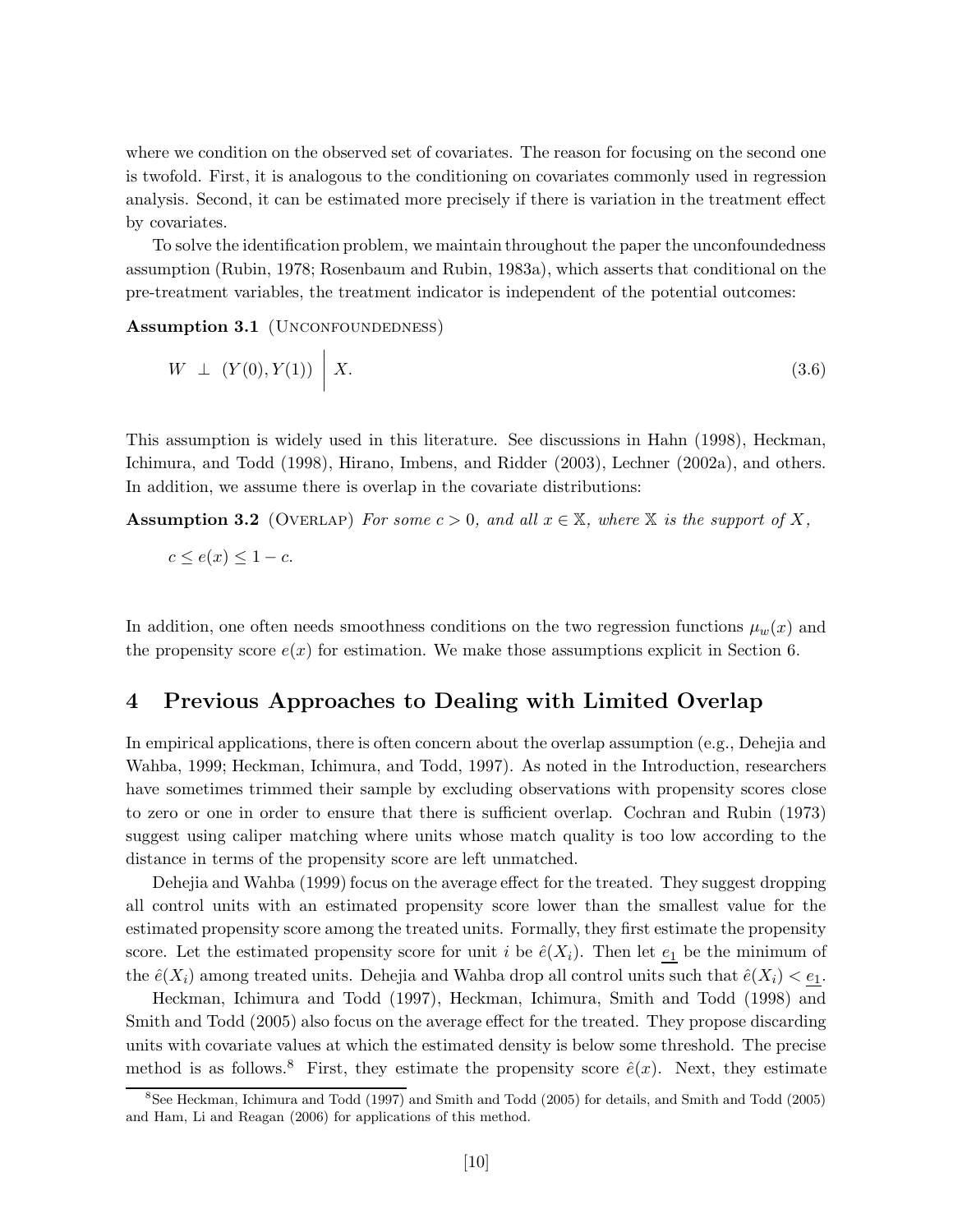the density of the estimated propensity score in both treatment arms. Let  $\hat{f}_w(e)$  denote the estimated density of the estimated propensity score. The specific estimator they use is a kernel estimator,  $\hat{f}_w(e) = \frac{1}{N_w \cdot h} \sum_{i \mid W_i = w} \overline{K}$  $\int \hat{e}(X_i)-e$ h  $\langle$ *,* with bandwidth *h*. <sup>9</sup> First, Heckman, Ichimura and Todd discard observations with  $\hat{f}_0(\hat{e}(X_i))$  or  $\hat{f}_1(\hat{e}(X_i))$  exactly equal to zero leaving *J* observations.<sup>10</sup> Next, they fix a quantile *q* (Smith and Todd use  $q = 0.02$ ). Using the *J* observations with positive densities, they rank the 2*J* values of  $\hat{f}_0(\hat{e}(X_i))$  and  $\hat{f}_1(\hat{e}(X_i))$ . They then drop units *i* with  $\hat{f}_0(\hat{e}(X_i))$  or  $\hat{f}_1(\hat{e}(X_i))$  less than or equal to  $c_q$ , where  $c_q$  is the largest real number such that

$$
\frac{1}{2J} \sum_{i=1}^{J} \left( 1\{ \hat{f}_0(\hat{e}(X_i)) < c_q \} + 1\{ \hat{f}_1(\hat{e}(X_i)) < c_q \} \right) \le q.
$$

Ho, Imai, King and Stuart (2005) propose combining any specific parametric procedure that the researcher may wish to employ with a nonparametric first stage. In this first stage, all treated units are matched to the closest control unit. Only the treated units and their matches are then used in the second stage. The first stage leads to a data set that is more balanced in terms of covariate distributions between treated and control. It thus reduces sensitivity of the parametric model to specific modelling decisions such as the inclusion of covariates or functional form assumptions.

All these methods tend to make the estimators more robust to specification decisions. However, few formal results are available on the properties of these procedures. They typically also depend on arbitrarily selected values for the "trimming" parameters.

## **5 Alternative Estimands**

This section contains the main results of the paper. First, in Subsection 5.1, we review some results on efficiency bounds and present one new result. These efficiency bounds are used to motivate the estimands that we propose in the remainder of this section. In Subsection 5.2, we discuss the choice of criteria for selecting estimands that have optimal properties with respect to the estimation of average treatment effects. In Subsection 5.3, we derive the optimal subset of covariates over which to define the estimand, and in Subsection 5.4 we derive the optimal weights. Finally we provide some numerical calculations based on the Beta distribution.

#### **5.1 Efficiency Bounds**

In this subsection, we discuss some results on efficiency bounds for average treatment effects that will be used to motivate the estimands proposed in this paper. In addition, we present a new result on efficiency bounds.

Various bounds have been derived in the literature.<sup>11</sup> Hahn  $(1998)$  derived the semiparametric efficiency bound for  $\tau_P = \mathbb{E}[Y(1) - Y(0)]$  under unconfoundedness and overlap (and

 $9<sup>9</sup>$ In their application Smith and Todd (2005) use Silverman's rule of thumb to choose the bandwidth.

<sup>&</sup>lt;sup>10</sup>Observations with the estimated density exactly equal to zero may exist when the kernel has finite support.

For example, Smith and Todd (2005) use a quadratic kernel with  $K(u)=(u^2-1)^2$  for  $|u|\leq 1$  and zero elsewhere. <sup>11</sup> See Hahn (1998), Robins, Rotznitzky and Zhao (1995), Robins, Mark, and Newey (1992), and Hirano, Imbens and Ridder (2003).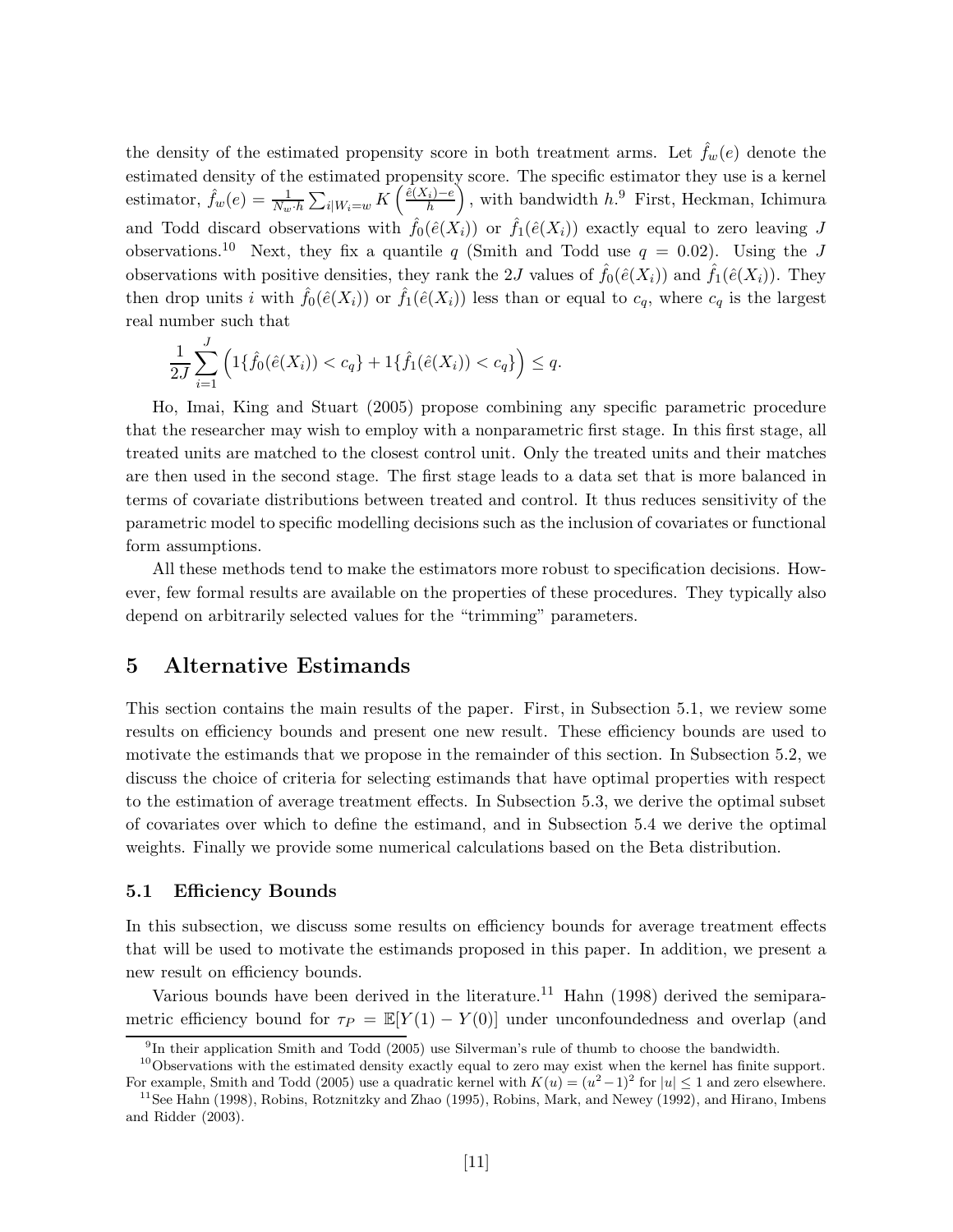some regularity conditions).<sup>12</sup> The efficiency bound for  $\tau_P$  is

$$
\mathbb{V}_P^{\text{eff}} = \mathbb{E}\left[\frac{\sigma_1^2(X)}{e(X)} + \frac{\sigma_0^2(X)}{1 - e(X)} + (\tau(X) - \tau_P)^2\right].
$$

A generalization of  $\tau_P$  to the case of the weighted average treatment effect given by

$$
\tau_{P,\omega} = \mathbb{E}\left[\tau(X)\cdot\omega(X)\right]\bigg/\mathbb{E}\left[\omega(X)\right],
$$

with the weight function  $\omega : \mathbb{X} \to \mathbb{R}$  known, is considered in Hirano, Imbens and Ridder (2003), where they establish that the efficiency bound for  $\tau_{P,\omega}$  is

$$
\mathbb{V}_{P,\omega}^{\text{eff}} = \frac{1}{\mathbb{E}[\omega(X)]^2} \cdot \mathbb{E}\left[\omega(X)^2 \cdot \left(\frac{\sigma_1^2(X)}{e(X)} + \frac{\sigma_0^2(X)}{1 - e(X)} + (\tau(X) - \tau_{P,\omega})^2\right)\right].\tag{5.7}
$$

Hirano, Imbens and Ridder (2003) propose the efficient estimator,

$$
\hat{\tau}_{\omega} = \frac{1}{N} \sum_{i=1}^{N} \omega(X_i) \left( \frac{Y_i \cdot W_i}{\hat{e}(X_i)} - \frac{Y_i \cdot (1 - W_i)}{1 - \hat{e}(X_i)} \right) / \sum_{i=1}^{N} \omega(X_i),
$$

for  $\tau_{P,\omega}$ . The influence function for this estimator is

$$
\psi_{P,\omega}(y,w,x) = \frac{\omega(x)}{\mathbb{E}[\omega(X)]} \cdot \left( w \cdot \frac{y - \mu_1(x)}{e(x)} - (1 - w) \cdot \frac{y - \mu_0(x)}{1 - e(x)} + \mu_1(x) - \mu_0(x) - \tau_{P,\omega} \right),
$$

so that

$$
\hat{\tau}_{\omega} = \tau_{P,\omega} + \frac{1}{N} \sum_{i=1}^{N} \psi_{P,\omega}(Y_i, W_i, X_i) + o_p\left(N^{-1/2}\right).
$$

Note that  $\hat{\tau}_{\omega}$  also can be interpreted as an estimator of the weighted sample average treatment effect,

$$
\tau_{S,\omega} = \sum_{i=1}^{N} \tau(X_i) \cdot \omega(X_i) / \sum_{i=1}^{N} \omega(X_i).
$$
\n(5.8)

As an estimator for  $\tau_{S,\omega}$ ,  $\hat{\tau}_{\omega}$  satisfies

$$
\sqrt{N} \cdot (\hat{\tau}_{\omega} - \tau_{S,\omega}) \stackrel{d}{\longrightarrow} \mathcal{N}\left(0, \frac{1}{\mathbb{E}[\omega(X)]^2} \cdot \mathbb{E}\left[\omega(X)^2 \cdot \left(\frac{\sigma_1^2(X)}{e(X)} + \frac{\sigma_0^2(X)}{1 - e(X)}\right)\right]\right). \tag{5.9}
$$

Comparing the efficiency bound for  $\tau_{P,\omega}$  in (5.7) with the asymptotic variance in (5.9), it follows that we can estimate  $\tau_{S,\omega}$  more accurately than  $\tau_{P,\omega}$ , so long as there is variation (with *X*) in the treatment effect  $\tau(x)$ .

Next we consider the case where the weights depend on the propensity score:  $\omega(x) = \lambda(e(x))$ , with  $\lambda : [0,1] \mapsto \mathbb{R}$  known and the propensity score is unknown. (If the propensity score is known, this is a special case of the previous result.) If the propensity score is unknown, the efficiency bound changes. We establish what it is in the following theorem:

<sup>&</sup>lt;sup>12</sup>See also Robins, Rotznitzky and Zhao (1995) for a related result in a missing data setting.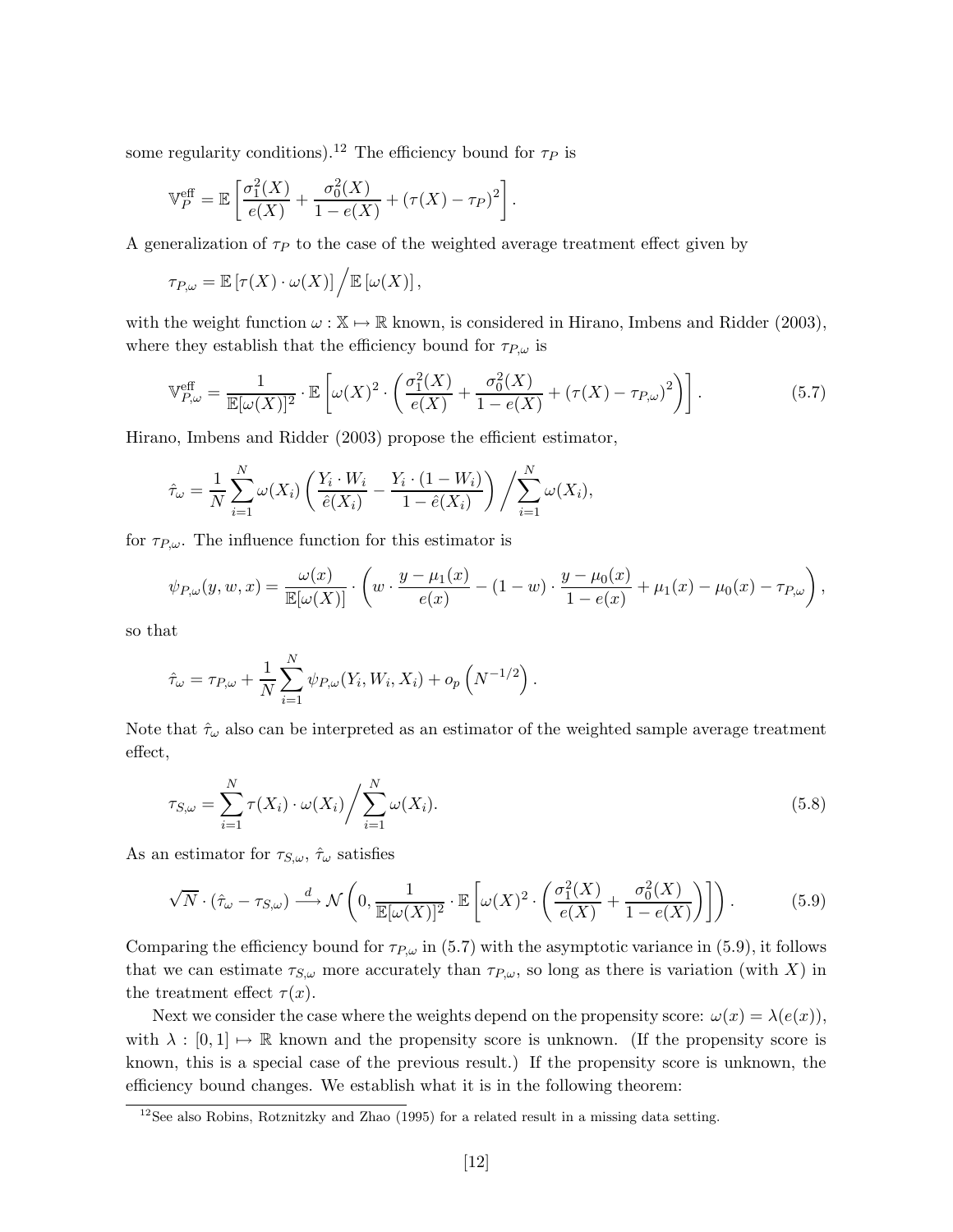**Theorem 5.1** (WEIGHTED AVERAGE TREATMENT EFFECTS WITH WEIGHTS DEPENDING ON the Propensity Score) *Suppose Assumptions 3.1 and 3.2 hold, and suppose that the weights are a function of the propensity score:*  $\omega(x) = \lambda(e(x))$  with  $\lambda(e)$  known and  $e(x)$  unknown. *Then the semiparametric efficiency bound for*  $\tau_{P,\lambda}$  *is* 

$$
\mathbb{V}_{P,\lambda}^{\text{eff}} = \frac{1}{\mathbb{E}[\lambda(e(X))]^2} \cdot \mathbb{E}\left[\lambda(e(X))^2 \cdot \left(\frac{\sigma_1^2(X)}{e(X)} + \frac{\sigma_0^2(X)}{1 - e(X)} + (\tau(X) - \tau_{P,\lambda})^2\right)\right] + \frac{1}{\mathbb{E}[\lambda(e(X))]^2} \cdot \mathbb{E}\left[e(X)(1 - e(X)) \cdot \left[\frac{\partial}{\partial e}\lambda(e(X))\right]^2 (\tau(X) - \tau_{P,\lambda})^2\right].
$$
 (5.10)

**Proof:** See Appendix.

The difference between the known weight function case (5.7) and the case with the weight function depending on the unknown propensity score established in Theorem 5.1 is the last term in (5.10). The fact that this term depends on the derivative of the weight function with respect to the propensity score will give rise to problems in formulating an implementable estimator. We address this issue in Section 6 below.

#### **5.2 A Criterion for Choosing the Estimand**

We now consider the problem of selecting the estimand that minimize the asymptotic variance in (5.9). Formally, we choose an estimand  $\tau_{S,\omega}$  by choosing the weight function  $\omega(x)$  that minimizes:

$$
\frac{1}{\mathbb{E}[\omega(X)]^2} \cdot \mathbb{E}\left[\omega^2(X) \cdot \left(\frac{\sigma_1^2(X)}{e(X)} + \frac{\sigma_0^2(X)}{1 - e(X)}\right)\right].\tag{5.11}
$$

Under the assumption that the distribution of *Y* is homoskedastic, the criterion is slightly modified and one minimizes

$$
\frac{1}{\mathbb{E}[\omega(X)]^2} \cdot \mathbb{E}\left[\omega^2(X) \cdot \left(\frac{1}{e(X)} + \frac{1}{1 - e(X)}\right)\right].
$$
\n(5.12)

However, before implementing this approach, we offer several comments in support of using these variance-minimization criteria.

As we have discussed, one of the consequences of limited overlap in the covariate distributions is the imprecision with which average treatment effects are estimated. Suppose, for now, that the propensity score is known. In that case, no matter how unbalanced the sample is, there is an estimator that is exactly unbiased as long as the propensity score is strictly between zero and one. However, if the sample is severely imbalanced, the efficiency bound—and, in this case, the exact variance of the associated estimator—will be large. Because of this imprecision, it is desirable to try to modify the estimator to improve its precision. One possibility is to utilize a mean-squared-error type criterion for this modification. Unfortunately, implementing such a criterion would be very difficult in practice, as the biases of alternative estimators would be difficult to estimate. This is because these biases will depend on the entire function  $\tau(x)$ , which is likely to be difficult to estimate for some values of *x*. More generally, alternative estimators for  $\tau_P$  will tend to suffer from this same problem.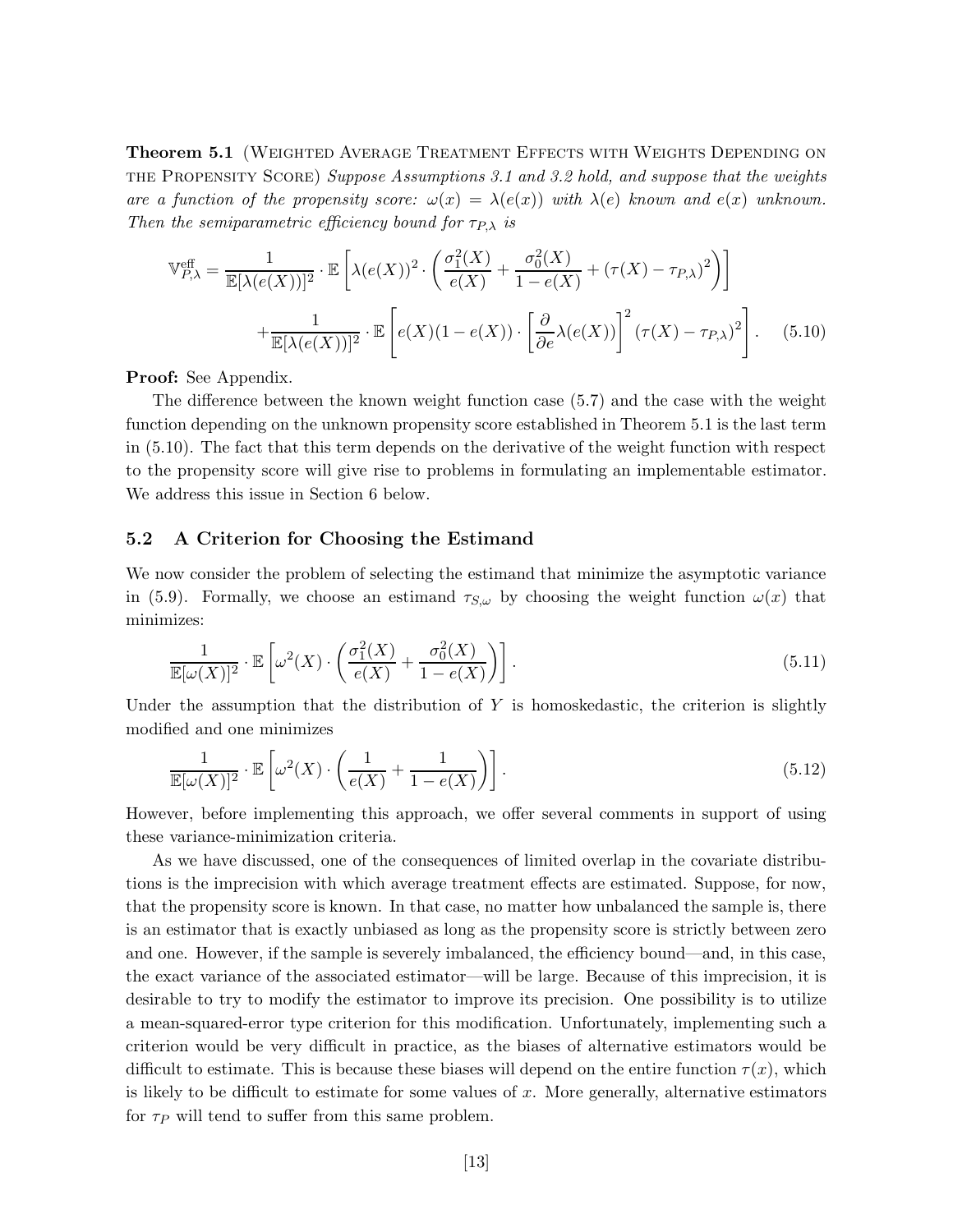To get around this problem, we focus on alternative estimands to  $\tau_P$ . In doing so, the two questions naturally arise: What is the class of estimands and what is the criterion for choosing an estimand within that class? A natural class of estimands would seem to be  $\tau_{P,\omega}$  $\mathbb{E}[\omega(X)\cdot \tau(X)|/\mathbb{E}[\omega(X)]$  and to use a criterion of the asymptotic variance of associated estimators in order to reduce the imprecision associated with limited overap. We do not pursue this class of estimands because evaluating the asymptotic variance of estimators for such estimands requires estimation of  $\tau(x)$  over the entire support to deal with the term  $\mathbb{E}[\omega^2(X) \cdot (\tau(X) - \tau_{P,\omega})^2]$  in the expression of the asymptotic variance in (5.7), making it difficult to implement in practice. Furthermore, the resulting variance-minimization criterion associated with this estimand would depend on values of the treatment effect, introducing the potential bias discussed in Section 2.

For these two reasons, we limit ourselves to the class of estimands given by  $\tau_{S,\omega} = \sum_i \omega(X_i)$ .  $\tau(X_i)/\sum_i \omega(X_i)$  for different  $\omega(\cdot)$ . We note, however, that this is not the only possible approach. There may be alternative classes of estimands or alternative criteria that would lead to effective solutions. The key, however, is to use a systematic approach characterized by a class of estimands and a formal criterion for choosing an estimand within that class that are easy to implement.

#### **5.3 The Optimal Subpopulation Average Treatment Effect**

In this section, we characterize the Optimal Subpopulation Averate Treatment Effect (OSATE). We do so by restricting attention to weight functions that are indicator functions:  $\omega(x)$  =  $1\{x \in \mathbb{A}\}\,$ , where A is some closed subset of the covariate space X. For a given set, A, we define corresponding population and sample average treatment effects  $\tau_{P,A}$  and  $\tau_{S,A}$  as

$$
\tau_{P,A} = \mathbb{E}[\tau(X)|X \in \mathbb{A}], \quad \text{and} \quad \tau_{S,A} = \frac{1}{N_A} \cdot \sum_{i \mid X_i \in \mathbb{A}} \tau(X_i),
$$

respectively, where  $N_{\mathbb{A}} = \sum_{i=1}^{N} 1\{X_i \in \mathbb{A}\}\)$  is the number of observations with covariate values in the set A. Let  $q(A) = Pr(X \in A) = \mathbb{E}[1\{X \in A\}].$  With this class of weight functions, the criterion given in (5.11) can be written as

$$
\frac{1}{q(\mathbb{A})} \cdot \mathbb{E}\left[\frac{\sigma_1^2(X)}{e(X)} + \frac{\sigma_0^2(X)}{1 - e(X)}\middle| X \in \mathbb{A}\right].
$$
\n(5.13)

We look for an optimal A, denoted by  $\mathbb{A}^*$ , that minimizes the asymptotic variance (5.13) among all closed subsets A.

As noted in the Introduction, focusing on estimands that discard observations to reduce the variance of average treatment effect estimators has two opposing effects. First, by excluding units with covariate values outside the set A, one reduces the effective sample size from *N* to  $N \cdot q(A)$ . This will increase the asymptotic variance by a factor  $1/q(A)$ . Second, by discarding units with high values for  $\sigma_1^2(X)/e(X) + \sigma_0^2(X)/(1-e(X))$ —that is, units with covariate values *x* such that it is difficult to estimate the average treatment effect  $\tau(x)$ —one can lower the conditional expectation  $\mathbb{E}[\sigma_1^2(X)/e(X) + \sigma_0^2(X)/(1 - e(X))|X \in \mathbb{A}]$ . Optimally choosing A involves balancing these two effects.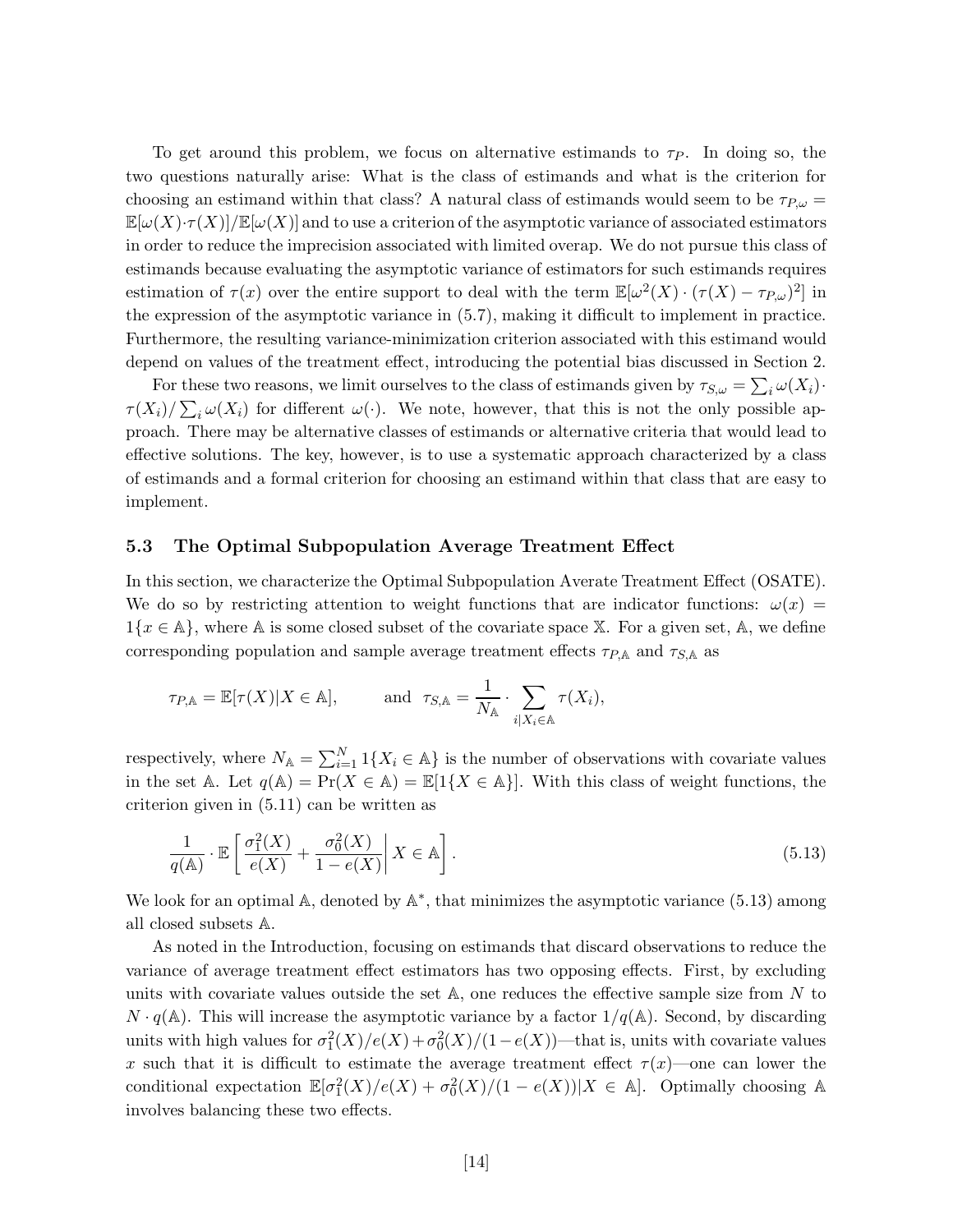The following theorem gives the formal result for the optimal  $\mathbb{A}^*$  that minimizes the asymptotic variance. Define  $k(x) = \sigma_1^2(x)/e(x) + \sigma_0^2(x)/(1 - e(x)).$ 

**Theorem 5.2** (Optimal Overlap for the Average Treatment Effect)

*Suppose Assumptions 3.1-3.2 hold. Let*  $\underline{f} \leq f_X(x) \leq \overline{f}$ , and  $\sigma_w^2(x) \leq \overline{\sigma^2}$  for  $w = 0, 1$  and all  $x \in \mathbb{X}$ *. We consider*  $\tau(\mathbb{A})$  *where*  $\mathbb{A}$  *is a closed subset of*  $\mathbb{X}$ *. Then the Optimal Subpopulation Average Treatment Effect (OSATE) is*  $\tau_{S, A^*}$ *, where, if*  $\sup_{x \in X} k(x) \leq 2 \cdot \mathbb{E}[k(X)]$ *, then*  $A^* = X$ *and otherwise,*

$$
\mathbb{A}^* = \left\{ x \in \mathbb{X} \middle| k(x) \le \frac{1}{\alpha \cdot (1 - \alpha)} \right\},\
$$

*where α is a solution to*

$$
\frac{1}{\alpha \cdot (1-\alpha)} = 2 \cdot \mathbb{E}\left[k(X)\middle| k(X) < \frac{1}{\alpha \cdot (1-\alpha)}\right].
$$

**Proof:** See Appendix.

The result in this theorem simplifies in an interesting way under homoskedasticity.

**Corollary 5.1** Optimal Overlap for the Average Treatment Effect Under Ho-MOSKEDASTICITY *Suppose Assumptions 3.1-3.2 hold.* Let  $f \leq f_X(x) \leq \overline{f}$ . Suppose that  $\sigma_w^2(x) = \sigma^2$  for all  $w \in \{0, 1\}$  and  $x \in \mathbb{X}$ . Then the OSATE under homoskedasticity is  $\tau_{S, \mathbb{A}^*}$ , *where,*

$$
\mathbb{A}^*_H = \{ x \in \mathbb{X} \mid \alpha \le e(x) \le 1 - \alpha \}.
$$

*If*

$$
\sup_{x \in \mathbb{X}} \frac{1}{e(x) \cdot (1 - e(x))} \leq 2 \cdot \mathbb{E} \left[ \frac{1}{e(X) \cdot (1 - e(X))} \right],
$$

*then*  $\alpha = 0$ *. Otherwise*  $\alpha$  *is a solution to* 

$$
\frac{1}{\alpha \cdot (1-\alpha)} = 2 \cdot \mathbb{E}\left[\left.\frac{1}{e(X)\cdot (1-e(X))}\right|\frac{1}{e(X)\cdot (1-e(X))} \leq \frac{1}{\alpha \cdot (1-\alpha)}\right].
$$

In Section 6, we focus on an estimator for the optimal estimand based on choosing weight functions that minimizes the criterion in (5.12) which corresponds to the case where the *Y* distribution is homoskedastic rather than using the criterion in (5.11). We use this criterion, even though we do not presume that the true distribution of *Y* is homoskedastic and, in fact, derive the asymptotic properties of this estimator under heteroskedasticity. We use the heteroskedastic criterion in (5.12) for three distinct reasons. The first—a principled reason—is that  $\sigma$  estimators of  $\mathbb{A}^*_{H}$  *do not require using outcome data*. The entire analysis of selecting the sample can be carried out without using the outcome data, thus avoiding any deliberate bias that may result from selecting the sample based on outcome data. The second—a practical reason—is that the entire analysis is motivated by the difficulty of estimating  $\tau(x)$  for covariates in some subset of the covariate space. For those values, it is even less likely that one can estimate the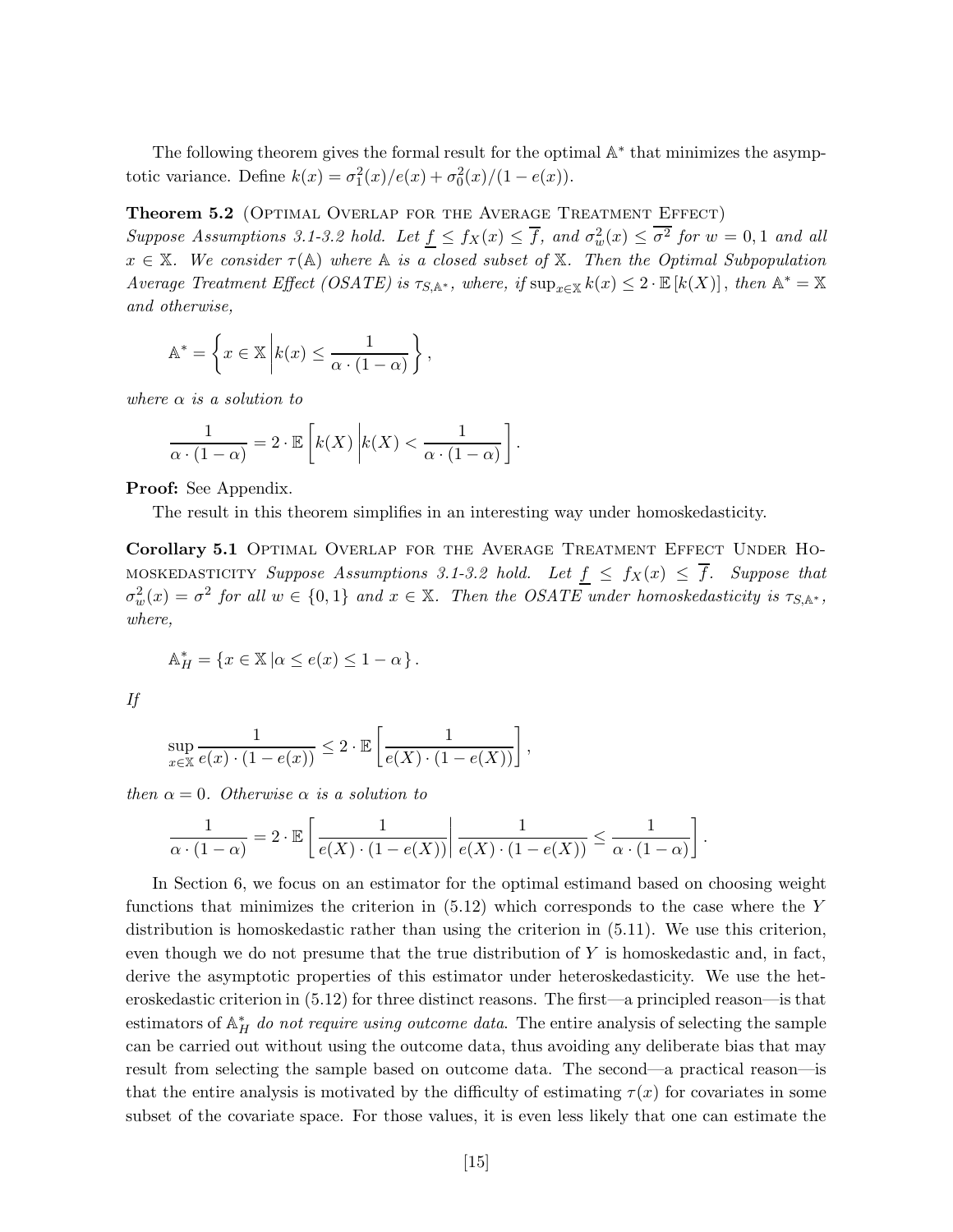conditional variances  $\sigma_w^2(x)$  accurately, and, hence, methods that rely on nonparametrically estimating these conditional variances are unlikely to be effective using sample sizes found in practice. Note that the imbalance that precludes accurate estimation of  $\tau(x)$  and  $\sigma_w^2(x)$  does *not* necessarily preclude accurate estimation of the propensity score  $e(x)$ . In fact, when it is impossible to estimate  $\tau(x)$  because there are no treated or no control units for a particular value of  $X$ , it need not be difficult at all to estimate the propensity score accurately. The third reason is that it is rare in applications to find differences of conditional variances that vary by an order of magnitude. In contrast, it is common to find considerable variation in the propensity score so that the dependence of the optimal region on the conditional variances is likely to be less important. For these reasons, we focus on  $\mathbb{A}^*_{H}$ , optimal sets based under homoskedasticity, even though all of the estimation used in making inferences will not maintain this assumption.

The final result in this section concerns the case where we are interested only in the average treatment effect for the treated. In this case, it makes sense to limit the estimand to the average over the subpopulation of the treated with sufficient overlap. Formally, we are interested in the set A that minimizes

$$
\frac{1}{\mathbb{E}[e(X)\cdot 1\{X\in\mathbb{A}\}]^2} \cdot \mathbb{E}\left[e^2(X)\cdot 1\{X\in\mathbb{A}\}\cdot \left(\frac{\sigma_1^2(X)}{e(X)} + \frac{\sigma_0^2(X)}{1 - e(X)}\right)\right].
$$
\n(5.14)

We only present the result under homoskedasticity.

**Theorem 5.3** Optimal Overlap for the Average Effect for the Treated Under HOMOSKEDASTICITY *Suppose Assumptions 3.1-3.2 hold. Let*  $\underline{f} \le f_X(x) \le \overline{f}$ *. Then the set*  $\mathbb{A}_t^*$ *that minimizes*

$$
\frac{1}{\mathbb{E}[e(X)\cdot 1\{X\in \mathbb{A}\}]^2}\cdot \mathbb{E}\left[e^2(X)\cdot 1\{X\in \mathbb{A}\}\cdot \left(\frac{1}{e(X)}+\frac{1}{1-e(X)}\right)\right].
$$

*is equal to*  $\mathbb{A}_t^* = \{x \in \mathbb{X} | e(x) \leq \alpha_t\}$ , where  $\alpha_t = 1$  *if* 

$$
\sup_{x \in \mathbb{X}} \frac{1}{1 - e(x)} \leq 2 \cdot \mathbb{E}\left[\left.\frac{1}{1 - e(X)}\right| W = 1\right],
$$

*and*  $\alpha_t$  *is a solution to* 

$$
\frac{1}{1-\alpha_t} = 2 \cdot \mathbb{E}\left[\left.\frac{1}{1-e(X)}\right| W = 1, e(X) \le \alpha_t\right],
$$

*otherwise.*

**Proof:** See Appendix.

#### **5.4 The Optimally Weighted Average Treatment Effect**

In this section, we consider weighted average treatment effects of the form

$$
\tau_{S,\omega} = \sum_{i=1}^N \omega(X_i) \cdot \tau(X_i) / \sum_{i=1}^N \omega(X_i),
$$

without requiring  $\omega(x)$  to be an indicator function. The following theorem gives the most precisely estimable weighted average treatment effect.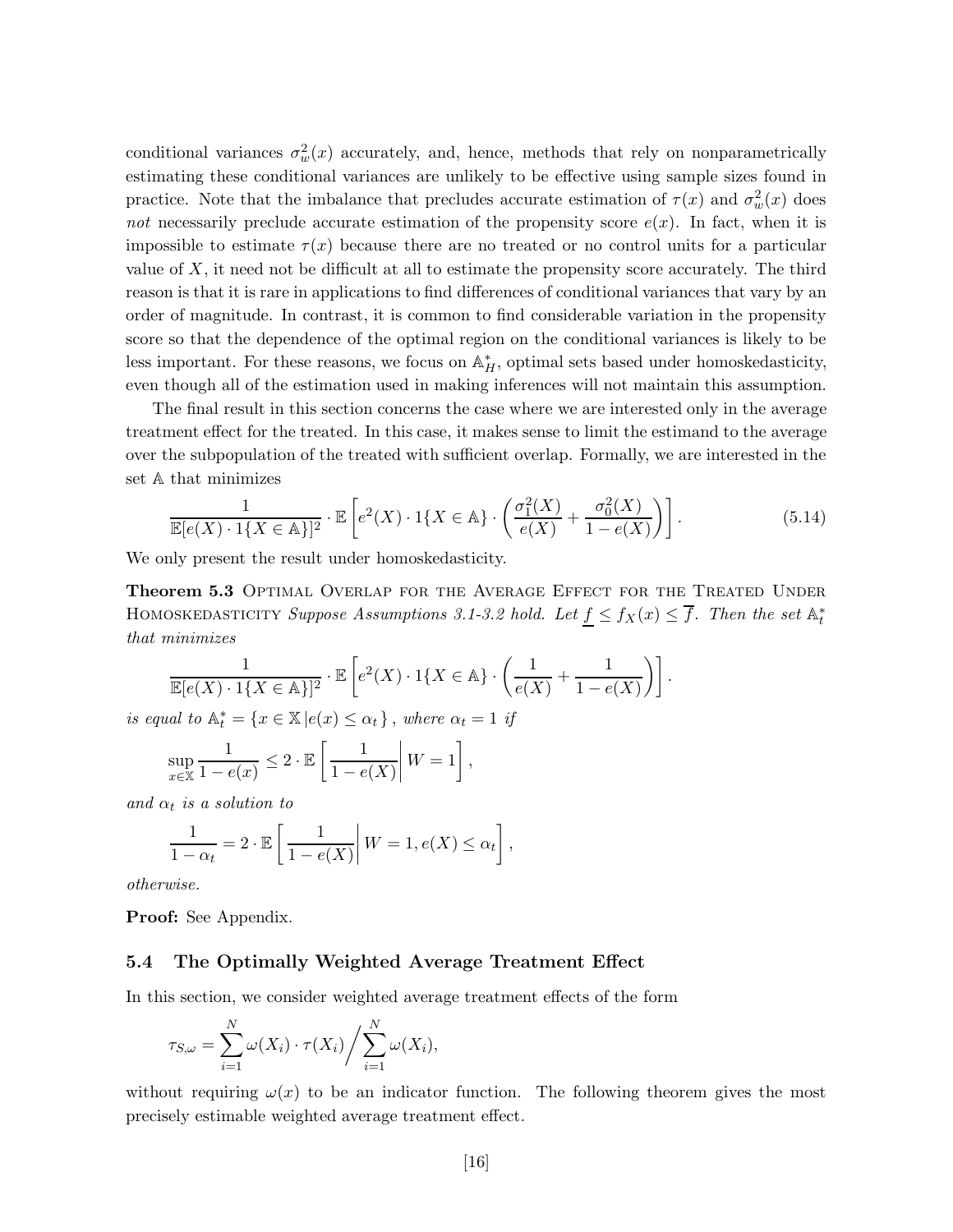**Theorem 5.4** (Optimally Weighted Average Treatment Effect) *Suppose Assumptions 3.1-3.2 hold. Let*  $\underline{f} \leq f_X(x) \leq \overline{f}$ , and  $\sigma_w^2(x) \leq \overline{\sigma^2}$  for  $w = 0, 1$  and all  $x \in X$ *. Then the Optimal Weighted Average Treatment Effect (OWATE) is*  $\tau_{S,\omega^*}$ *, where* 

*.*

$$
\omega^*(x)=\left(\frac{\sigma_1^2(x)}{e(x)}+\frac{\sigma_0^2(x)}{1-e(x)}\right)^{-1}
$$

**Proof:** See Appendix.

Again the result simplifies under homoskedasticity to an estimand in which the weight functions only depend on the propensity score.

**Corollary 5.2** (OPTIMALLY WEIGHTED AVERAGE TREATMENT EFFECT UNDER HOMOSKEDASticity)

*Suppose Assumptions 3.1-3.2 hold. Let*  $f \leq f_X(x) \leq \overline{f}$ *. Suppose that*  $\sigma_w^2(x) = \sigma^2$  *for all*  $w \in \{0,1\}$  and  $x \in \mathbb{X}$ . Then the Optimally Weighted Average Treatment Effect (OWATE) is  $\tau_{S,\omega_H^*}$ , where

$$
\omega_H^*(x) = e(x) \cdot (1 - e(x)).
$$

## **5.5 Numerical Simulations for Optimal Estimands when the Propensity Score follows a Beta Distribution**

In this section, we assess the implications of the results derived in the previous sections. We do so by presenting simulations for the optimal estimands when the true propensity score follows a Beta distribution. We study the homoskedastic case, where the optimal cutoff value as well as the ratio of the variances depends only on the (true) marginal distribution of the propensity score. The Beta distribution is characterized by two parameters, here denoted by  $\beta$  and  $\gamma$ , both nonnegative. For a Beta distribution with parameters  $\beta$  and  $\gamma$ , denoted by  $\mathcal{B}(\beta, \gamma)$ , the mean is *β*/( $\gamma$ +*β*), ranging from zero to one. The corresponding variance is  $β\gamma/((γ+β)^2(γ+β+1))$ , which lies between zero and 1/4. The largest value that this variance takes on is for  $\gamma = \beta = 0$ , leading to a binomial distribution with probability 1*/*2 for both zero and one. We focus on distributions for the true propensity score, where  $\beta \in \{0.5, 1, 1.5, 2, 2.5, 3, 3.5, 4\}$  and  $\gamma \in \{\beta, \ldots, 4\}$ .<sup>13</sup> For a given pair of values  $(\beta, \gamma)$ , let  $\mathbb{V}_P(\beta, \gamma)$  denote the asymptotic variance of the efficient estimator for the sample average treatment effect,  $\tau<sub>S</sub>$ , which is given by

$$
\mathbb{V}_P(\beta, \gamma) = \sigma^2 \cdot \mathbb{E}\left[\frac{1}{e(X)} + \frac{1}{1 - e(X)} \middle| e(X) \sim \mathcal{B}(\beta, \gamma) \right].
$$

In addition, let  $\mathbb{V}_{P,\alpha}(\beta,\gamma)$  denote the asymptotic variance for the sample average treatment effect, where we drop observations with the propensity score outside the interval  $[\alpha, 1 - \alpha]$ . This variance is given by

$$
\mathbb{V}_{P,\alpha}(\beta,\gamma) = \frac{\sigma^2}{\Pr(\alpha \le e(X) \le 1 - \alpha | e(X) \sim \mathcal{B}(\beta,\gamma))}
$$

<sup>13</sup>There is no difference from our perspective between a Beta distribution with parameters *γ* and *β* and one with parameters  $\beta$  and  $\gamma$ .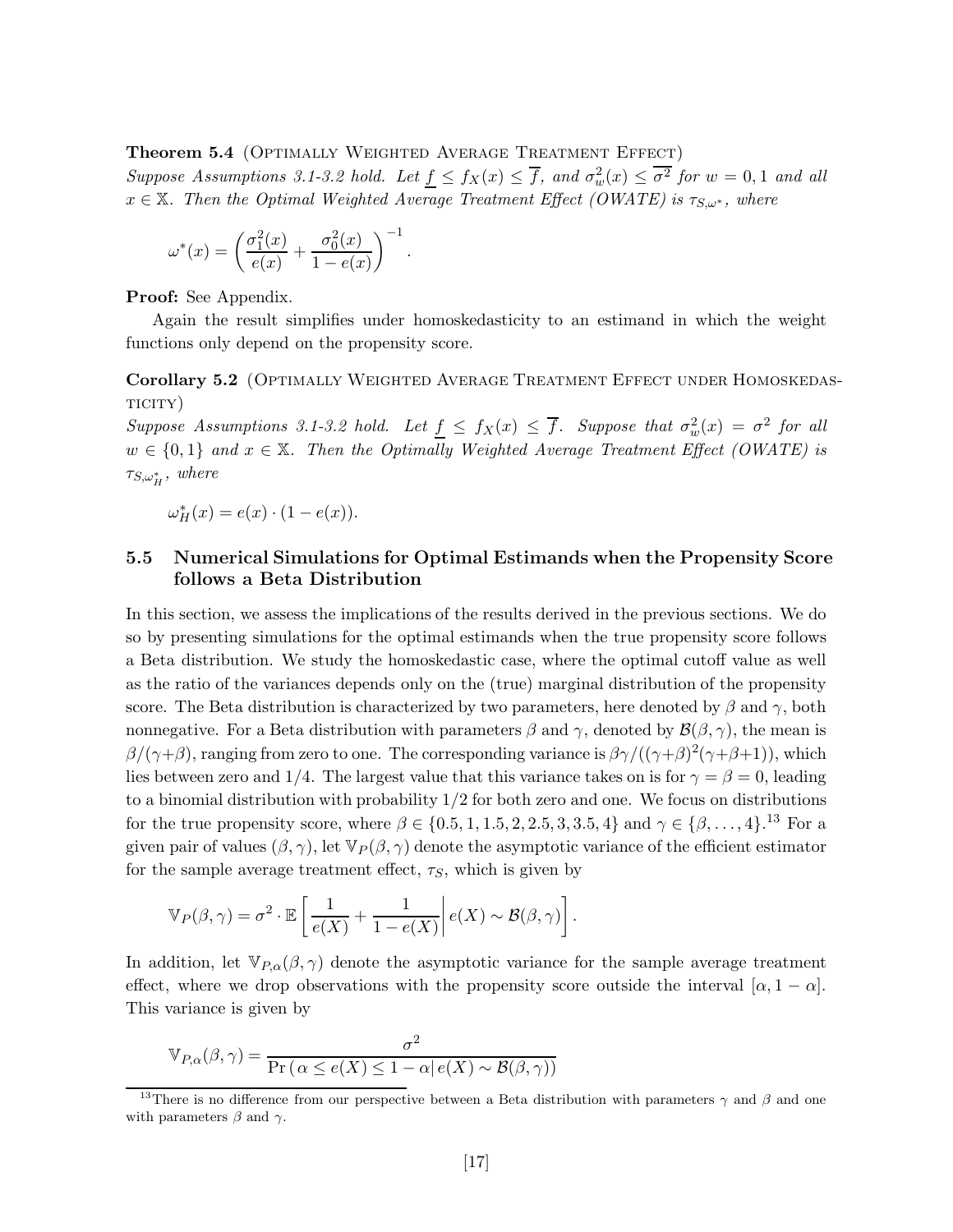$$
\cdot \mathbb{E}\left[ \left. \frac{1}{e(X)} + \frac{1}{1-e(X)} \right| \alpha \leq e(X) \leq 1-\alpha, e(X) \sim \mathcal{B}(\beta, \gamma) \right].
$$

Finally, let  $\alpha(\beta, \gamma)$  denote the optimal cutoff point for the case where the true propensity score has a Beta distribution with parameters  $\gamma$  and  $\beta$ . We calculate the resulting variances,  $\mathbb{V}_{P,\alpha}(\beta,\gamma)$ , for the optimal cutoff point and two fixed cutoff values, 0.01, and 0.1. For each of the Beta distributions we report the three ratios

$$
\frac{\mathbb{V}_P(\beta, \gamma)}{\mathbb{V}_{P,\alpha(\beta,\gamma)}(\beta, \gamma)}, \qquad \frac{\mathbb{V}_{P,0.01}(\beta, \gamma)}{\mathbb{V}_{P,\alpha(\beta,\gamma)}(\beta, \gamma)}, \qquad \text{and} \quad \frac{\mathbb{V}_{P,0.10}(\beta, \gamma)}{\mathbb{V}_{P,\alpha(\beta,\gamma)}(\beta, \gamma)}.
$$

Table 1 presents results for this case. There are two main findings. First, the gain from trimming the sample can be substantial, reducing the asymptotic variance of the average treatment effect estimand by a factor of up to ten for some of the values of the propensity score based on the Beta distribution. Second, discarding observations with a propensity score outside the interval [0*.*1*,* 0*.*9] produces variances that are extremely close those produced with optimally chosen cutoff values. In particular, the ratio of the asymptotic variance when using a cutoff value of 0.1 to the variance based on the optimal cutoff value is never larger than 1.04 over the range of distributions we investigate. In contrast, using the smaller fixed cutoff value of 0.01 can lead to considerably larger variances than using the optimal cutoff value.

### **6 Inference**

#### **6.1 Estimands**

In this section, we discuss inference for the estimands introduced in the previous sections. Two issues arise with respect to the tractibility of forming estimators for some of these estimands. First, as we have noted at the end of Section 5.1, there is an important difference in the efficiency bounds for *population* average treatment effects  $(\tau_P)$  and *sample* average treatment effects  $(\tau_S)$  that complicate the formation of estimators for the former estimand. In particular, the efficiency bound for  $\tau_P$  requires one to evaluate  $\tau(X)$  over its population distribution, which implies that one must know this distribution or be able to estimate it non-parametrically in order to determine this bound.<sup>14</sup> In general, the distribution of  $\tau(X)$  is not known and nonparametrically estimating it with any precision is complicated precisely because of the limited overlap problem. Such complications do not arise if we focus on sample average treatment effects,  $\tau_S$ . Accordingly, we restrict our attention to chracterizing estimators for the latter class of OSATE and OWATE estimands.

A second issue arises in the case of making inferences concerning Optimal Subpopulation Average Treatment Effects (OSATE). In particular, for this class of estimands, the optimal set, A∗, is generally unknown and must be estimated. Moreover, the efficiency bound in Theorem 5.1 implies that, in some cases, the average effect over any subset of the covariate space defined in terms of the propensity score cannot be estimated at root−*N* rate. For example, suppose that the set of interest is  $A = \{x \in \mathbb{X} | e(x) \leq p\}$ . Note that this corresponds to using the

<sup>&</sup>lt;sup>14</sup>The same problems arise in the estimation of  $\tau_{P,\omega}$ .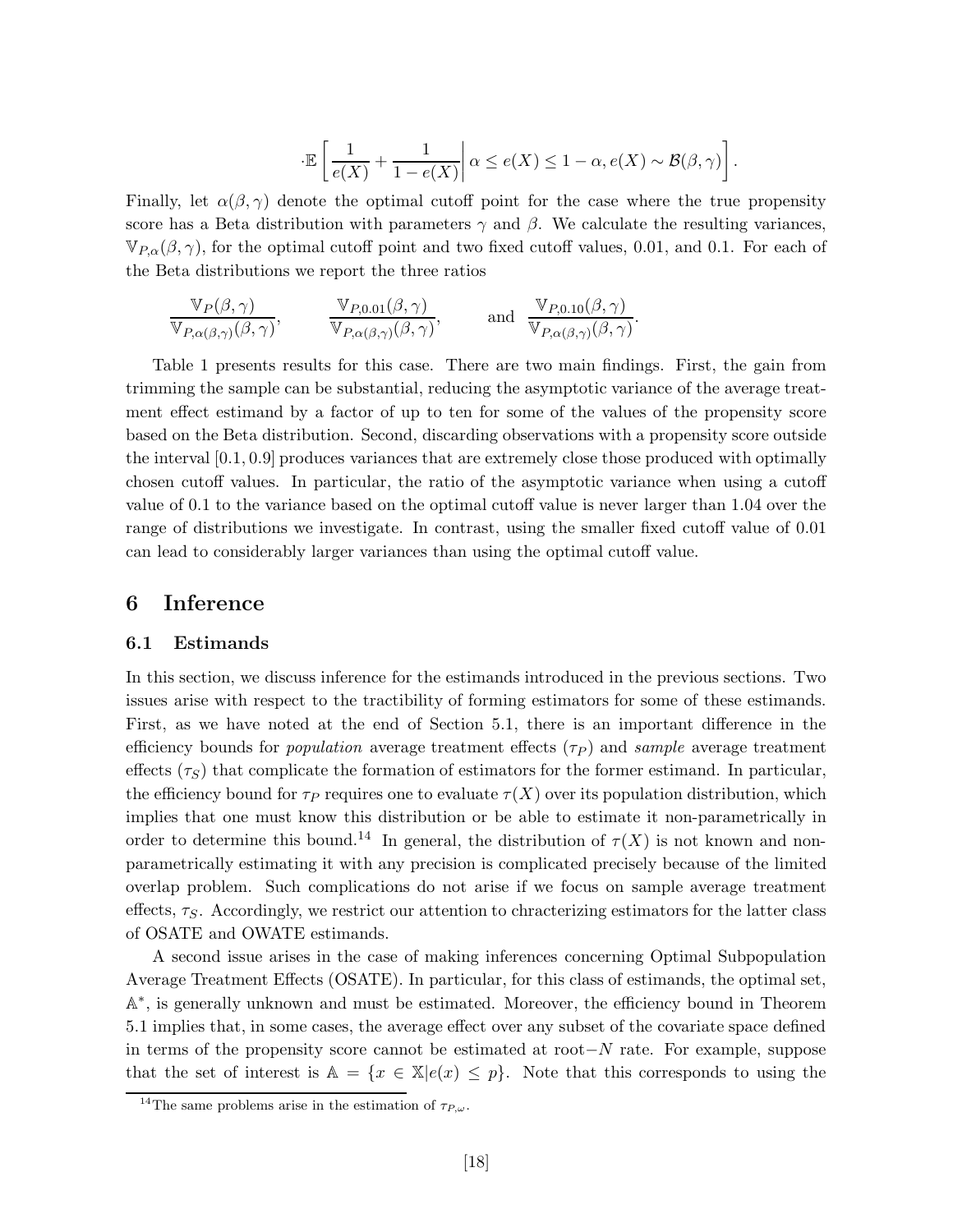weight function,  $\lambda(e(x)) = 1\{e(x) \leq p\}$ , in defining the associated estimand. But, the efficiency bound for this estimand given in (5.10) is a function of  $\mathbb{E}[(\frac{\partial}{\partial e}\lambda(e(X)))^2]$  which diverges when  $\lambda(e(x))$  is an indicator function so that variance  $\mathbb{V}_{P,\lambda}$  is unbounded and cannot be attained. In contrast, such problems do not plague estimation if we focus on the subset  $\mathbb{A}$ , even though, as noted in the discussion of our simple motivating example in Section 2, the sets  $\mathbb{A}^*$  and  $\hat{\mathbb{A}}$  can be quite different. Accordingly, we also restrict our attention to the subset  $\hat{A}$  when chracterizing estimators for OSATE estimands.

#### **6.2 Nonparametric Estimates for Regression Functions**

The proposed estimators for the average treatment effects rely on preliminary estimates of the propensity score and the two conditional regression functions. For these conditional means, various estimators have been proposed (Hahn, 1998; Heckman, Ichimura, Todd, 1998; Hirano, Imbens and Ridder, 2003; Imbens, Newey and Ridder, 2006; Chen, Hong, and Tarozzi, 2005). None of them exactly fits the setting we consider here. Specifically, the previously developed estimators do not allow for estimation of the set over which the treatment effect is averaged. It is possible to modify these estimators to allow for this complication, although doing so would not be trivial. However, it is easier to use the generalized partial mean framework developed by Newey (1994) and extended by Imbens and Ridder (2006).

For simplicity, we use the same type of estimator for both conditional means, namely kernel estimators, although it would be possible to use series estimators for the propensity score as in Hirano, Imbens and Ridder (2003). Let  $K : [-1,1]^L \mapsto \mathbb{R}$  be the kernel and  $b > 0$  be the bandwidth. Then the standard kernel estimators for the propensity score, the regression and the variance functions are given by

$$
\tilde{e}_b(x) = \sum_{i=1}^N W_i \cdot K\left(\frac{X_i - x}{b}\right) / \sum_{i=1}^N K\left(\frac{X_i - x}{b}\right),
$$
  

$$
\tilde{\mu}_{w,b}(x) = \sum_{i=1}^N 1\{W_i = w\} \cdot Y_i \cdot K\left(\frac{X_i - x}{b}\right) / \sum_{i=1}^N 1\{W_i = w\} \cdot K\left(\frac{X_i - x}{b}\right),
$$

and

$$
\tilde{\sigma}_{w,b}^2(x) = \sum_{i=1}^N 1\{W_i = w\} \cdot (Y_i - \tilde{\mu}_w(X_i))^2 \cdot K\left(\frac{X_i - x}{b}\right) / \sum_{i=1}^N 1\{W_i = w\} \cdot K\left(\frac{X_i - x}{b}\right),
$$

respectively for  $w = 0, 1$ . To deal with technical boundary issues and to avoid trimming, it is useful to modify this estimator close to the boundary of the covariate space, using the boundary correction suggested by Imbens and Ridder (2006). The key idea behind this boundary modification is to modify the standard estimator for values of *x* that are close to the boundary, relative to the bandwidth, by using a Taylor series expansion around the nearest point that is sufficiently far away from the boundary. Details for this modification are presented in the Appendix. The resulting estimators will be denoted by  $\hat{e}_{m,b}(x)$ , and  $\hat{\mu}_{w,m,b}(x)$ , where *m* stands for the degree of the Taylor series expansion.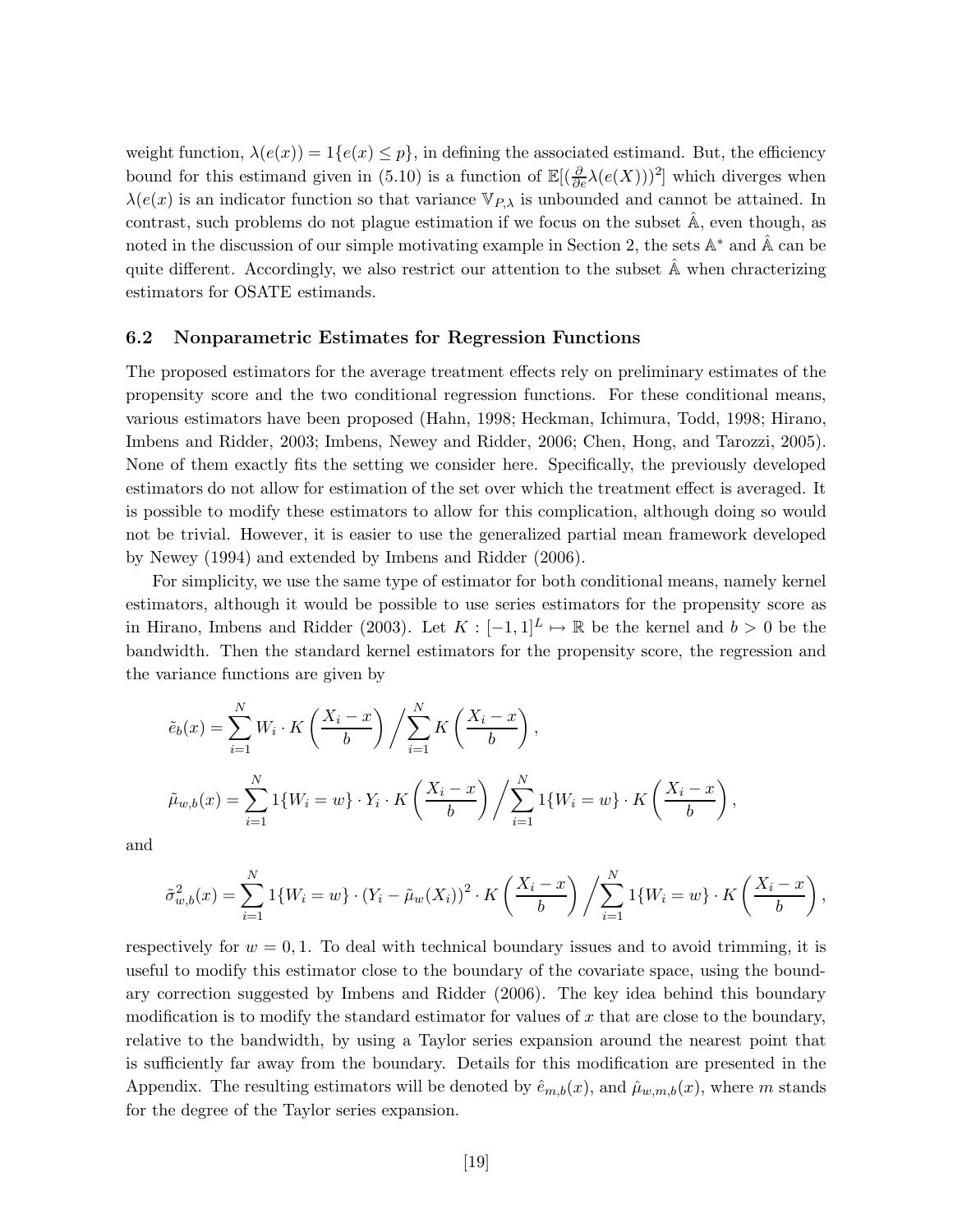#### **6.3 Assumptions**

Here we list three technical assumptions that will be used to control the convergence rate of the nonparametric estimators. These are closely related to the assumptions used in Imbens and Ridder (2006). The first assumption restricts the kernel.

#### Assumption 6.1 (KERNEL)

 $(i)$   $K: \mathbb{R}^L \mapsto \mathbb{R}$ ,

*(ii)*  $K(u) = 0$  *for*  $u \notin U$ *, with*  $U = [-1, 1]^L$ *,* 

*(iii) K is r times continuously differentiable, with the r-th derivative bounded on the interior of* U*,*

 $(iu)$  *K is a kernel of order s, so that*  $\int_{\mathbb{U}} K(u) du = 1$  *and*  $\int_{\mathbb{U}} u^{\lambda} K(u) du = 0$  *for all*  $\lambda$  *such that*  $0 < |\lambda| < s$ , for some  $s \geq 1$ .

The second assumption requires sufficient smoothness of the distribution of (*Y, W, X*).

#### **Assumption 6.2** (DISTRIBUTION)

(*i*)  $(Y_1, W_1, X_1), (Y_2, W_2, X_2), \ldots$ , *are independent and identically distributed,* 

*(ii) the support of*  $X_i$  *is*  $X \subset \mathbb{R}^L$ ,  $X = \bigotimes_{l=1}^L [\underline{x}_l, \overline{x}_l]$ ,  $\underline{x}_l < \overline{x}_l$  *for all*  $l = 1, \ldots, L$ .

*(iii),*  $X_i$  *is a random vector with probability density function*  $f_X(x)$ *, which is q times continuously differentiable on the interior of* X*, with the q-th derivative bounded,*

 $(iv)$  sup $_{x\in\mathbb{X}}$   $\mathbb{E}[|Y|^p|X=x] < \infty$  *for some p.* 

 $f(v)$   $\mu_w(x) = \mathbb{E}[Y(w)|X=x]$  *is q* times continuously differentiable on the interior of X with the *q*<sup>*th*</sup> *derivative bounded for*  $w = 0, 1$ *,* 

 $(vi)$   $\sigma_w^2(x) = \mathbb{V}[Y(w)|X=x] = \mathbb{E}[(Y(w) - \mu_w(X))^2 | X=x]$  *is q times continuously differentiable on the interior of*  $X$  *with the qth derivative bounded for*  $w = 0, 1$ *,* 

(*vii*)  $e(x) = \mathbb{E}[W|X=x]$  *is q times continuously differentiable on the interior of* X *with the qth derivative bounded,*

*(viii) e*(*X*) *has a continuous distribution on* [0*,* 1] *with the probability density function bounded and continuously differentiable.*

The third assumption puts restrictions on the bandwidth and the smoothness of the kernel and the conditional mean functions.

#### **Assumption 6.3** (BANDWIDTH AND SMOOTHNESS)

(i) 
$$
b_N = N^{-\delta}
$$
,  
\n(ii)  $p > 4$ ,  
\n(iii)  $s > \max(L, (L+2)/(1-2/p))$ ,  
\n(iv)  $q \ge 2s - 1$ ,  
\n(v)  $r \ge s - 1$ ,  
\n(vi)  $1/(2s) < \delta < \min(1/(2L), (1-2/p)/(L+2))$ .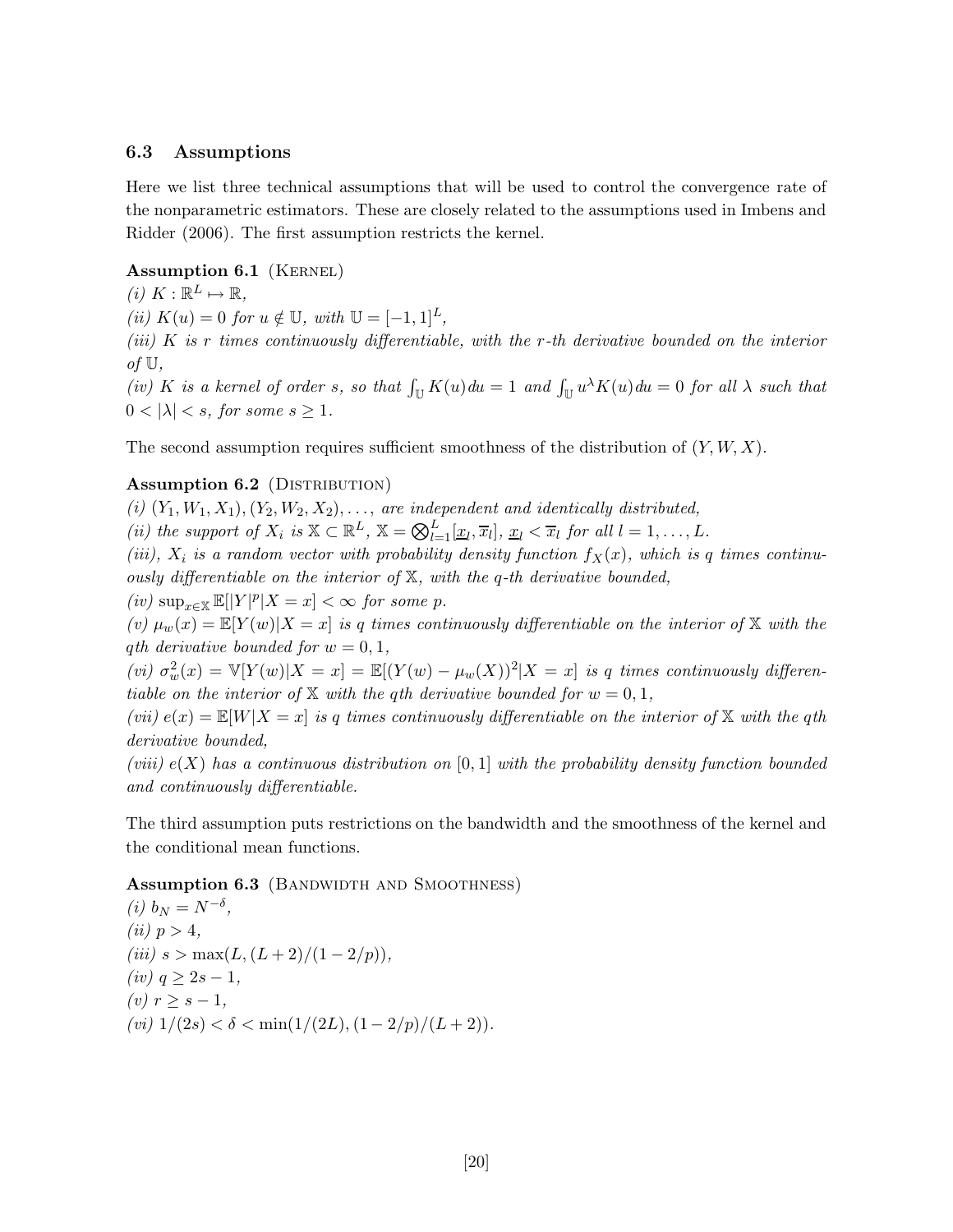### **6.4 The Optimally Selected Average Treatment Effect**

Define, for a given set  $A \subset X$ , the estimator

$$
\hat{\tau}_{\mathbb{A}} = \frac{1}{N_{\mathbb{A}}} \sum_{i \mid X_i \in \mathbb{A}} \left( \hat{\mu}_1(X_i) - \hat{\mu}_0(X_i) \right).
$$

In this expression we drop the indexing of the kernel estimators  $\hat{\mu}_1(x)$  and  $\hat{\mu}_0(x)$  on the bandwidth  $b_N$  and the degree of the Taylor series expansion in the boundary correction. The latter will be assumed to be equal to *s*, the degree of the kernel, and subject to conditions given in Assumption 6.3.

We first characterize some preliminary results in order to define the estimator for the optimal set  $\mathbb{A}_{H}^{*}$ . This involves first estimating the propensity score, and then estimating the optimal cutoff value *α*. First, define

$$
\hat{\underline{\gamma}} = \min_{i=1,\dots,N} (\hat{e}(X_i)(1-\hat{e}(X_i)))^{-1}, \quad \text{and} \quad \hat{\overline{\gamma}} = \max_{i=1,\dots,N} (\hat{e}(X_i)(1-\hat{e}(X_i)))^{-1}.
$$

By the support and smoothness conditions,  $\hat{\gamma}$  and  $\hat{\overline{\gamma}}$  exist in large enough samples. For  $\Gamma$  =  $[0, \infty)$ , define the function  $\hat{r} : \Gamma \mapsto \mathbb{R}$ :

$$
\hat{r}(\gamma) = \left(\frac{1}{N} \sum_{i=1}^N 1\left\{\frac{1}{\hat{e}(X_i) \cdot (1-\hat{e}(X_i))} \leq \gamma\right\}\right)^2 / \frac{1}{N} \sum_{i=1}^N \frac{1}{\hat{e}(X_i) \cdot (1-\hat{e}(X_i))} \cdot 1\left\{\frac{1}{\hat{e}(X_i) \cdot (1-\hat{e}(X_i))} \leq \gamma\right\},\,
$$

for  $\gamma > \hat{\gamma}$ , and 0 for  $0 \leq \gamma \leq \hat{\gamma}$ . We are interested in the maximand of  $\hat{r}(\gamma)$ . To deal with nonuniqueness, we define the maximand as

$$
\hat{\Gamma} = \left\{ \gamma \in \Gamma \, \middle| \hat{r}(\gamma) \leq \sup_{\gamma \in \Gamma} \hat{r}(\gamma) \right\}, \qquad \text{and} \ \hat{\gamma} = \sup_{\gamma \in \hat{\Gamma}} \gamma.
$$

Then let  $\hat{\alpha} = 1/2 - \sqrt{1 - 4/\hat{\gamma}}$ . Now we are in a position to define the estimator for the set  $\mathbb{A}_{H}^{*}$ :

$$
\hat{\mathbb{A}} = \{ x \in \mathbb{X} \, | \hat{\alpha} \le \hat{e}(x) \le 1 - \hat{\alpha} \} \, .
$$

**Theorem 6.1** (OSATE)

*Suppose that Assumptions 3.1-3.2 and 6.1-6.3 hold. Then*

$$
\sqrt{N} \cdot (\hat{\tau}_{\hat{\mathbb{A}}} - \tau_{S, \hat{\mathbb{A}}}) \xrightarrow{d} \mathcal{N}\left(0, \frac{1}{q(\mathbb{A}^*)} \cdot \mathbb{E}\left[\left.\frac{\sigma_1^2(X)}{e(X)} + \frac{\sigma_0^2(X)}{1 - e(X)}\right| X \in \mathbb{A}^*\right]\right).
$$

**Proof:** See Appendix.

A key step in the proof is that

$$
\sqrt{N} \cdot \left(\hat{\tau}_{\hat{\mathbb{A}}} - \tau_{S, \hat{\mathbb{A}}}\right) - \sqrt{N} \cdot \left(\hat{\tau}_{\mathbb{A}^*} - \tau_{S, \mathbb{A}_H^*}\right) = o_p(1),
$$

which allows us to deal with—or, rather, avoid dealing with—the uncertainty in the estimated set  $\mathbb{A}$ .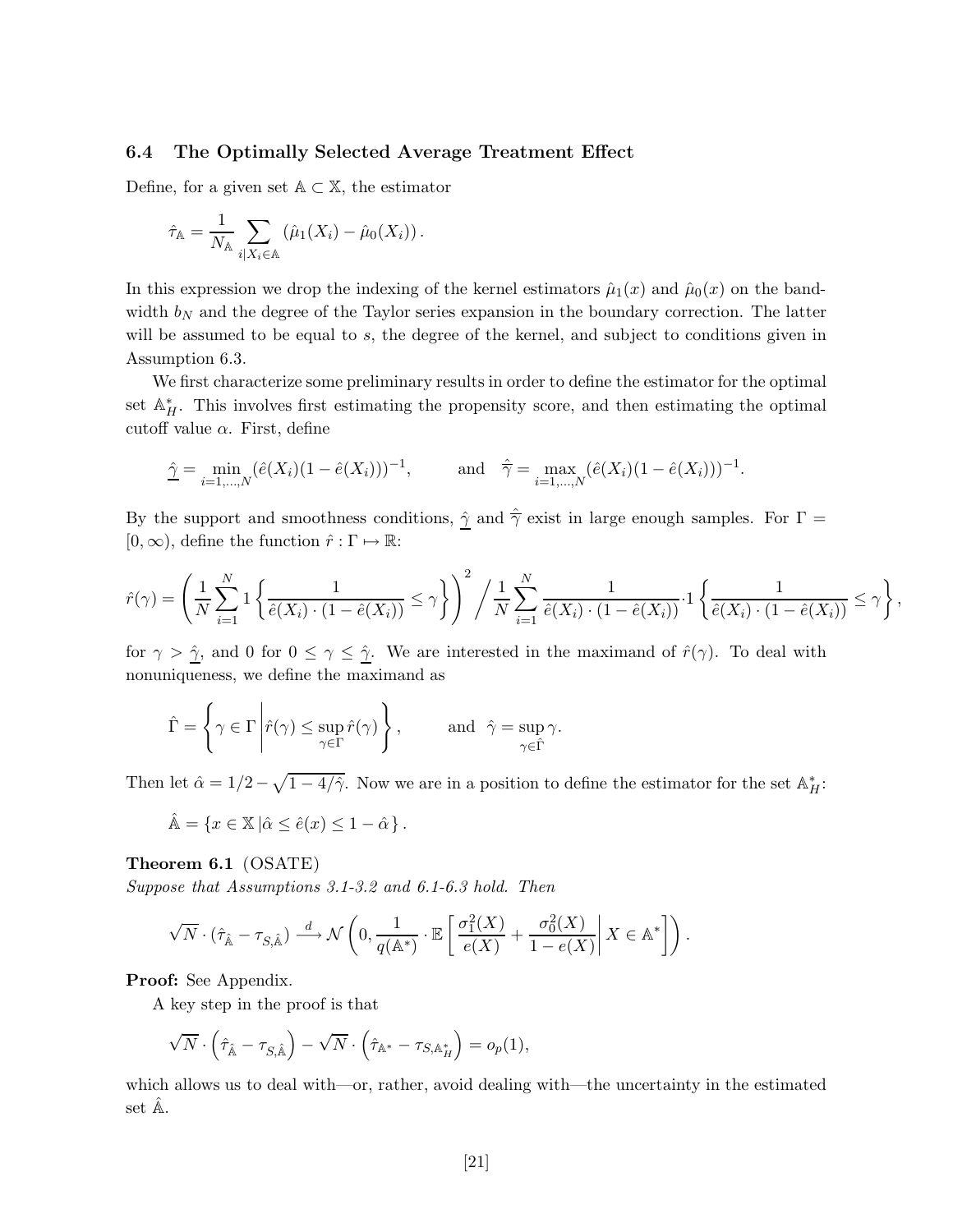Next we consider estimation of the OWATE, based on the weight function  $\omega_H^*(x) = e(x)$ .  $(1 - e(x))$ . Define. for all functions  $\omega : \mathbb{X} \to \mathbb{R}$ . the estimator

$$
\hat{\tau}_{\omega} = \sum_{i=1}^{N} \omega(X_i) \cdot \hat{\tau}(X_i) / \sum_{i=1}^{N} \omega(X_i).
$$

The estimator we actually consider is  $\hat{\tau}_{\hat{\omega}}$ , where  $\hat{\omega}(x) = \hat{e}(x) \cdot (1 - \hat{e}(x))$ . We present two results for this estimator. First, we consider the normalized difference between  $\hat{\tau}_{\hat{\omega}}$  and  $\tau_{S,\hat{\omega}}$ . Second, we consider the normalized difference between  $\hat{\tau}_{\hat{\omega}}$  and  $\tau_{P,\omega_H^*}$ .

#### **Theorem 6.2** (OWATE)

*Suppose that Assumptions 3.1-3.2 and 6.1-6.3 hold. Then*

$$
\sqrt{N}\cdot(\hat{\tau}_{\hat{\omega}}-\tau_{S,\hat{\omega}})\stackrel{d}{\longrightarrow}\mathcal{N}\left(0,\frac{1}{\mathbb{E}\left[e(X)\cdot(1-e(X))\right]^2}\cdot\mathbb{E}\left[\left(e(X)\cdot(1-e(X))\right)^2\cdot\left(\frac{\sigma_1^2(X)}{e(X)}+\frac{\sigma_0^2(X)}{1-e(X)}\right)\right]\right).
$$

**Proof:** See Supplementary materials (Crump, Hotz, Imbens and Mitnik, 2006b).

#### **Theorem 6.3** (OWATE)

*Suppose that Assumptions 3.1-3.2 and 6.1-6.3 hold. Then*

$$
\sqrt{N} \cdot (\hat{\tau}_{\hat{\omega}} - \tau_{P,\omega_H^*}) \stackrel{d}{\longrightarrow} \mathcal{N}\left(0, \mathbb{V}_{P,\omega_H^*}\right),
$$

*with*

$$
\mathbb{V}_{P,\omega_H^*} = \frac{1}{\mathbb{E}\left[e(X) \cdot (1 - e(X))\right]^2} \cdot \mathbb{E}\left[\left(e(X) \cdot (1 - e(X))\right)^2 \cdot \left(\frac{\sigma_1^2(X)}{e(X)} + \frac{\sigma_0^2(X)}{1 - e(X)}\right)\right] \tag{6.15}
$$

$$
+\frac{1}{\mathbb{E}\left[e(X)\cdot(1-e(X))\right]^2}\cdot\mathbb{E}\left[\left(e(X)\cdot(1-e(X))\right)^2\cdot\left(\tau(X)-\tau_{P,\omega_H^*}\right)^2\right] \tag{6.16}
$$

$$
+\frac{1}{\mathbb{E}\left[e(X)\cdot(1-e(X))\right]^2}\cdot\mathbb{E}\left[e(X)\cdot(1-e(X))\cdot(1-2e(X))^2(\cdot\tau(X)-\tau_{P,\omega_H^*})^2\right].\tag{6.17}
$$

**Proof:** See Supplementary materials (Crump, Hotz, Imbens and Mitnik, 2006b).

The second term in the expression for  $\mathbb{V}_{P,\omega_H^*}$ , equation (6.16), takes account of the uncertainty in estimating the population versus sample version, and corresponds to the normalized variance of the difference  $\tau_{S,\omega_H^*} - \tau_{P,\omega_H^*}$ . The last term, equation (6.17), takes account of the uncertainty in estimating the weights, and corresponds to the normalized variance of the difference  $\tau_{P,\hat{\omega}} - \tau_{P,\omega_H^*}.$ 

#### **6.5 Estimating the Asymptotic Variance**

In this subsection, we propose consistent estimators for the asymptotic variances. Define, for all sets A, the folloiwng estimators

$$
\hat{q}(\mathbb{A}) = \frac{N_{\mathbb{A}}}{N},
$$
  

$$
\hat{\mathbb{V}}_S(\mathbb{A}) = \frac{1}{\hat{q}(\mathbb{A})} \cdot \frac{1}{N_{\mathbb{A}}} \sum_{i | X_i \in \mathbb{A}} \left( \frac{\hat{\sigma}_1^2(X_i)}{\hat{e}(X_i)} + \frac{\hat{\sigma}_0^2(X_i)}{1 - \hat{e}(X_i)} \right).
$$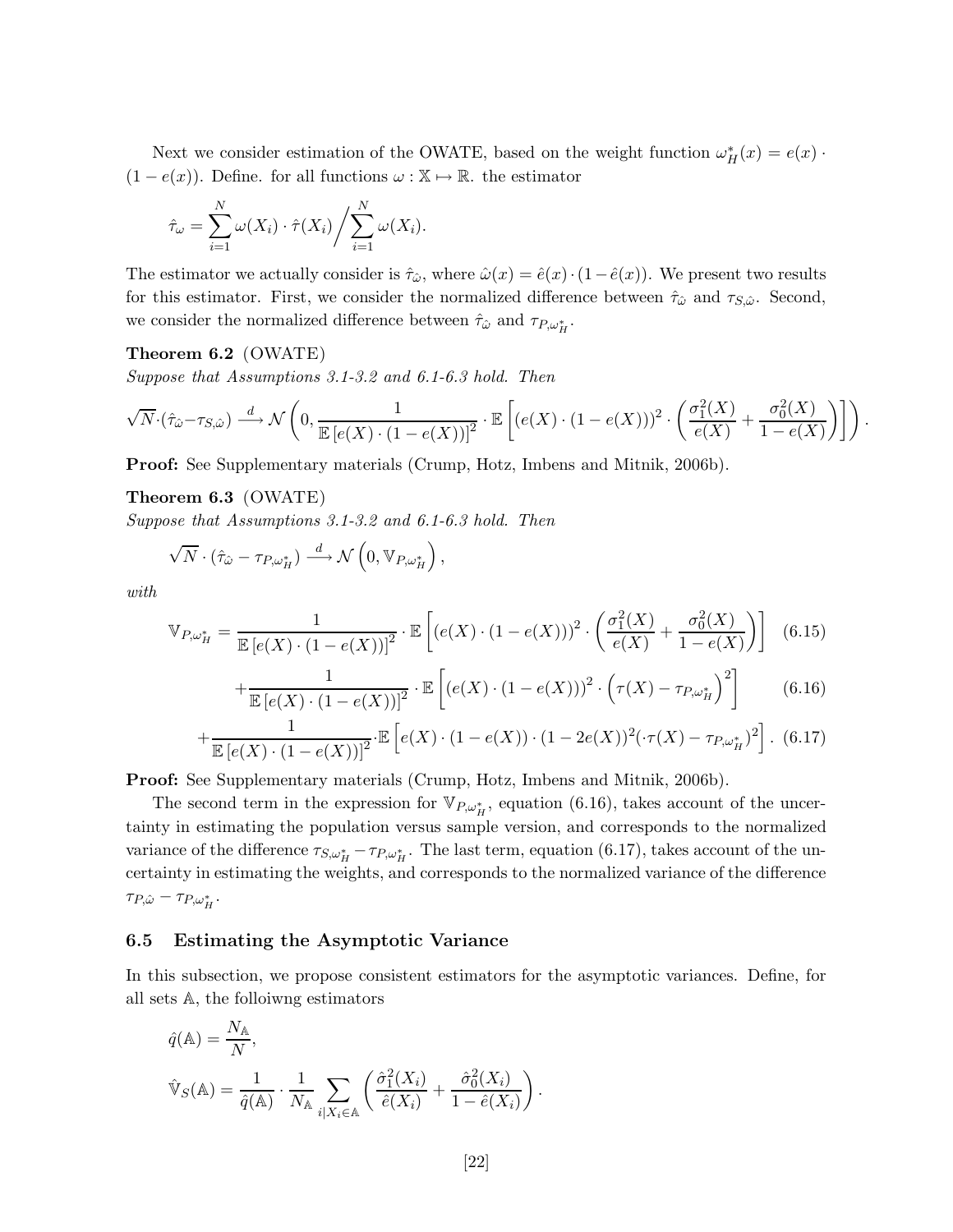**Theorem 6.4** *Suppose that Assumptions 6.1-6.3 hold. Then*

$$
\hat{\mathbb{V}}_S(\hat{\mathbb{A}}) \xrightarrow{p} \frac{1}{q(\mathbb{A}^*)} \cdot \mathbb{E}\left[\frac{\sigma_1^2(X)}{e(X)} + \frac{\sigma_0^2(X)}{1 - e(X)}\middle| X \in \mathbb{A}^*\right].
$$

**Proof:** See Appendix.

Next, let

$$
\hat{\mathbb{V}}_{S,\hat{\omega}} = \frac{1}{\left(\frac{1}{N}\sum_{i=1}^{N}\hat{e}(X_i)\cdot(1-\hat{e}(X_i))\right)^2} \cdot \frac{1}{N} \sum_{i=1}^{N} \left(\hat{e}(X_i)\cdot(1-\hat{e}(X_i))\right)^2 \cdot \left(\frac{\hat{\sigma}_1^2(X_i)}{\hat{e}(X_i)} + \frac{\hat{\sigma}_0^2(X_i)}{1-\hat{e}(X_i)}\right),
$$

and

$$
\hat{\mathbb{V}}_{P,\hat{\omega}} = \hat{\mathbb{V}}_{S,\hat{\omega}} + \frac{1}{\left(\frac{1}{N}\sum_{i=1}^{N}\hat{e}(X_i) \cdot (1-\hat{e}(X_i))\right)^2} \cdot \frac{1}{N} \sum_{i=1}^{N} \left(\hat{e}(X_i) \cdot (1-\hat{e}(X_i))\right)^2 \cdot (\hat{\tau}(X_i) - \hat{\tau}_{\omega})^2
$$

$$
+ \frac{1}{\left(\frac{1}{N}\sum_{i=1}^{N}\hat{e}(X_i) \cdot (1-\hat{e}(X_i))\right)^2} \cdot \frac{1}{N} \sum_{i=1}^{N}\hat{e}(X_i) \cdot (1-\hat{e}(X_i)) \cdot (1-2 \cdot \hat{e}(X_i)))^2 \cdot (\hat{\tau}(X_i) - \hat{\tau}_{\omega})^2.
$$

**Theorem 6.5** *Suppose that Assumptions 6.1-6.3 hold. Then*

$$
\hat{\mathbb{V}}_{S,\hat{\omega}} \stackrel{p}{\longrightarrow} \frac{1}{\mathbb{E} \left[\omega_H^*(X)\right]^2} \cdot \mathbb{E} \left[ (\omega_H^*(X))^2 \cdot \left(\frac{\sigma_1^2(X)}{e(X)} + \frac{\sigma_0^2(X)}{1 - e(X)}\right) \right].
$$

**Proof:** See Supplementary materials (Crump, Hotz, Imbens and Mitnik, 2006b).

**Theorem 6.6** *Suppose that Assumptions 6.1-6.3 hold. Then*

$$
\hat{\mathbb{V}}_{P,\hat{\omega}} \stackrel{p}{\longrightarrow} \mathbb{V}_{P,\omega_H^*}.
$$

**Proof:** See Supplementary materials (Crump, Hotz, Imbens and Mitnik, 2006b).

## **7 Some Illustrations Based on Real Data**

In this section we apply the methods developed in this paper to data from a labor market program. The data set we use was originally constructed by LaLonde (1986) and subsequently used by, among others, Heckman and Hotz (1989), Dehejia and Wahba (1999) and Smith and Todd (2005). The particular sample we use here is the one used by Dehejia and Wahba (1999). The treatment of interest is a job training program. The trainees are drawn from an experimental evaluation of this program. The control group is a sample drawn from the Panel Study of Income Dynamics (PSID). The control and treatment group are very unbalanced. Table 2 presents some summary statistics. The fourth and fifth column present the averages for each of the covariates separately for the control and treatment group. Consider, for example, the average earnings in the year prior to the program, earn '75. For the control group from the PSID, this is 19.06, in thousands of dollars. For the treatment group, it is only 1.53. Given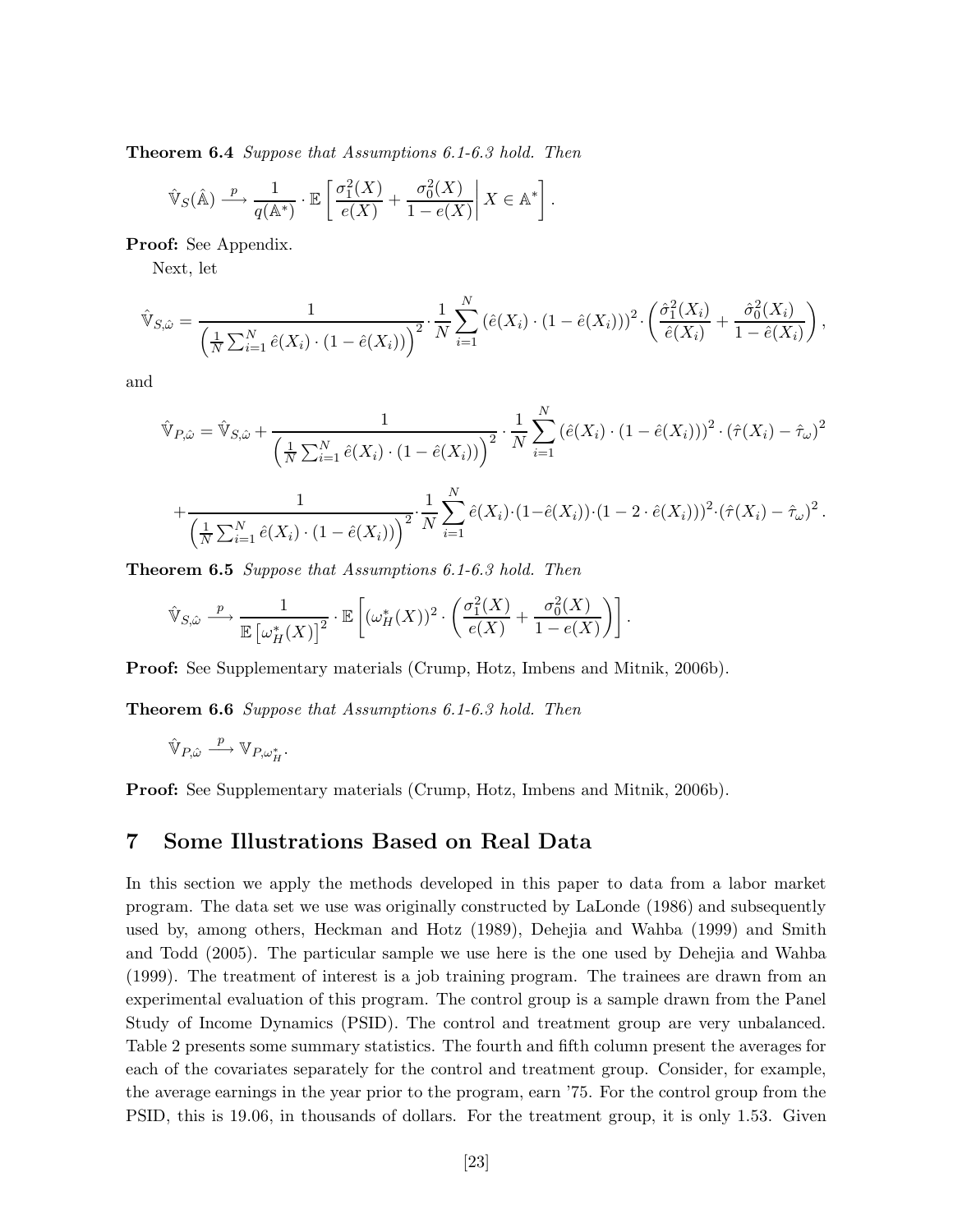that the standard deviation is 13.88, this is a very large difference of 1.26 standard deviations, suggesting that simple covariance adjustments are unlikely to lead to credible inferences.

For these data, we compute and compare 9 different estimands. The first is the sample average treatment effect,  $\tau_S$  (ATE). We then examine average treatment effects derived over three subsamples. In the first, we drop all observations with an estimated propensity score outside of the interval  $[0.01, 0.99]$  (ATE<sub>0.01</sub>). In the second, we drop all observations with an estimated propensity score outside of the interval  $[0.10, 0.90]$  (ATE<sub>0.10</sub>). Finally, we calculate the estimate of the OSATE with optimal cutoff point,  $\alpha$ , using the results in Corollary 5.1. The estimated optimal cutoff point is  $\hat{\alpha} = 0.0660$ . For these calculations, we estimate the propensity score using a logistic model with all nine covariates displayed in Table 2 entered linearly. We also estimate the optimally weighted average treatment effect (OWATE), with weights  $\hat{e}(x) \cdot (1 - \hat{e}(x))$ . The final four estimates we consider are all versions of the average treatment effect for the treated. We first estimate the conventional average effect for the treated (ATT). We then form ATT estimates similiar to those in Dehejia and Wabha (1999) by dropping observations which have estimated propensity scores greater than  $0.99\ (\text{ATT}_{0.01})$  and 0.90 ( $ATE<sub>0.10</sub>$ ), respectively. Finally, we form estimates of the optimal subpopulation average treatment effect on the treated (OSATT) by dropping those observations with an estimated propensity score greater than the optimal cutoff point of 0.73. For each of these cases, we display, in Table 3, estimates of the associated estimands and their asymptotic standard errors. Note that the standard errors are calculated separately for each estimator, implying that implicit estimates of the conditional variance  $\sigma^2$  are different. Hence, the optimal estimators need not have smaller estimated asymptotic variances than the suboptimal ones.

For both the average treatment effect and the average effect for the treated estimands, it makes a substantial difference to the standard errors of the estimators if we drop observations with propensity scores close to their extreme values. For the average treatment effects, the gain in precision is huge. This is not surprising. There are many control observations whose covariate values are so far from those for the treated that it makes little sense to attempt to estimate the treatment effect for those covariate values. Even for the average effect for the treated however, there is a substantial gain to discarding observations with outlying values for the propensity score. This reduces the asymptotic standard error from 2.58 (with no sample selection) to 1.82 (for the fixed cutoff point of 0.10).

The number of observations that should be discarded according to the OSATE is substantial. We report the number of observations dropped for this estimand in Table 4. Out of the original 2675 observations (2490 controls and 185 treated), only 312 are used in estimation (183 controls and 129 treated). We also report in Table 4 the number of observations dropped in the various categories for this criterion and for the suboptimal criteria based on the fixed cutoff points 0.01  $(ATE_{0.01})$  and 0.10  $(ATE_{0.10})$ , respectively, in the subsequent two panels of this table.

While not the primary focus of our analysis, we also note that the estimates of the various estimands, themselves, vary substantially. This is not surprising, given that the definitions of the underlying estimands are varying. They even differ in sign. At the same time, we make two observations about these estimates. First, the standard errors relative to the estimates tend to be large for all of the alternative estimates, implying that the inferences drawn from them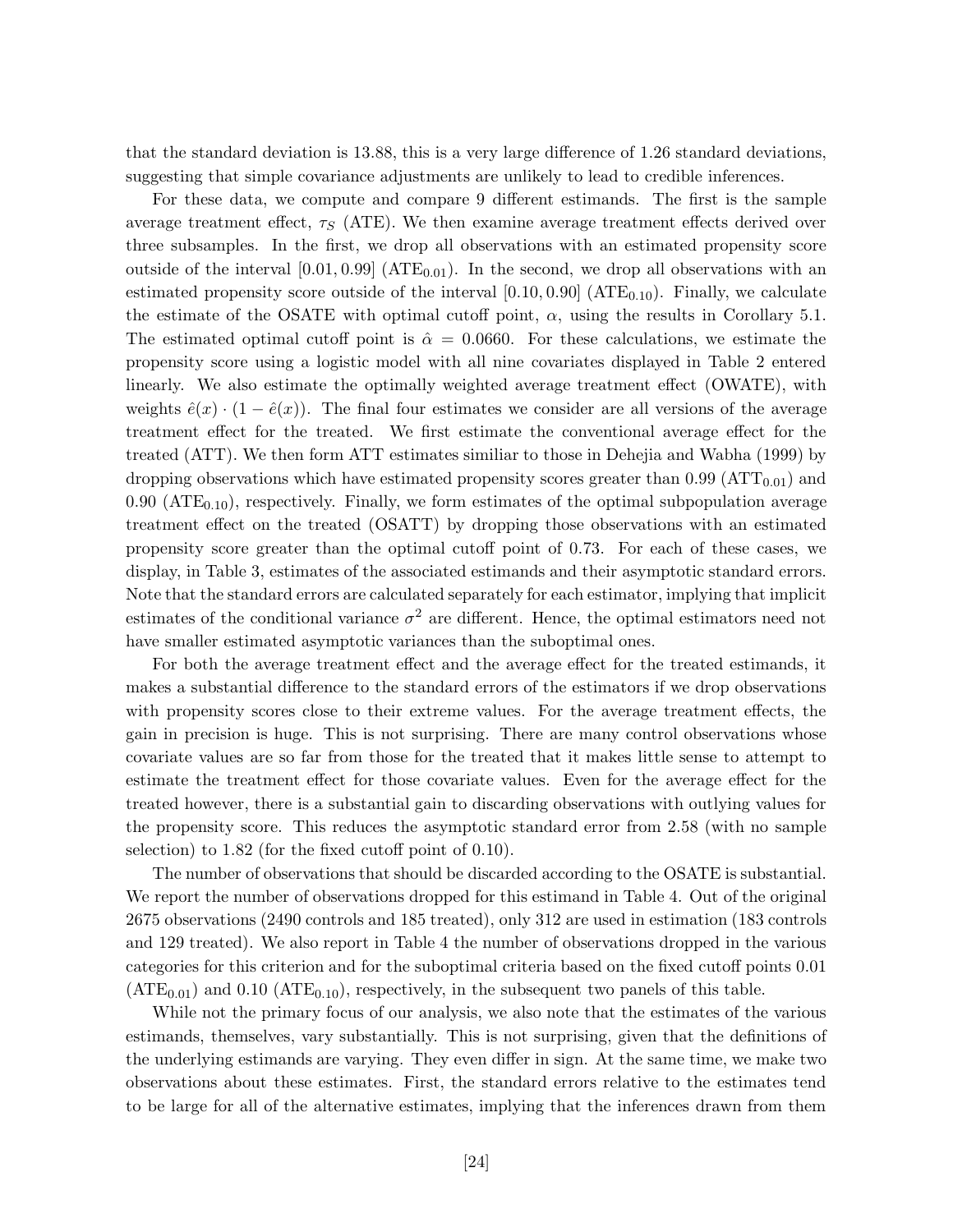would not differ across the estimates. Second, the OSATE, OWATE and OSATT estimates are all negative and tend to be closer in magnitude to one another compared to the other estimators. One should not draw strong conclusions from either of this observations, given that the theoretical results established in this paper are focused primarily on the precision of alternative estimands.

## **8 Conclusion**

Estimation of average treatment effects under unconfoundedness or selection on observables is often hampered by lack of overlap in the covariate distributions. This lack of overlap can lead to imprecise estimates and can make commonly used estimators sensitive to the choice of specification. In such cases, researchers have often used informal methods for trimming the sample. In this paper, we develop a systematic approach to addressing such lack of overlap in which we sacrifice some external validity in exchange for improved internal validity. We characterize optimal subsamples where the average treatment effect can be estimated most precisely, as well as optimally weighted average treatment effects. Under some simplifying assumptions, the optimal rules depend solely on the propensity score. We find that the precision for average treatment effects for the optimally selected samples can be much higher than for the overall sample. In addition, we find that a simple *ad hoc* selection rule based on discarding all units with an estimated propensity score outside the interval [0*.*1*,* 0*.*9] can capture most of the precision gains from selecting the sample optimally for a wide range of distributions.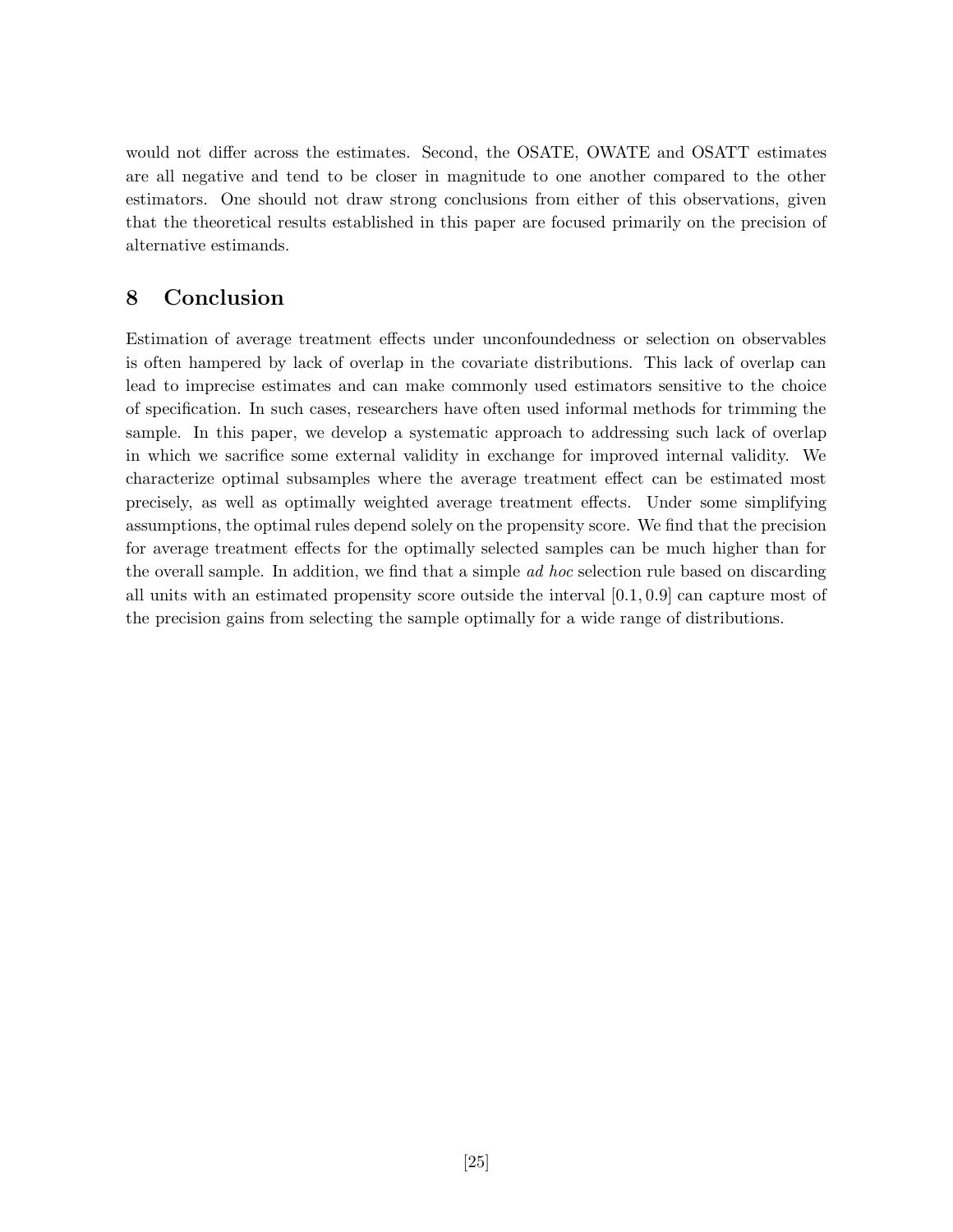#### Appendix A: The Kernel Estimator with Boundary Correction

In this appendix we present the details of the boundary correction we use for the kernel estimator. This boundary correction was developed by Imbens and Ridder (2006). We refer to this paper for more details on the estimator. Let  $g(x) = \mathbb{E}[Y|X=x]$  be the regression function of interest, and let  $f_X(x)$ be the probability density function of *X*, with the dimension of *X* equal to *L*. Then we can write  $g(x) = h_1(x)/h_2(x)$ , where  $h_1(x) = g(x) \cdot f_X(x)$ , and  $h_2(x) = f_X(x)$ . If we define  $Y_1 = Y$  and  $Y_2 = 1$ , then we can write  $h_k(x) = \mathbb{E}[Y_k|X=x] \cdot f_X(x)$ , with the standard kernel estimator for  $h_k(x)$  equal to

$$
\tilde{h}_{k,b}(x) = \frac{1}{N} \sum_{i=1}^{N} \frac{1}{b^L} Y_{ki} \cdot K\left(\frac{X_i - x}{b}\right).
$$

Let  $\partial X$  be the boundary of X, and let  $X_I$  be the "internal" region, more than  $b_N$  away from the boundary in all directions,  $\mathbb{X}_I = \{x \in \mathbb{X} | \min_{l=1,\dots,L} \inf_{y \in \partial \mathbb{X}} |y_l - x_l| \ge b_N\}.$  Then let  $r_b(x)$  be the projection of *x* onto the set  $\mathbb{X}_I$ :  $r_b(x) = \arg \min_{y \in \mathbb{X}_I} ||x - y||$ . Let  $\lambda$  denote an *L* vector of nonnegative integers, with  $|\lambda| = \sum_{l=1}^{L} \lambda_l$ , and  $\lambda! = \prod_{l=1}^{L} \lambda_l!$ . Define for a given,  $m-1$  times differentiable function  $g: \mathbb{R}^L \to \mathbb{R}$ , a point  $y \in \mathbb{R}^L$  and an integer *m*, the *m* − 1-th order polynomial function  $t : \mathbb{R}^L \to \mathbb{R}$  based on the Taylor series expansion of order  $m - 1$  of  $g(\cdot)$  around the point *y*:

$$
t(x;g(\cdot),y,m) = \sum_{j=0}^{m-1} \sum_{|\lambda|=j} \frac{1}{\lambda!} \frac{\partial^{|\lambda|}}{\partial x^{\lambda}} g(y) \cdot (x-y)^{\lambda}.
$$
 (A.1)

Now we define the boundary corrected estimators for  $h_k(x)$ :

$$
\hat{h}_{k,m,b}(x) = \begin{cases} \tilde{h}_{k,b}(x) & \text{if } x \in \mathbb{X}_I \\ t\left(x, \tilde{h}_{k,b}, r_b(x), m\right) & \text{elsewhere.} \end{cases}
$$

Finally the boundary corrected estimator for  $g(x)$  is

$$
\hat{g}_{m,b}(x) = \hat{h}_{1,m,b}(x)/\hat{h}_{2,m,b}(x).
$$

#### Appendix B: Proofs

**Proof of Theorem 5.1**: The derivation of the efficiency bound follows that of Hahn (1998) and Hirano, Imbens and Ridder (2003). The density of  $(Y(0), Y(1), W, X)$  with respect to some  $\sigma$ -finite measure is

$$
q(y(0), y(1), w, x) = f(y(0), y(1)|w, x) \cdot f(w|x) \cdot f(x)
$$
  
=  $f(y(0), y(1)|x) \cdot f(w|x) \cdot f(x)$   
=  $f(y(0), y(1)|x) \cdot e(x)^{w} \cdot (1 - e(x))^{1-w} \cdot f(x),$ 

where in the second equality we used unconfoundedness. The density of the observed data  $(y, w, x)$  is

$$
q(y, w, x) = f_1(y|x)^w \cdot e(x)^w \cdot f_0(y|x)^{1-w} \cdot (1 - e(x))^{1-w} \cdot f(x),
$$

where  $f_w(y|x) = f_{Y(W)|X}(y(w)|x) = \int f(y(1-w), y|x)dy(1-w)$ . Consider a regular parametric submodel indexed by  $\theta$ , with density

$$
q(y, w, x | \theta) = f_1(y | x, \theta)^w \cdot e(x | \theta)^w \cdot f_0(y | x, \theta)^{1-w} \cdot (1 - e(x | \theta))^{1-w} \cdot f(x | \theta),
$$

which is equal to the true density  $q(y, w, x)$  for  $\theta = \theta_0$ , or  $q(y, w, x) = q(y, w, x | \theta_0)$ . The score for the parametric model is given by

$$
S(y, w, x | \theta) = \frac{\partial}{\partial \theta} \ln q(y, w, x | \theta) = w \cdot S_1(y | x, \theta) + (1 - w) \cdot S_0(y | x, \theta) + S_x(x | \theta) + \frac{w - e(x | \theta)}{e(x | \theta)(1 - e(x | \theta))} \cdot e'(x | \theta)
$$

where

$$
\mathcal{S}_1(y|x,\theta) = \frac{\partial}{\partial \theta} \ln f_1(y|x,\theta), \quad \text{and} \quad \mathcal{S}_0(y|x,\theta) = \frac{\partial}{\partial \theta} \ln f_0(y|x,\theta),
$$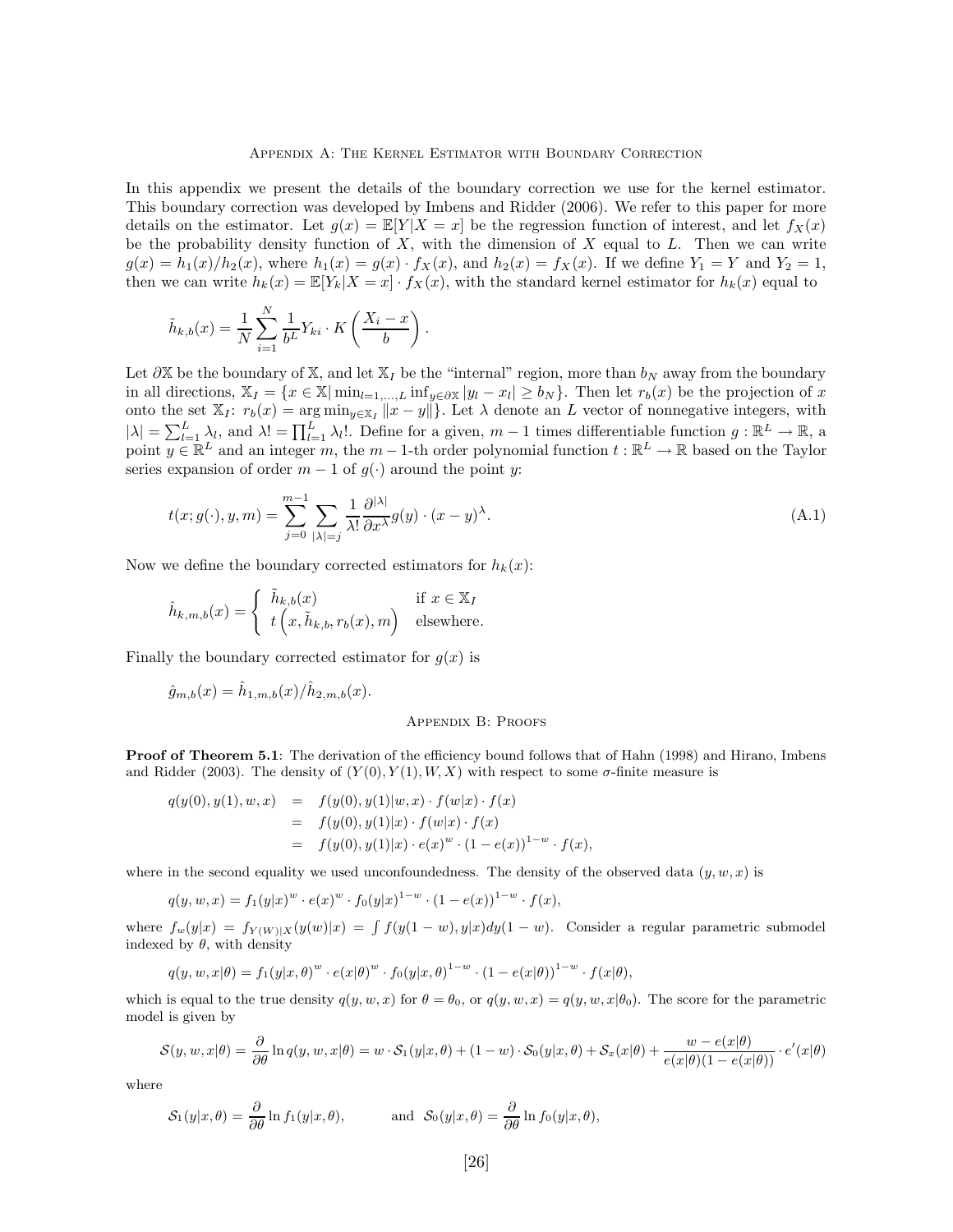$$
\mathcal{S}_x(x|\theta) = \frac{\partial}{\partial \theta} \ln f(x|\theta), \quad \text{and} \quad e'(x|\theta) = \frac{\partial}{\partial \theta} \ e(x|\theta).
$$

The tangent space of the model is the set of functions  $t(y, w, x)$  of the form

$$
\mathcal{T} = \{ w \cdot \mathcal{S}_1(y, x) + (1 - w) \cdot \mathcal{S}_0(y, x) + \mathcal{S}_x(x) + a(x) \cdot (w - e(x)) \}
$$

where  $a(x)$  is any square-integrable measurable function of x and  $S_1$ ,  $S_0$ , and  $S_x$  satisfy

$$
\int \mathcal{S}_1(y, x) f_1(y|x) dy = \mathbb{E} [\mathcal{S}_1(Y(1), X) | X = x] = 0, \quad \forall x,
$$
  

$$
\int \mathcal{S}_0(y, x) f_0(y|x) dy = \mathbb{E} [\mathcal{S}_0(Y(0), X) | X = x] = 0, \quad \forall x,
$$
  

$$
\int \mathcal{S}_x(x) f(x) dx = \mathbb{E} [\mathcal{S}_x(X)] = 0.
$$

The parameter of interest is

$$
\tau_{P,\lambda} = \frac{\int \int \lambda(e(x)) y f_1(y|x) f(x) dy dx - \int \int \lambda(e(x)) y f_0(y|x) f(x) dy dx}{\int \lambda(e(x)) f(x) dx}.
$$

Thus, for the parametric submodel indexed by  $\theta$ , the parameter of interest is

$$
\tau_{P,\lambda}(\theta)=\frac{\int\int \lambda(e(x|\theta))y f_1(y|x,\theta)f(x|\theta)dydx-\int\int \lambda(e(x|\theta))y f_0(y|x,\theta)f(x|\theta)dydx}{\int \lambda(e(x|\theta))f(x|\theta)dx}.
$$

We need to find a function  $\psi(y, w, x)$  such that for all regular parametric submodels,

$$
\frac{\partial \tau_{P,\lambda}(\theta_0)}{\partial \theta} = \mathbb{E}\left[\psi(Y,W,X)\cdot \mathcal{S}(Y,W,X|\theta_0)\right].
$$
\n(B.1)

First, we will calculate  $\frac{\partial}{\partial \theta} \tau_{P,\lambda}(\theta_0)$ . Let  $\mu_{\lambda} = \int \lambda(e(x)) f(x) dx$ . Then,

$$
\frac{\partial}{\partial \theta} \tau_{P,\lambda}(\theta_0) = \frac{1}{\mu_{\lambda}} \left[ \iint \lambda(e(x|\theta_0)) y \left[ \mathcal{S}_1(y|x,\theta_0) f_1(y|x,\theta_0) - \mathcal{S}_0(y|x,\theta_0) f_0(y|x,\theta_0) \right] f(x|\theta_0) dy dx \right. \\
\left. + \int \lambda(e(x|\theta_0)) \left[ \tau(x) - \tau_{P,\lambda} \right] \mathcal{S}_x(x|\theta_0) f(x|\theta_0) dx \right. \\
\left. + \int \lambda'(e(x|\theta_0)) e'(x|\theta_0) \left[ \tau(x) - \tau_{P,\lambda} \right] f(x|\theta_0) dx \right]
$$

where  $\lambda'(e(x)) = \frac{\partial}{\partial e(x)} \lambda(e(x))$ . The following choice for  $\psi(y, w, x)$  is shown in the supplementary materials (Crump, Hotz, Imbens and Mitnik, 2006b) to satisfy the condition:

$$
\psi(y, w, x) = \frac{w \cdot \lambda(e(x))}{\mu_{\lambda} \cdot e(x)} (y - \mathbb{E}[Y(1)|X = x]) - \frac{(1 - w) \cdot \lambda(e(x))}{\mu_{\lambda} \cdot (1 - e(x))} (y - \mathbb{E}[Y(0)|X = x]) \n+ \frac{\lambda(e(x))}{\mu_{\lambda}} (\tau(x) - \tau_{P, \lambda}) + \frac{(w - e(x)) \cdot \lambda'(e(x))}{\mu_{\lambda}} (\tau(x) - \tau_{P, \lambda}).
$$

Then by Theorem 2 in Section 3.3 of Bickel, Klaassen, Ritov, and Wellner (1993), the variance bound is the expected square of the projection of  $\psi(Y, W, X)$  on the tangent space *T*. Since  $\psi(y, w, x) \in \mathcal{T}$ , the variance bound is

$$
\mathbb{E}[\psi(Y, W, X)^2] = \mathbb{E}\left[\frac{[\lambda(e(X))]^2}{(\mu_{\lambda})^2 \cdot e(X)} \cdot \sigma_1^2(X)\right] + \mathbb{E}\left[\frac{[\lambda(e(X))]^2}{(\mu_{\lambda})^2 \cdot (1 - e(X))} \cdot \sigma_0^2(X)\right] \n+ \mathbb{E}\left[\frac{[\lambda(e(X)) + (W - e(X)) \cdot \lambda'(e(X))]^2}{(\mu_{\lambda})^2} (\tau(X) - \tau_{P, \lambda})^2\right] \n= \mathbb{E}\left[\frac{[\lambda(e(X))]^2}{(\mu_{\lambda})^2 \cdot e(X)} \cdot \sigma_1^2(X)\right] + \mathbb{E}\left[\frac{[\lambda(e(X))]^2}{(\mu_{\lambda})^2 \cdot (1 - e(X))} \cdot \sigma_0^2(X)\right] \n+ \mathbb{E}\left[\frac{[\lambda(e(X))]^2 + e(X)(1 - e(X)) \cdot [\lambda'(e(X))]^2}{(\mu_{\lambda})^2} (\tau(X) - \tau_{P, \lambda})^2\right]
$$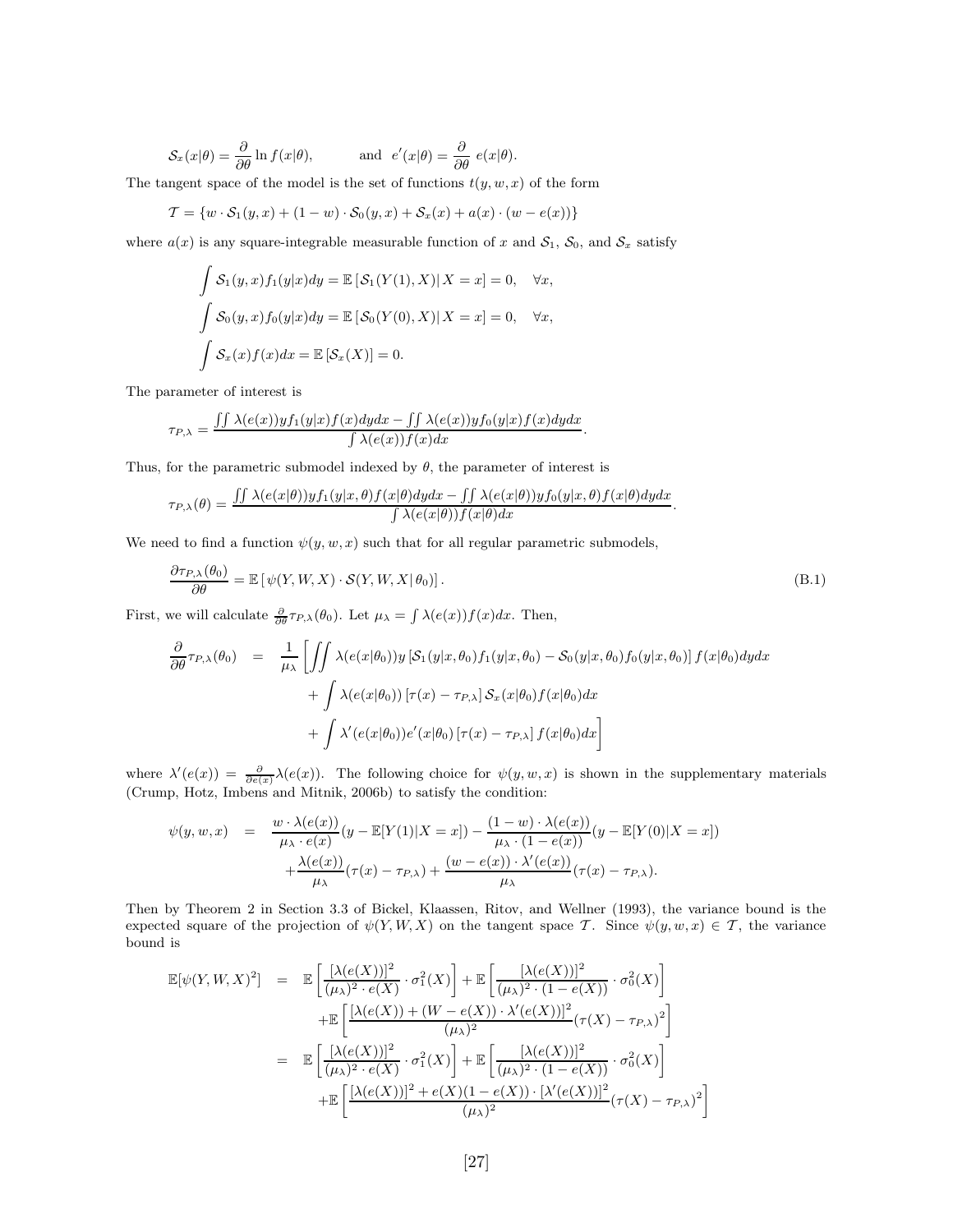For the special case of  $\lambda(e(x)) = e(x)$  (a case considered by Hahn, 1998) the semiparametric efficiency bound is,

$$
\mathbb{E}\left[\frac{e(X)}{(\mu\lambda)^2}\cdot\sigma_1^2(X)\right]+\mathbb{E}\left[\frac{e(X)^2}{(\mu\lambda)^2\cdot(1-e(X))}\cdot\sigma_0^2(X)\right]+\mathbb{E}\left[\frac{e(X)}{(\mu\lambda)^2}(\tau(X)-\tau_{P,\lambda})^2\right].
$$

For the special case of  $\lambda(e(x)) = e(x)(1 - e(x))$  the semiparametric efficiency bound is,

$$
\mathbb{E}\left[\frac{e(X)(1-e(X))^2}{(\mu_{\lambda})^2} \cdot \sigma_1^2(X)\right] + \mathbb{E}\left[\frac{e(X)^2(1-e(X))}{(\mu_{\lambda})^2} \cdot \sigma_0^2(X)\right] + \mathbb{E}\left[\frac{e(X)^2(1-e(X))^2 + e(X)(1-e(X)) \cdot (1-2 \cdot e(X))^2}{(\mu_{\lambda})^2}(\tau(X) - \tau_{P,\lambda})^2\right]
$$

which simplifies to

$$
\mathbb{E}\left[\frac{e(X)(1-e(X))^2}{(\mu_{\lambda})^2} \cdot \sigma_1^2(X)\right] + \mathbb{E}\left[\frac{e(X)^2(1-e(X))}{(\mu_{\lambda})^2} \cdot \sigma_0^2(X)\right] + \mathbb{E}\left[\frac{e(X)(1-e(X))(3e(X)^2 - 3e(X) + 1)}{(\mu_{\lambda})^2}(\tau(X) - \tau_{P,\lambda})^2\right].
$$

 $\Box$ 

Define

$$
\tau_{S,\omega}(\mathbb{A}) = \sum_{i \mid X_i \in \mathbb{A}} \tau(X_i) \cdot \omega(X_i) / \sum_{i \mid X_i \in \mathbb{A}} \omega(X_i),
$$

for nonnegative functions  $\omega(\cdot)$ . For estimands of this type consider the criterion that encompasses Theorems 5.2 and 5.3:

$$
\mathbb{V}_{S,\omega}(\mathbb{A}) = \frac{1}{\mathbb{E}[\omega(X) \cdot 1\{X \in \mathbb{A}\}]^2} \cdot \mathbb{E}\left[\omega(X)^2 \cdot 1\{X \in \mathbb{A}\} \cdot \left(\frac{\sigma_1^2(X)}{e(X)} + \frac{\sigma_0^2(X)}{1 - e(X)}\right)\right].
$$
\n(B.2)

We are interested in the choice of set A that minimizes  $(B.2)$  among the set of all closed subsets of X. The following theorem provides the characterization.

#### Theorem B.1 (WEIGHTED OSATE)

Let  $f \leq f(x) \leq \overline{f}$ , and  $\sigma^2(x) \leq \overline{\sigma^2}$  for  $w = 0, 1$  and all  $x \in \mathbb{X}$ , and let  $\omega : \mathbb{X} \to \mathbb{R}^+$  be continuously differentiable. *The set*  $\mathbb{A}^*$  *that minimizes (B.2) is equal to*  $\mathbb{X}$  *if* 

$$
\sup_{x \in \mathbb{X}} \omega(x) \cdot \left( \frac{\sigma_1^2(x)}{e(x)} + \frac{\sigma_0^2(x)}{1 - e(x)} \right) \leq 2 \cdot \mathbb{E} \left[ \omega^2(X) \cdot \left( \frac{\sigma_1^2(X)}{e(X)} + \frac{\sigma_0^2(X)}{1 - e(X)} \right) \right] \bigg/ \mathbb{E} \left[ \omega(X) \right],
$$

*and otherwise,*

$$
\mathcal{A}^* = \left\{ x \in \mathbb{X} \left| \omega(x) \cdot \left( \frac{\sigma_1^2(x)}{e(x)} + \frac{\sigma_0^2(x)}{1 - e(x)} \right) \le \gamma \right. \right\},\,
$$

*where γ is a positive solution to*

$$
\gamma = 2 \cdot \frac{\mathbb{E}\left[\omega^2(X) \cdot \left(\frac{\sigma_1^2(X)}{e(X)} + \frac{\sigma_0^2(X)}{1 - e(X)}\right)\Big| \omega(X) \cdot \left(\frac{\sigma_1^2(X)}{e(X)} + \frac{\sigma_0^2(X)}{1 - e(X)}\right) < \gamma\right]}{\mathbb{E}\left[\omega(X) \left|\omega(X) \cdot \left(\frac{\sigma_1^2(X)}{e(X)} + \frac{\sigma_0^2(X)}{1 - e(X)}\right) < \gamma\right|\right]}.
$$

**Proof:** Define  $k(x) = \frac{\sigma_1^2(x)}{e(x)} + \frac{\sigma_0^2(x)}{1 - e(x)}$ ,  $\tilde{f}_X(x) = f_X(x) \cdot \frac{\omega(x)}{f_x} f_X(z) \cdot \frac{\omega(z)}{dz}$ , and  $\tilde{\omega}(x) =$  $\omega(x)/\int_z f_X(z) \cdot \omega(z) dz$ , so that  $k(x)$  is bounded, bounded away from zero, and continuously differentiable on X. Let  $\tilde{X}$  be a random vector with probability density function  $\tilde{f}_X(x)$  on X, and let  $\tilde{q}(\mathbb{A}) = \Pr(\tilde{X} \in \mathbb{A})$ .<sup>15</sup> Then

$$
\mathbb{E}\left[\tilde{\omega}(X) \cdot 1\{X \in \mathbb{A}\}\right] = \int_x \tilde{\omega}(x) \cdot 1\{x \in \mathbb{A}\} \cdot f_X(x) dx
$$

$$
= \int_x \frac{\omega(x)}{\int_z \omega(z) \cdot f_X(z) dz} \cdot 1\{x \in \mathbb{A}\} \cdot f_X(x) dx
$$

<sup>&</sup>lt;sup>15</sup>Note that  $\int \tilde{f}_X(x)dx = 1$  by construction, so that  $\tilde{f}_X(x)$  is a valid probability density function.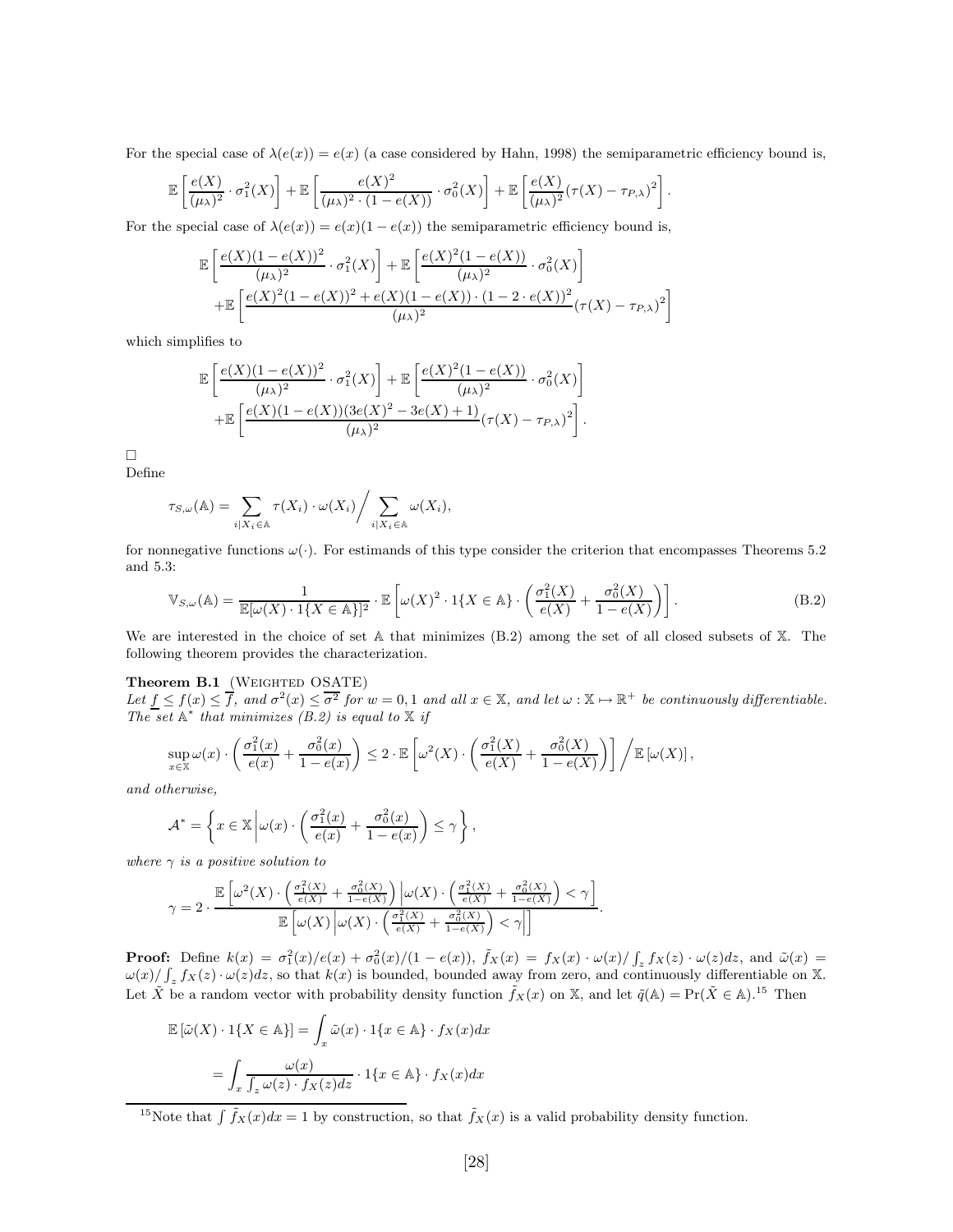$$
= \int_{x} 1\{x \in \mathbb{A}\} \cdot \tilde{f}_{X}(x) dx
$$

$$
= \mathbb{E}\left[1\{\tilde{X} \in \mathbb{A}\}\right] = \Pr\left(\tilde{X} \in \mathbb{A}\right) = \tilde{q}(\mathbb{A}),
$$

and similarly,

$$
\mathbb{E}\left[\tilde{\omega}(X)^2 \cdot 1\{X \in \mathbb{A}\} \cdot \left(\frac{\sigma_1^2(X)}{e(X)} + \frac{\sigma_0^2(X)}{1 - e(X)}\right)\right] = \mathbb{E}\left[\tilde{\omega}(X)^2 \cdot 1\{X \in \mathbb{A}\} \cdot k(X)\right]
$$

$$
= \int_x \tilde{\omega}(x)^2 \cdot 1\{x \in \mathbb{A}\} \cdot k(x) \cdot f_X(x) dx
$$

$$
= \int_x \tilde{\omega}(x) \cdot \frac{\omega(x)}{\int_z \omega(z) \cdot f_X(z) dz} \cdot 1\{x \in \mathbb{A}\} \cdot k(x) \cdot f_X(x) dx
$$

$$
= \int_x \tilde{\omega}(x) \cdot 1\{x \in \mathbb{A}\} \cdot k(x) \cdot \tilde{f}_X(x) dx
$$

$$
= \mathbb{E}\left[\tilde{\omega}(\tilde{X}) \cdot 1\{\tilde{X} \in \mathbb{A}\} \cdot k(\tilde{X})\right].
$$

Because multiplying  $\omega(x)$  by a constant does not change the value of the objective function in (B.2), we have

$$
\mathbb{V}_{S,\omega}(\mathbb{A}) = \mathbb{V}_{S,\tilde{\omega}}(\mathbb{A}) = \frac{1}{\mathbb{E}[\tilde{\omega}(X) \cdot 1\{X \in \mathbb{A}\}]^2} \cdot \mathbb{E}\left[\tilde{\omega}(X)^2 \cdot 1\{X \in \mathbb{A}\} \cdot \left(\frac{\sigma_1^2(X)}{e(X)} + \frac{\sigma_0^2(X)}{1 - e(X)}\right)\right]
$$
  
\n
$$
= \frac{1}{\tilde{q}^2(\mathbb{A}))} \cdot \mathbb{E}\left[\tilde{\omega}(\tilde{X}) \cdot 1\{\tilde{X} \in \mathbb{A}\} \cdot k(\tilde{X})\right].
$$
  
\n
$$
= \frac{1}{\tilde{q}(\mathbb{A})} \cdot \mathbb{E}\left[\tilde{\omega}(\tilde{X}) \cdot k(\tilde{X}) \middle| 1\{\tilde{X} \in \mathbb{A}\}\right].
$$
  
\n(B.3)

Thus the question now concerns the set A that minimizes (B.3).

We do the remainder of the proof of Theorem B.1 in two stages. First, suppose there is a closed set A such that  $x \in \text{int}(\mathbb{A}), z \notin \mathbb{A}, \text{ and } \tilde{\omega}(z) \cdot k(z) < \tilde{\omega}(x) \cdot k(x).$  Then we will construct a closed set  $\mathbb{\tilde{A}}$  such that  $\mathbb{V}_{S,\tilde{\omega}}(\mathbb{\tilde{A}}) < \mathbb{V}_{S,\tilde{\omega}}(\mathbb{A}).$ This implies that the optimal set has the form

$$
\mathbb{A}^* = \{ x \in \mathbb{X} | \tilde{\omega}(x) \cdot k(x) \le \gamma \},
$$

for some  $\gamma$ . The second step consists of deriving the optimal value for  $\gamma$ . For the first step define a ball around  $x$  with volume  $\nu$ ,

$$
\mathcal{B}_{\nu}(x) = \{ z \in \mathbb{X} \mid \|z - x\| \le \nu^{1/L} 2^{-1/L} \pi^{-1/2} \Gamma(L/2)^{1/L} \},
$$

where  $\Gamma(a) = \int_0^\infty x^{a-1} \exp(-x) dx$  is the gamma function. Let  $A^c$  be the complement of A in X, and for sets A and *B* let  $\mathbb{A}/\mathcal{B} = \mathbb{A} \cap \mathcal{B}^c$ . Let  $\nu_0$  be small enough so that for  $\nu \leq \nu_0$  we have  $\mathcal{B}_{\nu/\tilde{f}_X(x)}(x) \subset \mathbb{A}, \mathcal{B}_{\nu/\tilde{f}_X(x)}(z) \subset \mathbb{A}^c$ and  $\tilde{\omega}(z') \cdot k(z') < \tilde{\omega}(x') \cdot k(x')$  for all  $z' \in \mathcal{B}_{\nu/\tilde{f}_X(z)}(z)$  and all  $x' \in \mathcal{B}_{\nu/\tilde{f}_X(x)}(x)$ . Also, because the volume of the sets  $\mathcal{B}_{\nu/\tilde{f}_X(x)}(x)$  and  $\mathcal{B}_{\nu/\tilde{f}_X(z)}(z)$  is  $\nu/\tilde{f}_X(x)$  and  $\nu/\tilde{f}_X(z)$  respectively, it follows that

$$
\tilde{q}(\mathcal{B}_{\nu/\tilde{f}_X(x)}(x)) - \nu = o(\nu),
$$
  

$$
\tilde{q}(\mathcal{B}_{\nu/\tilde{f}_X(x)}(z)) - \nu = o(\nu),
$$

so that

$$
\tilde{q}(\mathcal{B}_{\nu/\tilde{f}_X(x)}(x)) - \tilde{q}(\mathcal{B}_{\nu/\tilde{f}_X(z)}(z)) = o(\nu).
$$

Now we construct the set

$$
\tilde{\mathbb{A}}_{\nu} = \left( \mathbb{A}/\mathcal{B}_{\nu/\tilde{f}_X(x)}(x) \right) \cup \mathcal{B}_{\nu/\tilde{f}_X(z)}(z).
$$

The objective function for this set is

$$
\mathbb{V}_{S,\tilde{\omega}}(\tilde{\mathbb{A}}_{\nu}) = \frac{1}{\tilde{q}(\tilde{\mathbb{A}}_{\nu})} \cdot \mathbb{E}\left[\tilde{\omega}(\tilde{X}) \cdot k(\tilde{X}) \middle| 1\{\tilde{X} \in \tilde{\mathbb{A}}_{\nu}\}\right]
$$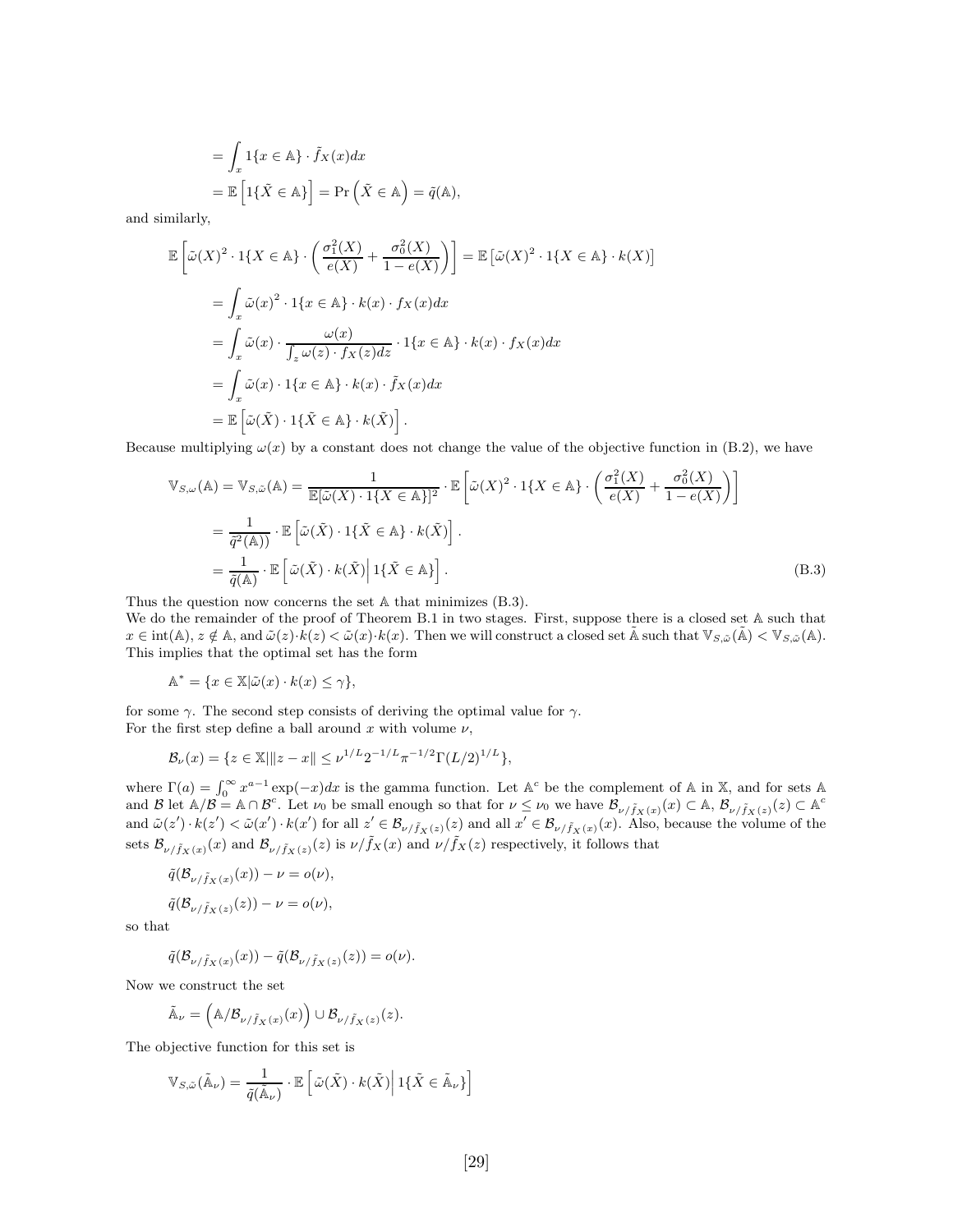$$
= \frac{\tilde{q}(\mathbb{A})\cdot\mathbb{E}\left[\tilde{\omega}(\tilde{X})\cdot k(\tilde{X})\Big|\tilde{X}\in\mathbb{A}\right]}{\left(\tilde{q}(\mathbb{A})+\tilde{q}(\mathcal{B}_{\nu/\tilde{f}_X(z)}(z))-\tilde{q}(\mathcal{B}_{\nu/\tilde{f}_X(x)}(x))\right)^2} + \frac{\tilde{q}(\mathcal{B}_{\nu/\tilde{f}_X(z)}(z))\cdot\mathbb{E}\left[\tilde{\omega}(\tilde{X})\cdot k(\tilde{X})\Big|\tilde{X}\in\mathcal{B}_{\nu/\tilde{f}_X(z)}(z)\right]-\tilde{q}(\mathcal{B}_{\nu/\tilde{f}_X(x)}(x))\cdot\mathbb{E}\left[\tilde{\omega}(\tilde{X})\cdot k(\tilde{X})\Big|\tilde{X}\in\mathcal{B}_{\nu/\tilde{f}_X(z)}(z)\right]}{\left(\tilde{q}(\mathbb{A})+\tilde{q}(\mathcal{B}_{\nu/\tilde{f}_X(z)}(z))-\tilde{q}(\mathcal{B}_{\nu/\tilde{f}_X(x)}(x))\right)^2} = \frac{\tilde{q}(\mathbb{A})\cdot\mathbb{E}\left[\tilde{\omega}(\tilde{X})\cdot k(\tilde{X})\Big|\tilde{X}\in\mathbb{A}\right]+\nu\cdot\left(\mathbb{E}\left[\tilde{\omega}(\tilde{X})\cdot k(\tilde{X})\Big|\tilde{X}\in\mathcal{B}_{\nu/\tilde{f}_X(z)}(z)\right]-\mathbb{E}\left[\tilde{\omega}(\tilde{X})\cdot k(\tilde{X})\Big|\tilde{X}\in\mathcal{B}_{\nu/\tilde{f}_X(x)}(x)\right]\right)}{q(\mathbb{A})^2} + o(\nu),
$$

so that the difference relative to the value of the objective function for the original set A is

$$
\mathbb{V}_{S,\tilde{\omega}}(\tilde{\mathbb{A}}_{\nu})-\mathbb{V}_{S,\tilde{\omega}}(\mathbb{A})=\frac{1}{q(\mathbb{A})^2}\cdot\nu\cdot\left(\mathbb{E}\left[\left.\tilde{\omega}(\tilde{X})\cdot k(\tilde{X})\right|\tilde{X}\in\mathcal{B}_{\nu/\tilde{f}_X(z)}(z)\right]-\mathbb{E}\left[\left.\tilde{\omega}(\tilde{X})\cdot k(\tilde{X})\right|\tilde{X}\in\mathcal{B}_{\nu/\tilde{f}_X(x)}(x)\right]\right)+o(\nu).
$$

 $\text{Since } \mathbb{E}\left[\left.\tilde{\omega}(\tilde{X})\cdot k(\tilde{X})\right|\tilde{X}\in \mathcal{B}_{\nu/\tilde{f}_X(z)}(z)\right]-\mathbb{E}\left[\left.\tilde{\omega}(\tilde{X})\cdot k(\tilde{X})\right|\tilde{X}\in \mathcal{B}_{\nu/\tilde{f}_X(x)}(x)\right]<0 \text{ if }\nu\leq \nu_0 \text{, the difference } \mathbb{V}_{S,\tilde{\omega}}(\tilde{\mathbb{A}}_{\nu})-\mathbb{V}_{S,\tilde{\omega}}(\tilde{\mathbb{A}}_{\nu})\right| \leq \nu_0 \text{, and } \mathbb{$  $\mathbb{V}_{S,\tilde{\omega}}(\mathbb{A})$  is negative for small enough  $\nu$ , which finishes the first part of the proof.

The question now is to determine the optimal value for *γ* given that the optimal set has the form

 $A_{\gamma} = \{x \in \mathbb{X} | \tilde{\omega}(x) \cdot k(x) \leq \gamma\}.$ 

Let  $Y = \tilde{\omega}(\tilde{X}) \cdot k(\tilde{X})$ , with probability density function  $f_Y(y)$ . Then

$$
\mathbb{V}_{S,\tilde{\omega}}(\mathbb{A}'_{\gamma})) = \frac{\mathbb{E}[\tilde{\omega}(\tilde{X}) \cdot k(\tilde{X}) | \tilde{\omega}(\tilde{X}) \cdot k(\tilde{X}) < \gamma']}{{q(\mathbb{A}'_{\gamma})}} = \frac{\mathbb{E}[Y | Y < \gamma']}{{\Pr(Y < \gamma')}} = \frac{\int_0^{\gamma'} y \cdot f_Y(y) dy}{\left(\int_0^{\gamma'} f_Y(y) dy\right)^2}.
$$

Denote the minimum and maximum value of the function  $k(x)$  over the set X by  $\underline{k}$  and  $\overline{k}$ . By assumption  $\underline{k} > 0$ and  $\overline{k} < \infty$ . Then  $\lim_{\gamma \downarrow \underline{k}} \to \infty$ . Because  $\mathbb{V}_{S,\tilde{\omega}}(\mathbb{A}_{\overline{k}}) = \mathbb{V}_{S,\tilde{\omega}}(\mathbb{X})$  which is finite by assumption, and because  $\mathbb{V}_{S,\tilde{\omega}}(\mathbb{A}_{\overline{k}})$  is continuous as a function of  $\gamma$ , it follows that either  $\mathbb{V}_{S,\tilde{\omega}}(\mathbb{A}_{\overline{k}})$  is minimized at  $\gamma = k$ , or there is an interior minimum where the first order conditions are satisfied. Let  $\gamma'$  denote the optimum. The first derivative with respect to  $\gamma$  is

$$
\frac{\partial}{\partial \gamma}\mathbb{V}_{S,\tilde{\omega}}(\mathbb{A}_{\gamma})=\frac{\left(\int_0^{\gamma}f_Y(y)dy\right)^2 \cdot \gamma \cdot f_Y(\gamma)-2\int_0^{\gamma}f_Y(y)dy \cdot \int_0^{\gamma}yf_Y(y)dy \cdot f_Y(\gamma)}{\left(\int_0^{\gamma}f_Y(y)dy\right)^4}.
$$

This is zero if

$$
\gamma' \cdot \int_0^{\gamma'} f_Y(y) dy = 2 \int_0^{\gamma'} y \cdot f_Y(y) dy,
$$

implying

$$
\gamma' = 2 \cdot \frac{\int_0^{\gamma'} y \cdot f_Y(y) dy}{\int_0^{\gamma'} f_Y(y) dy} = 2 \cdot \mathbb{E}[Y|Y < \gamma']
$$

$$
= 2 \cdot \mathbb{E}[\tilde{\omega}(\tilde{X}) \cdot k(\tilde{X})|\tilde{\omega}(\tilde{X}) \cdot k(\tilde{X}) < \gamma'].
$$

Because  $\tilde{\omega}(x) = \omega(x) / \int_{z} \omega(z) \cdot f_{X}(z) dz$ ,

$$
\gamma' = 2 \cdot \mathbb{E} \left[ \tilde{\omega}(\tilde{X}) \cdot k(\tilde{X}) \middle| \tilde{\omega}(\tilde{X}) \cdot k(\tilde{X}) < \gamma' \right],
$$

implies

$$
\gamma = 2 \cdot \mathbb{E}\left[\left.\omega(\tilde{X})\cdot k(\tilde{X})\right|\omega(\tilde{X})\cdot k(\tilde{X}) < \gamma\right],
$$

for  $\gamma = \gamma' \cdot \int \omega(x) \cdot f_X(x) dx$ . This in turn implies

$$
\gamma = 2 \cdot \mathbb{E}\left[\omega(\tilde{X}) \cdot k(\tilde{X}) \cdot 1\left\{\omega(\tilde{X}) \cdot k(\tilde{X}) < \gamma\right\}\right] \bigg/ \Pr\left(\omega(\tilde{X}) \cdot k(\tilde{X}) < \gamma\right)
$$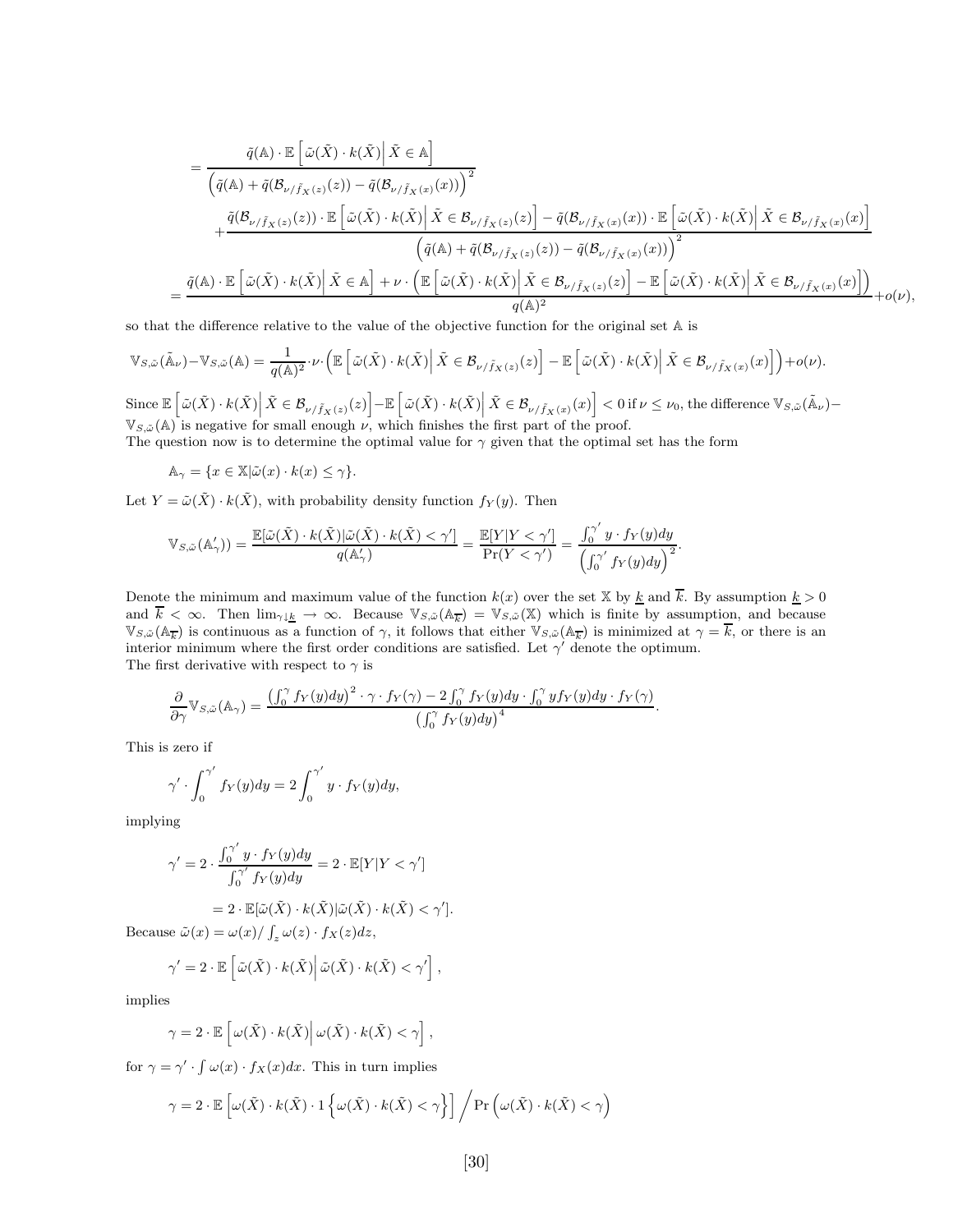$$
= 2 \cdot \frac{\int_{x} \omega(x) \cdot k(x) \cdot 1\left\{\omega(x) \cdot k(x) < \gamma\right\} \tilde{f}_{X}(x) dx}{\int_{x} 1\left\{\omega(x) \cdot k(x) < \gamma\right\} \tilde{f}_{X}(x) dx}
$$
\n
$$
= 2 \cdot \frac{\int_{x} \omega(x) \cdot k(x) \cdot 1\left\{\omega(x) \cdot k(x) < \gamma\right\} \cdot \frac{\omega(x)}{\int_{x} \omega(x) \cdot f_{X}(x) dx}}{\int_{x} 1\left\{\omega(x) \cdot k(x) < \gamma\right\} \cdot \frac{\omega(x)}{\int_{x} \omega(x) \cdot f_{X}(x) dx}} f_{X}(x) dx}
$$
\n
$$
= 2 \cdot \frac{\int_{x} \omega^{2}(x) \cdot k(x) \cdot 1\left\{\omega(x) \cdot k(x) < \gamma\right\} f_{X}(x) dx}{\int_{x} \omega(x) \cdot 1\left\{\omega(x) \cdot k(x) < \gamma\right\} f_{X}(x) dx}
$$
\n
$$
= 2 \cdot \frac{\mathbb{E}\left[\omega^{2}(X) \cdot k(X) \cdot 1\left\{\omega(X) \cdot k(X) < \gamma\right\}\right]}{\mathbb{E}\left[\omega(X) \cdot 1\left\{\omega(X) \cdot k(X) < \gamma\right\}\right]}
$$
\n
$$
= 2 \cdot \frac{\mathbb{E}\left[\omega^{2}(X) \cdot k(X) \cup \omega(X) \cdot k(X) < \gamma\right]}{\mathbb{E}\left[\omega(X) \cup \omega(X) \cdot k(X) < \gamma\right]}
$$

Substituting back  $k(x) = \sigma_1^2(x)/e(x) + \sigma_0^2(x)/(1 - e(x))$  this implies

$$
\gamma = 2 \cdot \frac{\mathbb{E}\left[\omega^2(X) \cdot \left(\frac{\sigma_1^2(X)}{\epsilon(X)} + \frac{\sigma_0^2(X)}{1 - \epsilon(X)}\right)\Big| \omega(X) \cdot \left(\frac{\sigma_1^2(X)}{\epsilon(X)} + \frac{\sigma_0^2(X)}{1 - \epsilon(X)}\right) < \gamma\right]}{\mathbb{E}\left[\omega(X)\left|\omega(X) \cdot \left(\frac{\sigma_1^2(X)}{\epsilon(X)} + \frac{\sigma_0^2(X)}{1 - \epsilon(X)}\right) < \gamma\right|\right]}.
$$

 $\Box$ 

**Proof of Theorem 5.2:** Substituting  $\omega(x) = 1$  into Theorem B.1 implies that the optimal set A<sup>\*</sup> is equal to X if

*,*

$$
\sup_{x \in \mathbb{X}} \frac{\sigma_1^2(x)}{e(x)} + \frac{\sigma_0^2(x)}{1 - e(x)} \le 2 \cdot \mathbb{E}\left[\frac{\sigma_1^2(X)}{e(X)} + \frac{\sigma_0^2(X)}{1 - e(X)}\right]
$$

and otherwise,

$$
\mathbb{A}^* = \left\{ x \in \mathbb{X} \left| \frac{\sigma_1^2(x)}{e(x)} + \frac{\sigma_0^2(x)}{1 - e(x)} \le \gamma \right. \right\},\,
$$

where  $\gamma$  is a positive solution to

$$
\gamma = 2 \cdot \mathbb{E} \left[ \frac{\sigma_1^2(X)}{e(X)} + \frac{\sigma_0^2(X)}{1 - e(X)} \middle| \frac{\sigma_1^2(X)}{e(X)} + \frac{\sigma_0^2(X)}{1 - e(X)} < \gamma \right].
$$

Then define  $\alpha = 1/2 - \sqrt{1/4 - 1/\gamma}$ , so that  $\gamma = (\alpha(1 - \alpha))^{-1}$  and

$$
\mathbb{A}^* = \left\{ x \in \mathbb{X} \, \middle| \, \frac{\sigma_1^2(x)}{e(x)} + \frac{\sigma_0^2(x)}{1 - e(x)} \le \frac{1}{\alpha \cdot (1 - \alpha)} \right\},
$$

where  $\alpha$  is a positive solution to

$$
\frac{1}{\alpha \cdot (1-\alpha)} = 2 \cdot \mathbb{E}\left[\frac{\sigma_1^2(X)}{e(X)} + \frac{\sigma_0^2(X)}{1 - e(X)} \middle| \frac{\sigma_1^2(X)}{e(X)} + \frac{\sigma_0^2(X)}{1 - e(X)} < \frac{1}{\alpha \cdot (1-\alpha)}\right].
$$

 $\Box$ 

**Proof of Theorem 5.3:** Substituting  $\omega(x) = e(x)$  and  $\sigma_0^2(x) = \sigma_1^2(x) = \sigma^2$  into Theorem B.1 implies that the optimal A<sup>∗</sup> is equal to X if

$$
\sup_{x \in \mathbb{X}} \frac{\sigma^2}{1 - e(x)} \le 2 \cdot \mathbb{E} \left[ \frac{\sigma^2 \cdot e(X)}{1 - e(X)} \right] \Big/ \mathbb{E} \left[ e(X) \right],\tag{B.4}
$$

and otherwise,

$$
\mathbb{A}^* = \left\{ x \in \mathbb{X} \, \middle| \, \frac{\sigma^2}{1 - e(x)} \le \gamma \right\},\
$$

where  $\gamma$  is a positive solution to

$$
\gamma = 2 \cdot \frac{\mathbb{E}\left[\frac{\sigma^2 \cdot e(X)}{1 - e(X)} \middle| \frac{\sigma^2}{1 - e(X)} < \gamma\right]}{\mathbb{E}\left[e(X)\middle| \frac{\sigma^2}{1 - e(X)} < \gamma\right]}.\tag{B.5}
$$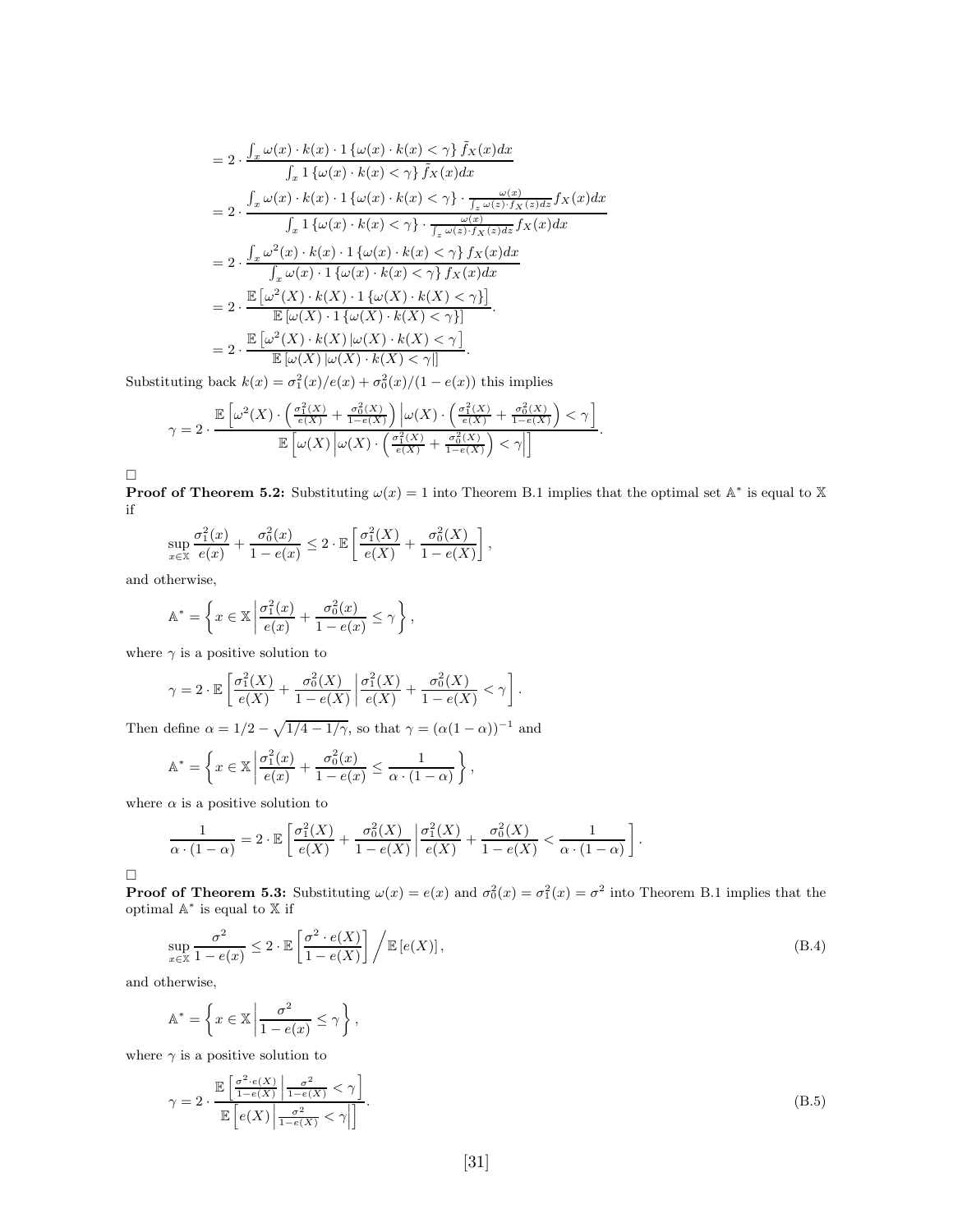Condition (B.4) is equivalent to

$$
\sup_{x \in \mathbb{X}} \frac{1}{1 - e(x)} \leq 2 \cdot \mathbb{E}\left[\frac{e(X)}{1 - e(X)}\right] \bigg/ \mathbb{E}\left[e(X)\right] = 2 \cdot \mathbb{E}\left[\frac{1}{1 - e(X)}\middle| W = 1\right].
$$

Let  $\alpha_t = 1 - \frac{\sigma^2}{\gamma}$ , so that  $\gamma = \frac{\sigma^2}{1 - \alpha}$ . Then (B.5) implies

$$
\frac{1}{1-\alpha_t} = 2 \cdot \frac{\mathbb{E}\left[\frac{e(X)}{1-e(X)} \middle| \frac{1}{1-e(X)} < \frac{1}{1-\alpha_t}\right]}{\mathbb{E}\left[e(X) \middle| \frac{1}{1-e(X)} < \frac{1}{1-\alpha_t}\right]}
$$
\n
$$
= 2 \cdot \frac{\mathbb{E}\left[\frac{e(X)}{1-e(X)} \middle| e(X) \le \alpha_t\right]}{\mathbb{E}\left[e(X) \middle| e(X) \le \alpha_t\right]} = 2 \cdot \mathbb{E}\left[\frac{1}{1-e(X)} \middle| W = 1, e(X) \le \alpha_t\right].
$$

 $\Box$ 

#### **Proof of Theorem 5.4:**

We are choosing  $\omega : \mathbb{X} \to \mathbb{R}$  to minimize

$$
\mathbb{V}_{S,\omega} = \frac{1}{\mathbb{E}[\omega(X)]^2} \cdot \mathbb{E}\left[\frac{\omega(X)^2}{e(X)}\sigma_1^2(X) + \frac{\omega(X)^2}{1 - e(X)}\sigma_0^2(X)\right].
$$

Again let  $k(x) = \frac{\sigma_1^2(x)}{e(x)} + \frac{\sigma_0^2(x)}{1-e(x)}$ , so that we minimize

$$
\mathbb{V}_{S,\omega} = \frac{1}{\mathbb{E}[\omega(X)]^2} \cdot \mathbb{E}[\omega(X)^2 k(X)] = \frac{\int \omega^2(x)k(x)f(x)dx}{\left(\int \omega(x)f(x)dx\right)^2}.
$$

If  $\tilde{\omega}(x)$  is a solution, than so is  $\tilde{\omega}(x)/c$ . Hence we can normalize  $\omega(x)$  to satisfy  $\int \omega(x)f(x)dx = 1$ . Then the problem is the minimization of

$$
\int \omega^2(x)k(x)f(x)dx \qquad \text{s.t.} \int \omega(x)f(x)dx = 1.
$$

The solution to this satisfies  $0 = 2 \cdot \omega(x) k(x) f(x) - \lambda f(x)$ , so that for some constant c,  $\omega(x) = c/k(x)$ . Hence the optimal weights  $\omega^*(x)$  are proportional to  $1/k(x)$ , and since we do not care about the constant of proportionality we can choose

*.*

$$
\omega^*(x) = \frac{1}{k(x)} = \frac{e(x) \cdot (1 - e(x))}{(1 - e(x)) \cdot \sigma_1^2(x) + e(x) \cdot \sigma_0^2(x)}
$$

 $\Box$ 

Define for sets A *⊂* X,

$$
N_{\mathbb{A}} = \sum_{i=1}^{N} 1\{X_i \in \mathbb{A}\},
$$
  
\n
$$
\tau_{S,\mathbb{A}} = \begin{cases} \frac{1}{N_{\mathbb{A}}} \sum_{i=1}^{N} 1\{X_i \in \mathbb{A}\} \cdot (\tau(X_i)) & \text{if } N_{\mathbb{A}} > 0, \\ 0 & \text{otherwise,} \end{cases}
$$

and

$$
\hat{\tau}_{\mathbb{A}} = \begin{cases} \frac{1}{N_{\mathbb{A}}} \sum_{i=1}^{N} 1\{X_i \in \mathbb{A}\} \cdot (\hat{\mu}_1(X_i) - \hat{\mu}_0(X_i)) & \text{if } N_{\mathbb{A}} > 0, \\ 0 & \text{otherwise.} \end{cases}
$$

**Lemma B.1** *Suppose that*  $\sup_{x \in \mathbb{X}, w \in \{0,1\}} |\hat{\mu}_w(x) - \mu_w(x)| = o_p(N^{-1/2+\epsilon})$ *. Then for all*  $\mathbb{A} \subset \mathbb{X}$ *,* 

$$
\hat{\tau}_{\mathbb{A}} - \tau_{S,\mathbb{A}} = o_p\left(N^{-1/2+\varepsilon}\right).
$$

**Proof:**

$$
\hat{\tau}_{A} - \tau_{S,A} = 1\{N_A > 0\} \cdot \frac{1}{N_A} \sum_{i=1}^{N} 1\{X_i \in A\} \cdot (\hat{\tau}(X_i) - \tau(X_i)) \le \sup_{x \in \mathbb{X}} |\hat{\tau}(x) - \tau(x)|
$$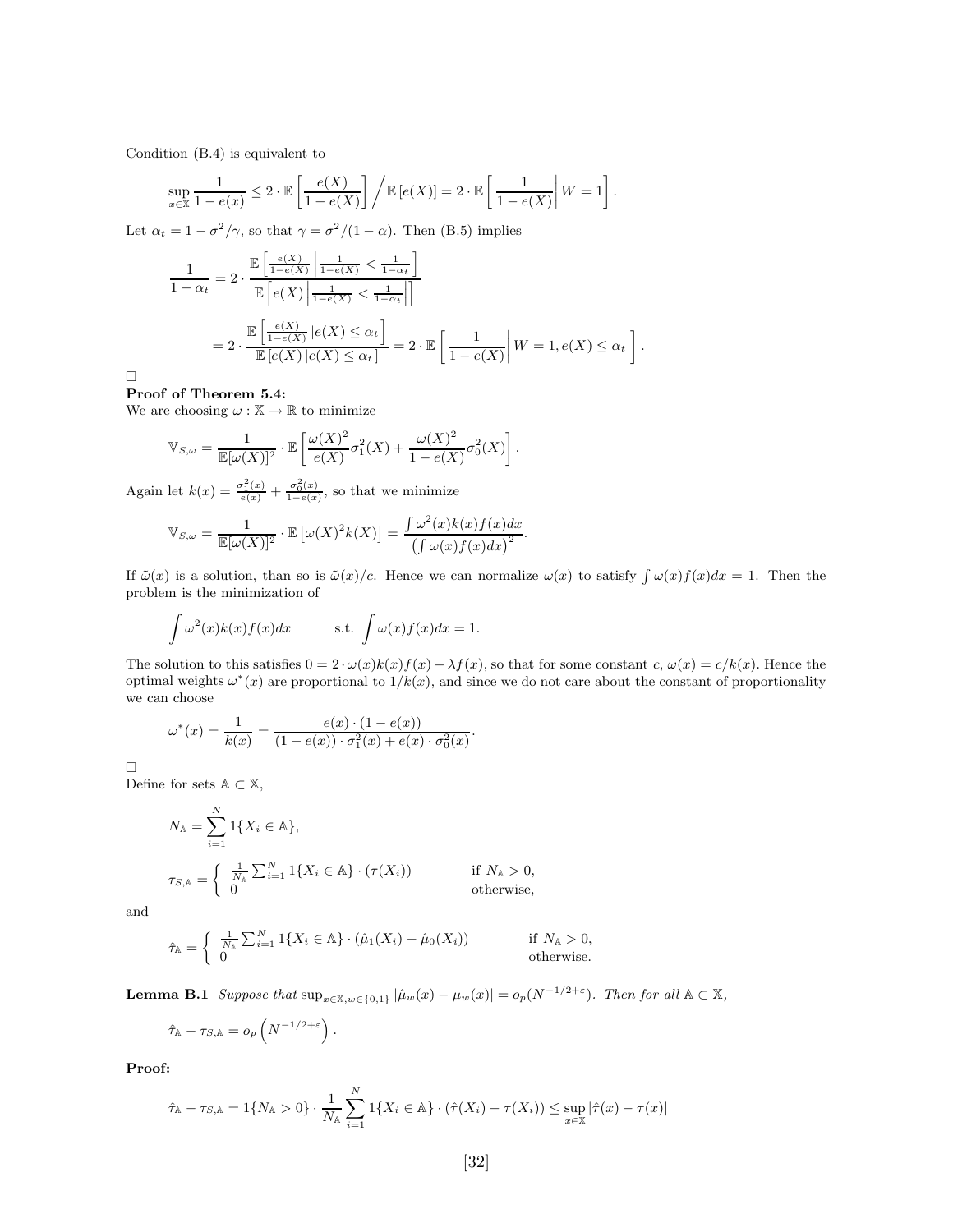$$
\leq \sup_{x\in\mathbb{X}}|\hat{\mu}_1(x)-\mu_1(x)|+\sup_{x\in\mathbb{X}}|\hat{\mu}_0(x)-\mu_0(x)|=o_p\left(N^{-1/2+\varepsilon}\right).
$$

 $\Box$ Define

$$
\underline{\gamma} = \inf_{x \in \mathbb{X}} (e(x)(1 - e(x)))^{-1}, \qquad \overline{\gamma} = \sup_{x \in \mathbb{X}} (e(x)(1 - e(x)))^{-1},
$$
  

$$
\underline{\hat{\gamma}} = \min_{i=1,...,N} (e(X_i)(1 - e(X_i)))^{-1}, \qquad \text{and} \quad \underline{\hat{\gamma}} = \max_{i=1,...,N} (e(X_i)(1 - e(X_i)))^{-1},
$$

For  $\Gamma = [0, \infty)$  define the functions  $r : \Gamma \mapsto \mathbb{R}$  and  $\hat{r} : \Gamma \mapsto \mathbb{R}$ :

$$
r(\gamma) = \left(\int 1 \left\{ \frac{1}{e(x) \cdot (1 - e(x))} \le \gamma \right\} \cdot f_X(x) dx\right)^2 / \int \frac{1}{e(x) \cdot (1 - e(x))} \cdot 1 \left\{ \frac{1}{e(x) \cdot (1 - e(x))} \le \gamma \right\} \cdot f_X(x) dx,
$$

for  $\gamma > \underline{\gamma}$ , and 0 for  $0 \leq \gamma \leq \underline{\gamma}$ , and

$$
\hat{r}(\gamma) = \left(\frac{1}{N} \sum_{i=1}^{N} \left\{ \frac{1}{\hat{e}(X_i) \cdot (1 - \hat{e}(X_i))} \leq \gamma \right\}\right)^2 / \frac{1}{N} \sum_{i=1}^{N} \frac{1}{\hat{e}(X_i) \cdot (1 - \hat{e}(X_i))} \cdot 1 \left\{ \frac{1}{\hat{e}(X_i) \cdot (1 - \hat{e}(X_i))} \leq \gamma \right\},
$$

for  $\gamma > \hat{\underline{\gamma}}$ , and 0 for  $0 \leq \gamma \leq \hat{\underline{\gamma}}$ . Define

$$
\Gamma^* = \left\{ \gamma \in \Gamma | r(\gamma) \le \sup_{\gamma \in \Gamma} r(\gamma) \right\}, \quad \text{and } \gamma^* = \sup_{\gamma \in \Gamma^*} \gamma.
$$

and

$$
\hat{\Gamma} = \left\{ \gamma \in \Gamma | \hat{r}(\gamma) \leq \sup_{\gamma \in \Gamma} \hat{r}(\gamma) \right\}, \qquad \text{and} \ \hat{\gamma} = \sup_{\gamma \in \hat{\Gamma}} \gamma.
$$

**Lemma B.2** Suppose that  $\sup_{x \in \mathbb{X}} |e(x) - \hat{e}(x)| = o_p(N^{-\alpha})$ , and that  $\inf_{x \in \mathbb{X}} e(x) \cdot (1 - e(x)) > 0$ . Suppose also *that if*  $\gamma^* < \overline{\gamma}$ *, then*  $\Gamma^* = {\gamma^*}$ *, and*  $\frac{\partial^2}{\partial \gamma^2} r(\gamma^*) < 0$ *. Then for any*  $\delta > 0$ *,* 

$$
\hat{\gamma} - \gamma^* = o_p\left(N^{-\alpha/2 + \delta}\right).
$$

**Proof:** Define

$$
p(\gamma) = \int \frac{1}{e(x) \cdot (1 - e(x))} \cdot 1 \left\{ \frac{1}{e(x) \cdot (1 - e(x))} \le \gamma \right\} \cdot f_X(x) dx,
$$
  
\n
$$
\hat{p}(\gamma) = \frac{1}{N} \sum_{i=1}^N \frac{1}{\hat{e}(X_i) \cdot (1 - \hat{e}(X_i))} \cdot 1 \left\{ \frac{1}{\hat{e}(X_i) \cdot (1 - \hat{e}(X_i))} \le \gamma \right\},
$$
  
\n
$$
q(\gamma) = \int 1 \left\{ \frac{1}{e(x) \cdot (1 - e(x))} \le \gamma \right\} \cdot f_X(x) dx,
$$
  
\n
$$
\hat{q}(\gamma) = \frac{1}{N} \sum_{i=1}^N 1 \left\{ \frac{1}{\hat{e}(X_i) \cdot (1 - \hat{e}(X_i))} \le \gamma \right\},
$$
  
\n
$$
r(\gamma) = q^2(\gamma)/p(\gamma),
$$

and

 $\hat{r}(\gamma) = \hat{q}^2(\gamma)/\hat{p}(\gamma),$ 

The proof consists of three parts. First we show that

$$
\sup_{\gamma \in \Gamma} |\hat{p}(\gamma) - p(\gamma)| = O_p\left(N^{-\alpha}\right), \quad \text{and} \quad \sup_{\gamma \in \Gamma} |\hat{q}(\gamma) - q(\gamma)| = O_p\left(N^{-\alpha}\right). \tag{B.6}
$$

In the second step we show that this implies that

$$
\sup_{\gamma \in \Gamma} |\hat{r}(\gamma) - r(\gamma)| = O_p\left(N^{-\alpha}\right). \tag{B.7}
$$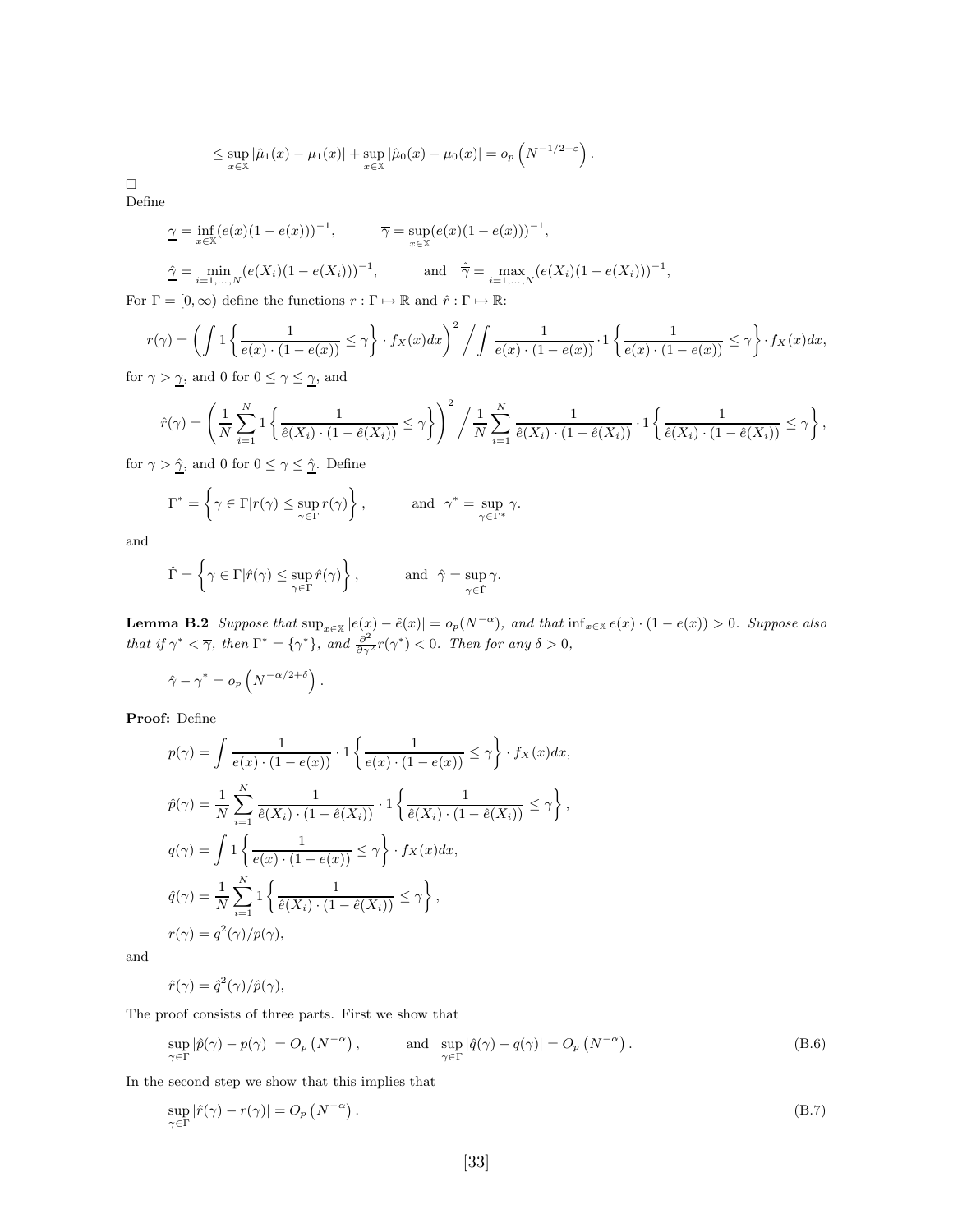In the third step we show that this in turn implies for any  $\delta > 0$  that

$$
\hat{\gamma} - \gamma^* = \arg \max_{\gamma \in \Gamma} \hat{r}(\gamma) - \arg \max_{\gamma \in \Gamma} r(\gamma) = o_p\left(N^{-\alpha/2 + \delta}\right).
$$
\n(B.8)

First consider the convergence of  $\hat{q}(\gamma)$ . Define  $k(x) = \frac{1}{e(x) \cdot (1-e(x))}$ , and  $\hat{k}(x) = \frac{1}{\hat{e}(x) \cdot (1-\hat{e}(x))}$ , so that  $q(\gamma) =$  $\int 1 \{k(x) \leq \gamma\} \cdot f_X(x) dx$ , and  $\hat{q}(\gamma) = \frac{1}{N} \sum_{i=1}^N 1 \{\hat{k}(X_i) \leq \gamma\}$ . By the Triangle Inequality,

$$
\sup_{\gamma \in \Gamma} |\hat{q}(\gamma) - q(\gamma)| \le \sup_{\gamma \in \Gamma} \left| \hat{q}(\gamma) - \frac{1}{N} \sum_{i=1}^{N} \mathbf{1} \left\{ k(X_i) \le \gamma \right\} \right| \tag{B.9}
$$

$$
+\sup_{\gamma \in \Gamma} \left| \frac{1}{N} \sum_{i=1}^{N} \mathbf{1} \left\{ k(X_i) \leq \gamma \right\} - q(\gamma) \right|.
$$
\n(B.10)

As the difference between the distribution function and the empirical distribution function of  $k(X)$ ,

$$
\sup_{\gamma \in \Gamma} \left| \frac{1}{N} \sum_{i=1}^{N} \mathbf{1} \left\{ k(X_i) \leq \gamma \right\} - q(\gamma) \right| = O_p\left( N^{-1/2} \right),
$$

e.g., Billingsley (1985). Next, consider the righthand side of (B.9):

$$
\sup_{\gamma \in \Gamma} \left| \frac{1}{N} \sum_{i=1}^{N} \mathbb{1} \left\{ \hat{k}(X_i) \leq \gamma \right\} - \frac{1}{N} \sum_{i=1}^{N} \mathbb{1} \left\{ k(X_i) \leq \gamma \right\} \right|
$$
\n
$$
\leq \sup_{\gamma \in \Gamma} \frac{1}{N} \sum_{i=1}^{N} \left| \mathbb{1} \left\{ \hat{k}(X_i) \leq \gamma \right\} - \mathbb{1} \left\{ k(X_i) \leq \gamma \right\} \right|
$$
\n
$$
\leq \sup_{\gamma \in \Gamma} \frac{1}{N} \sum_{i=1}^{N} \left( \mathbb{1} \left\{ \hat{k}(X_i) \leq \gamma \leq k(X_i) \right\} + \mathbb{1} \left\{ k(X_i) \leq \gamma \leq \hat{k}(X_i) \right\} \right).
$$
\n(B.11)

Define the indicator

$$
B_N = 1 \left\{ \sup_{x \in \mathbb{X}} |\hat{k}(x) - k(x)| \ge N^{-\alpha} \right\},\,
$$

so that  $B_N = o_p(1)$ . Then (B.11) can be written as

$$
B_N \cdot \sup_{\gamma \in \Gamma} \frac{1}{N} \sum_{i=1}^N \left( 1 \left\{ \hat{k}(X_i) \le \gamma \le k(X_i) \right\} + 1 \left\{ k(X_i) \le \gamma \le \hat{k}(X_i) \right\} \right). \tag{B.12}
$$

$$
+(1-B_N)\cdot \sup_{\gamma\in\Gamma} \frac{1}{N}\sum_{i=1}^N \left(1\left\{\hat{k}(X_i)\leq \gamma\leq k(X_i)\right\}+1\left\{k(X_i)\leq \gamma\leq \hat{k}(X_i)\right\}\right).
$$
 (B.13)

Because  $B_N$  is binary and  $o_p(1)$ , it follows that (B.12) is  $o_p(N^{-\alpha})$ . If  $B_N = 0$ , then  $\hat{k}(x) \leq \gamma \leq k(x)$  or  $k(x) \leq \gamma \leq \hat{k}(x)$  both imply  $|k(x) - \gamma| < N^{-\alpha}$ , so that (B.13) can be bounded by

$$
(1 - B_N) \cdot 2 \cdot \sup_{\gamma \in \Gamma} \frac{1}{N} \sum_{i=1}^N 1\left\{|k(X_i) - \gamma| < N^{-\alpha}\right\} \le 2 \cdot \sup_{\gamma \in \Gamma} \frac{1}{N} \sum_{i=1}^N 1\left\{|k(X_i) - \gamma| < N^{-\alpha}\right\}.\tag{B.14}
$$

This is the sum of independent and identically distributed binary random variables with mean bounded by  $C_0 \cdot N^{-\alpha}$ , implying by Markov's inequality that (B.14) is  $O_p(N^{-\alpha})$ :

$$
\Pr\left(N^{\alpha} \cdot 2 \cdot \sup_{\gamma \in \Gamma} \frac{1}{N} \sum_{i=1}^{N} \mathbf{1}\left\{|k(X_i) - \gamma| < N^{-\alpha}\right\} > C\right) \le \frac{2N^{\alpha}C_0 \cdot N^{-\alpha}}{C}
$$
\n
$$
= 2 \cdot C_0/C,
$$

which can be made arbitrarily small by choosing *C* large. This finishes the proof that (B.9) is  $O_p(N^{-\alpha})$ . and thus that  $\sup_{\gamma \in \Gamma} |\hat{q}(\gamma) - q(\gamma)| = O_p(N^{-\alpha})$ . The proof for the claim that  $\sup_{\gamma \in \Gamma} |\hat{p}(\gamma) - p(\gamma)| = O_p(N^{-\alpha})$  is similar and is omitted.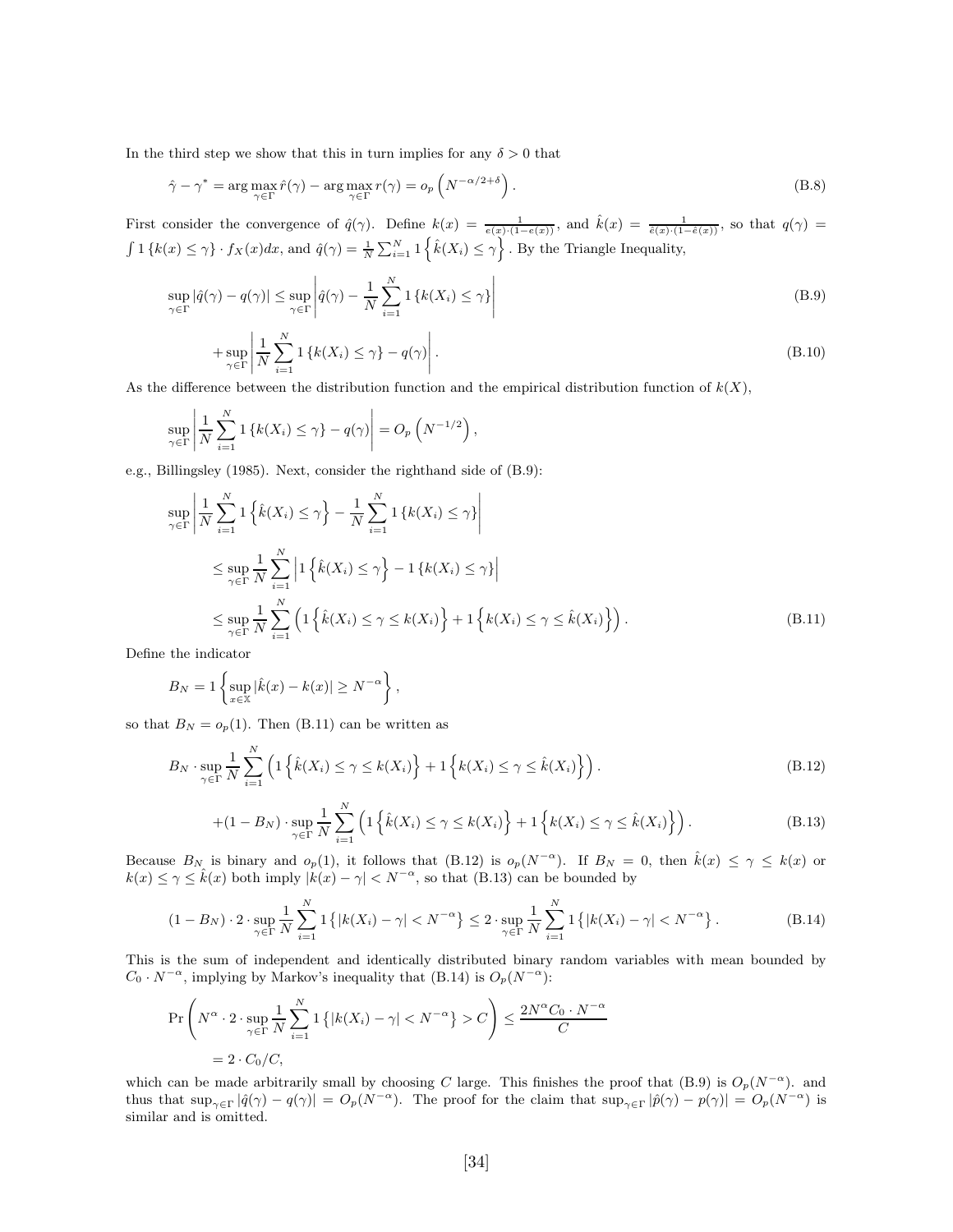Next consider (B.7). This follows directly from the convergence of  $\hat{p}(\gamma)$  and  $\hat{q}(\gamma)$  to  $p(\gamma)$  and  $q(\gamma)$  respectively. Finally, consider (B.8). Let  $a = -\frac{\partial^2}{\partial \gamma^2} r(\gamma^*) > 0$ . Let  $\Gamma_0 = {\gamma \in \Gamma | \frac{\partial^2}{\partial \gamma^2} r(\gamma) < -a/2}$ , so that  $\gamma^* \in \text{int}(\Gamma_0)$ , and let  $\Gamma_N = \{ \gamma \in \Gamma | |\gamma - \gamma^*| < N^{-\alpha/2} \}.$  For  $N > N_0$ ,  $\Gamma_N \subset \Gamma_0$ . Let  $r_0 = \sup_{\gamma \in \Gamma/\Gamma_0} r(\gamma)$ . Then  $r_0 < r(\gamma^*) =$  $\sup_{\gamma \in \Gamma} r(\gamma)$ . Define the two events

$$
A_N = 1\{\inf_{\gamma \in \Gamma} |\hat{r}(\gamma) - r(\gamma)| > |r_0 - r(\gamma^*)|/2\},\
$$

and

$$
B_N = 1\{\inf_{\gamma \in \Gamma} |\hat{r}(\gamma) - r(\gamma)| > (a/8)N^{-\alpha}\}.
$$

For  $N > N_1$ ,  $B_N$  implies  $A_N$ . Since  $Pr(B_N = 1) \rightarrow 0$ , it follows that  $B_N = o_p(N^{-\alpha})$ . Let  $N > \max(N_0, N_1)$ , and consider  $\gamma \in \Gamma_0/\Gamma_N$ . We will show that for such  $\gamma$ ,  $|r(\gamma^*) - r(\gamma)| = r(\gamma^*) - r(\gamma) >$  $(a/4) \cdot N^{-\alpha}$ . Suppose  $\gamma > \gamma^*$ . First note that for  $c \in \Gamma_0$ ,  $c > \gamma^*$ , it follows that

$$
\frac{\partial}{\partial \gamma}r(c) = \frac{\partial^2}{\partial \gamma^2}r(\tilde{c}) \cdot (c - \gamma^*) < -(a/2) \cdot (c - \gamma^*).
$$

Hence for  $\gamma > \gamma^*$ ,

$$
r(\gamma) = r(\gamma^*) + \int_{\gamma^*}^{\gamma} \frac{\partial}{\partial c} r(c) dc
$$
  

$$
< r(\gamma^*) - \int_{\gamma^*}^{\gamma} (a/2) \cdot (c - \gamma^*) dc
$$
  

$$
= r(\gamma^*) - \frac{a}{4} (\gamma - \gamma^*)^2.
$$

Because  $\gamma \notin \Gamma_N$ ,  $|\gamma - \gamma^*| \ge N^{-\alpha/2}$  so that

$$
r(\gamma) - r(\gamma^*) < -\frac{a}{4} \cdot N^{-\alpha},
$$

and thus

$$
|r(\gamma) - r(\gamma^*)| = r(\gamma^*) - r(\gamma) > |a/4| \cdot N^{-\alpha}.
$$

Therefore, if  $B_N = 0$ , it must be that  $\gamma \notin \Gamma_N$  implies

$$
\hat{r}(\gamma) \le r(\gamma) + (a/8)N^{-\alpha} < r(\gamma^*) - (a/8)N^{-\alpha} \le \hat{r}(\gamma^*),
$$

and thus  $\hat{\gamma} \in \Gamma_N$ . Finally, write

$$
\hat{\gamma} - \gamma^* = B_N \cdot (\hat{\gamma} - \gamma^*) + (1 - B_N) \cdot (\hat{\gamma} - \gamma^*).
$$
\n(B.15)

The first term on the righthand side is  $o_p(N^{-\alpha/2})$  because  $B_N$  is binary and  $o_p(1)$ , and the second term is  $o_p(N^{-\alpha/2+\delta})$  because if  $B_N = 0$ , then  $|\hat{\gamma} - \gamma^*| < N^{-\alpha/2}$ . Thus (B.15) is  $o_p(N^{-\alpha/2+\delta})$ .  $\Box$ Define

$$
A_N = 1 - 1 \left\{ \sup_{x \in \mathbb{X}} \left| \frac{1}{\hat{e}(x) \cdot (1 - \hat{e}(x))} - \frac{1}{e(x) \cdot (1 - e(x))} \right| \le N^{-1/2 + \epsilon}, |\hat{\gamma} - \gamma| \le N^{-1/4 + \epsilon/2 + \delta} \right\},
$$

and

$$
\tilde{\tau}(\mathbb{A}) = (1 - A_N) \cdot \hat{\tau}(\mathbb{A}).
$$

**Lemma B.3** *Suppose that for some*  $\varepsilon, \delta > 0$  sup<sub> $x \in \mathbb{X}, w \in \{0,1\}$   $|\hat{\mu}_w(x) - \mu_w(x)| = o_p(N^{-1/2+\epsilon})$ , sup<sub> $x \in \mathbb{X}$ </sub>  $|\hat{e}(x) - \mu_w(x)|$ </sub>  $e(x)| = o_p(N^{-1/2+\epsilon})$ *, and that*  $\inf_{x \in \mathbb{X}} e(x) \cdot (1-e(x)) > 0$ *. Then, for all sets*  $\mathbb{A} \subset \mathbb{X}$ *,* 

$$
\tilde{\tau}(\mathbb{A}) - \hat{\tau}(\mathbb{A}) = o_p\left(N^{-1/2}\right).
$$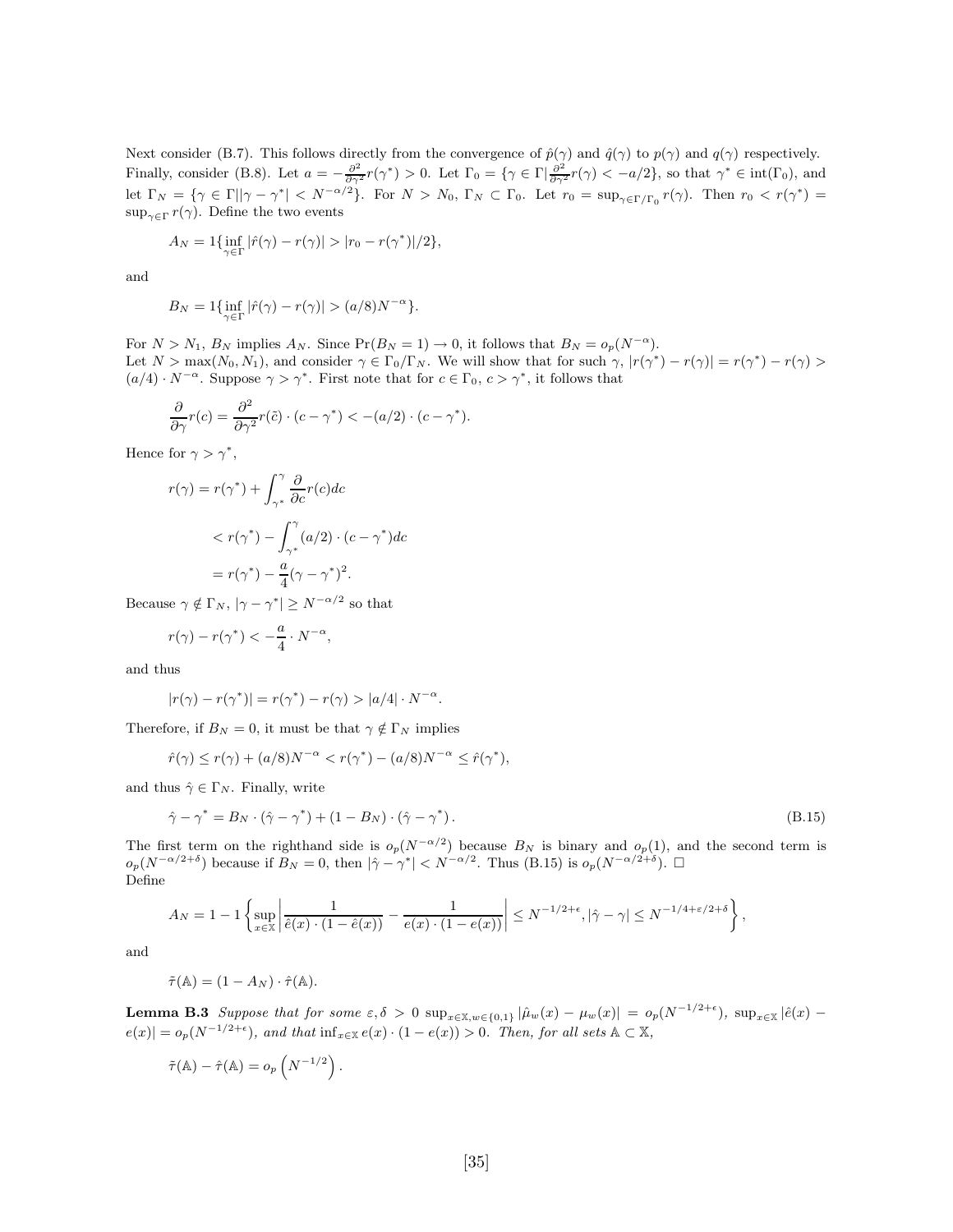**Proof:** First we show that  $A_N = o_p(1)$ . By the assumptions and Lemma B.2 it follows that  $\hat{\gamma} - \gamma =$  $O_p\left(N^{-1/2+\epsilon/2+\delta}\right)$ . Thus

$$
\Pr(A_N = 1)
$$
\n
$$
\leq \Pr\left(\sup_{x \in \mathbb{X}} \left| \frac{1}{\hat{e}(x) \cdot (1 - \hat{e}(x))} - \frac{1}{e(x) \cdot (1 - e(x))} \right| > N^{-1/2 + \varepsilon} \right) + \Pr\left(|\hat{\gamma} - \gamma| > N^{-1/4 + \varepsilon/2 + \delta}\right) = o(1).
$$

Second,

$$
\Pr\left(N^{1/2}\cdot|\tilde{\tau}(\mathbb{A})-\hat{\tau}(\mathbb{A})|>C\right)=\Pr\left(N^{1/2}\cdot A_N\cdot|\hat{\tau}(\mathbb{A})|>C\right)\leq \Pr(A_N=1)=o(1).
$$

so that  $\tilde{\tau}(\mathbb{A}) - \hat{\tau}(\mathbb{A}) = o_p(N^{-1/2})$ .  $\Box$ 

**Lemma B.4** Suppose that  $\sup_{x \in \mathbb{X}} |\hat{e}(x) - e(x)| = o_p(N^{-1/2 + \varepsilon})$ , and that  $\inf_{x \in \mathbb{X}} e(x) \cdot (1 - e(x)) > 0$ . Then for any  $\delta>0,~(i),~\frac{N_{\hat{\mathbb{A}}}-N_{\mathbb{A}^*}}{N_{\mathbb{A}^*}}=O_p\left(N^{-1/4+\varepsilon/2+\delta}\right),~(ii),~\frac{N_{\hat{\mathbb{A}}/\mathbb{A}^*}}{N_{\mathbb{A}^*}}=O_p\left(N^{-1/4+\varepsilon/2+\delta}\right),~(iii),~\frac{N_{\hat{\mathbb{A}}^*/\hat{\mathbb{A}}}}{N_{\mathbb{A}^*}}=O_p\left(N^{-1/4+\varepsilon/2+\delta}\right),$  $(iv),\ \frac{N_{\hat{\mathbb{A}}}-N_{\mathbb{A}^*}}{N_{\hat{\mathbb{A}}}}=O_p\left(N^{-1/4+\varepsilon/2+\delta}\right),\ (v),\ \frac{N_{\hat{\mathbb{A}}/\mathbb{A}^*}}{N_{\hat{\mathbb{A}}}}$  $\frac{\hat{A}/\mathbb{A}^*}{N_{\hat{\mathbb{A}}}} = O_p\left(N^{-1/4+\varepsilon/2+\delta}\right), \ (vi), \ \frac{N_{\mathbb{A}^*/\hat{\mathbb{A}}}}{N_{\hat{\mathbb{A}}}} = O_p\left(N^{-1/4+\varepsilon/2+\delta}\right).$ 

**Proof:** We prove (*i*). The other claims follow the same argument. Define  $B_{Ni} = 1\{|k(X_i) - \gamma| < 2N^{-1/4 + \varepsilon/2 + \delta}\}$ . Then for all N the random variables  $B_{Ni}$  and  $B_{Nj}$  are independent and identically distributed with mean bounded<br>by  $C \cdot N^{-1/4+\epsilon/2+\delta}$ . Hence  $\sum_{i=1}^{N} B_{Ni}/N$  is  $O_p(N^{-1/4+\epsilon/2+\delta})$ . Now

$$
\frac{N_{\hat{\mathbb{A}}} - N_{\mathbb{A}^*}}{N_{\mathbb{A}^*}} = A_N \cdot \left( \frac{N_{\hat{\mathbb{A}}} - N_{\mathbb{A}^*}}{N_{\mathbb{A}^*}} \right) + (1 - A_N) \cdot \left( \frac{N_{\hat{\mathbb{A}}} - N_{\mathbb{A}^*}}{N_{\mathbb{A}^*}} \right). \tag{B.16}
$$

Because

$$
\Pr\left(N^{1/2} \cdot A_N \cdot \left(\frac{N_{\hat{\mathbb{A}}} - N_{\mathbb{A}^*}}{N_{\mathbb{A}^*}}\right) > C\right) \le \Pr(A_N > 0) = o(1),
$$

it follows that the first term of the right hand side of (B.16) is  $o_p(N^{-1/2})$ . Next, consider the second term of the right hand side of (B.16):

$$
(1 - A_N) \cdot \left| \frac{N_{\hat{\mathbb{A}}} - N_{\mathbb{A}^*}}{N_{\mathbb{A}^*}} \right| = \frac{1 - A_N}{N_{\mathbb{A}^*}} \cdot \left| \sum_{i=1}^N 1\{\hat{k}(X_i) \le \hat{\gamma}\} - 1\{k(X_i) \le \gamma\} \right|
$$
  

$$
\le \frac{1 - A_N}{N_{\mathbb{A}^*}^*} \cdot \sum_{i=1}^N \left| 1\{\hat{k}(X_i) \le \hat{\gamma}\} - 1\{k(X_i) \le \gamma\} \right|
$$
  

$$
\le \frac{1 - A_N}{N_{\mathbb{A}^*}^*} \cdot \sum_{i=1}^N 1\{\hat{k}(X_i) \le \hat{\gamma}, \gamma < k(X_i)\} + 1\{k(X_i) \le \gamma, \hat{\gamma} < \hat{k}(X_i)\}
$$
  

$$
= \frac{1}{N_{\mathbb{A}^*}^*} \cdot \sum_{i=1}^N (1 - A_N) \cdot B_{Ni} \cdot 1\{\hat{k}(X_i) \le \hat{\gamma}, \gamma < k(X_i)\}
$$
 (B.17)

$$
+\frac{1}{N_{\mathbb{A}}^*} \cdot \sum_{i=1}^N (1 - A_N) \cdot (1 - B_{Ni}) \cdot 1\{\hat{k}(X_i) \le \hat{\gamma}, \gamma < k(X_i)\}\tag{B.18}
$$

$$
+\frac{1}{N_{\mathbb{A}}^*} \cdot \sum_{i=1}^N (1 - A_N) \cdot B_{Ni} \cdot 1\{k(X_i) \le \gamma, \hat{\gamma} < \hat{k}(X_i)\} \tag{B.19}
$$

$$
+\frac{1}{N_{\mathbb{A}}^*} \cdot \sum_{i=1}^N (1 - A_N) \cdot (1 - B_{Ni}) \cdot 1\{k(X_i) \le \gamma, \hat{\gamma} < \hat{k}(X_i)\}.\tag{B.20}
$$

 $A_N = 0$  implies  $|\hat{k}(x) - k(x)| < N^{-1/2 + \varepsilon}$  and  $|\gamma - \hat{\gamma}| < N^{-1/4 + \varepsilon/2 + \delta}$ , so that  $\hat{k}(X_i) \leq \hat{\gamma}$  and  $\gamma < k(X_i)$  combined with  $A_N = 0$  implies that  $\gamma < k(x) < \gamma + 2N^{-1/4 + \varepsilon/2 + \delta}$  and thus  $B_{Ni} = 1$ . Hence (B.18) is equal to zero, and similarly (B.20) is equal to zero. Thus

$$
(1-A_N) \cdot \left| \frac{N_{\mathbb{\hat A}}-N_{\mathbb{A}^*}}{N_{\mathbb{A}^*}} \right|
$$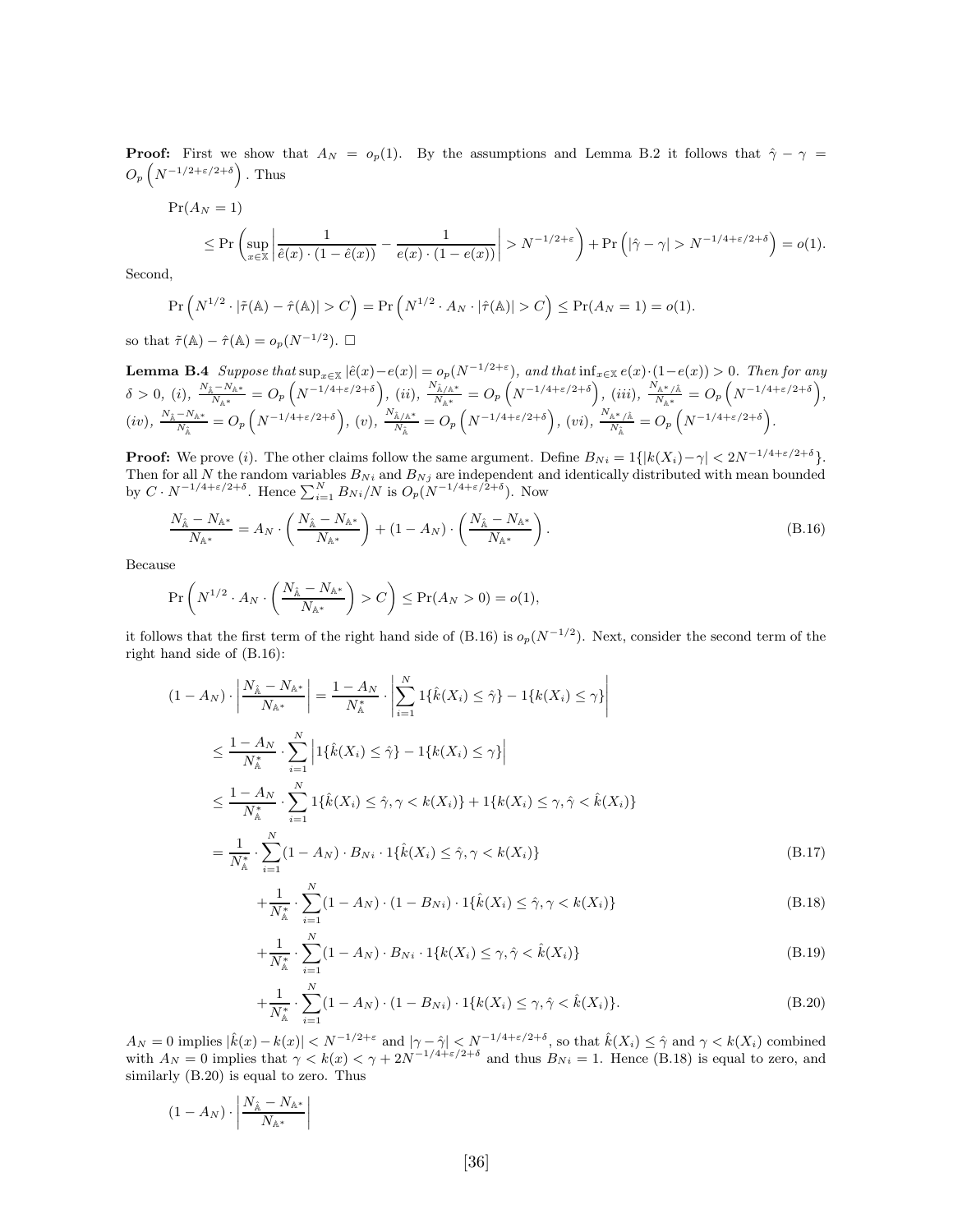$$
\leq \frac{1}{N_{\mathbb{A}}^*} \cdot \sum_{i=1}^N (1 - A_N) \cdot B_{Ni} \cdot 1\{\hat{k}(X_i) \leq \hat{\gamma}, \gamma < k(X_i)\}\n+ \frac{1}{N_{\mathbb{A}}^*} \cdot \sum_{i=1}^N (1 - A_N) \cdot B_{Ni} \cdot 1\{k(X_i) \leq \gamma, \hat{\gamma} < \hat{k}(X_i)\}\n\leq \frac{1}{N_{\mathbb{A}}^*} \cdot \sum_{i=1}^N B_{Ni} = \frac{N}{N_{\mathbb{A}}^*} \cdot \sum_{i=1}^N B_{Ni}/N = O_p(1) \cdot O_p\left(N^{-1/4 + \varepsilon/2 + \delta}\right) = O_p\left(N^{-1/4 + \varepsilon/2 + \delta}\right).
$$

Combined with the fact that the first term of the right hand side of (B.16) is  $o_p(N^{-1/2})$ , this implies that  $(N_{\mathbb{A}} - N_{\mathbb{A}^*})/N_{\mathbb{A}^*} = O_p\left(N^{-1/4 + \varepsilon/2 + \delta}\right).$ 

The other parts of the Lemma follow by similar arguments. For that reason their proofs are omitted.  $\Box$ 

**Lemma B.5** Suppose that  $\sup_{x \in \mathbb{X}} |e(x) - \hat{e}(x)| = o_p(N^{-1/2 + \varepsilon})$  for some  $\varepsilon < 1/6$ , and that  $\inf_{x \in \mathbb{X}} e(x) \cdot (1 - e(x)) >$ 0*. Suppose also that if*  $\gamma^* < \overline{\gamma}$ *, then*  $\Gamma^* = {\gamma^*}$ *, and*  $\frac{\partial^2}{\partial \gamma^2} r(\gamma^*) < 0$ *. Then* 

$$
(\hat{\tau}(\hat{\mathbb{A}}) - \tau(\hat{\mathbb{A}})) - (\hat{\tau}(\mathbb{A}^*) - \tau(\mathbb{A}^*)) = o_p(N^{-1/2}).
$$

**Proof:** Note that by Lemma B.2 for any  $\delta > 0$  we have  $\hat{\gamma} - \gamma^* = o_p(N^{-1/4 + \epsilon/2 + \delta})$ . Because  $\epsilon < 1/6$ , it follows that  $-3/4 + \varepsilon(3/2) < -1/2$ , and so we can choose  $\delta$  so that  $-3/4 + \varepsilon(3/2) + \delta < -1/2$ . Next,

$$
\left(\hat{\tau}(\hat{\mathbb{A}}) - \tau(\hat{\mathbb{A}})\right) - \left(\hat{\tau}(\mathbb{A}^*) - \tau(\mathbb{A}^*)\right)
$$
\n
$$
= \frac{N_{\hat{\mathbb{A}}}}{N_{\mathbb{A}}^*} \cdot \left(\hat{\tau}(\hat{\mathbb{A}}) - \tau(\hat{\mathbb{A}})\right) - \left(\hat{\tau}(\mathbb{A}^*) - \tau(\mathbb{A}^*)\right) + \frac{N_{\mathbb{A}}^* - N_{\hat{\mathbb{A}}}}{N_{\mathbb{A}}^*} \cdot \left(\hat{\tau}(\hat{\mathbb{A}}) - \tau(\hat{\mathbb{A}})\right)
$$
\n
$$
= \left(\hat{\tau}(\hat{\mathbb{A}}) - \tilde{\tau}(\hat{\mathbb{A}})\right) \tag{B.21}
$$

$$
+\frac{N_{\hat{\mathbb{A}}}-N_{\mathbb{A}}^*}{N_{\mathbb{A}}^*} \cdot \left(\hat{\tau}(\hat{\mathbb{A}})-\tilde{\tau}(\hat{\mathbb{A}})\right) \tag{B.22}
$$

$$
-(\hat{\tau}(\mathbb{A}^*) - \tilde{\tau}(\mathbb{A}^*))
$$
\n(B.23)\n
$$
\frac{N_{\mathbb{A}}^* - N_{\mathbb{A}}}{(2\hat{\tau}(\hat{\mathbb{A}}) - \tau(\hat{\mathbb{A}}))}
$$
\n(B.24)

$$
+\frac{N_{\mathbb{A}}-N_{\mathbb{A}}}{N_{\mathbb{A}}^{*}}\cdot(\hat{\tau}(\hat{\mathbb{A}})-\tau(\hat{\mathbb{A}})\big) \tag{B.24}
$$

$$
+\frac{N_{\hat{\mathbb{A}}}}{N_{\mathbb{A}}^{*}}\cdot\left(\tilde{\tau}(\hat{\mathbb{A}})-\tau(\hat{\mathbb{A}})\right)-\left(\tilde{\tau}(\mathbb{A}^{*})-\tau(\mathbb{A}^{*})\right).
$$
\n(B.25)

By Lemma B.3 (B.21) and (B.23) are  $o_p(N^{-1/2})$ . By Lemma B.3 the second factor in (B.22) is  $o_p(N^{-1/2})$ , and by Lemma B.4(*i*) the first factor is  $O_p(N^{-1/4+\epsilon/2+\delta})$ , hence the product (B.22) is  $o_p(N^{-1/2})$ . Next, consider (B.24). The first factor is  $O_p(N^{-1/4+\epsilon/2+\delta})$  by Lemma B.4(*i*). The second factor is  $o_p(N^{-1/2+\epsilon})$  by Lemma B.1, so the product is  $o_p(N^{-3/4+\epsilon(3/2)+\delta}) = o_p(N^{-1/2})$  because  $\delta$  can be chosen to satisfy  $\delta + \epsilon(3/2) < 1/4$ . Finally, consider (B.25):

$$
\frac{N_{\hat{\mathbb{A}}}}{N_{\mathbb{A}}^*} \cdot \left( \tilde{\tau}(\hat{\mathbb{A}}) - \tau(\hat{\mathbb{A}}) \right) - \left( \tilde{\tau}(\mathbb{A}^*) - \tau(\mathbb{A}^*) \right)
$$
\n
$$
= A_N \cdot \left( \frac{N_{\hat{\mathbb{A}}}}{N_{\mathbb{A}}^*} \cdot \left( \tilde{\tau}(\hat{\mathbb{A}}) - \tau(\hat{\mathbb{A}}) \right) - \left( \tilde{\tau}(\mathbb{A}^*) - \tau(\mathbb{A}^*) \right) \right)
$$
\n
$$
+ (1 - A_N) \cdot \left( \frac{N_{\hat{\mathbb{A}}}}{N_{\mathbb{A}}^*} \cdot \left( \tilde{\tau}(\hat{\mathbb{A}}) - \tau(\hat{\mathbb{A}}) \right) - \left( \tilde{\tau}(\mathbb{A}^*) - \tau(\mathbb{A}^*) \right) \right).
$$
\n(B.26)

Because  $A_N$  is binary and  $o_p(1)$ , it follows that  $A_N = o_p(N^{-1/2})$ , and thus (B.26) is  $o_p(N^{-1/2})$ . Next, (B.27) is equal to

$$
(1 - A_N) \cdot \left( \frac{1}{N_{\mathbb{A}}^*} \sum_{i=1}^N 1\{X_i \in \hat{\mathbb{A}}\} \cdot (\hat{\tau}(X_i) - \tau(X_i)) - \frac{1}{N_{\mathbb{A}}^*} \sum_{i=1}^N 1\{X_i \in \mathbb{A}^*\} \cdot (\hat{\tau}(X_i) - \tau(X_i)) \right)
$$
  
= 
$$
\frac{1 - A_N}{N_{\mathbb{A}}^*} \sum_{i=1}^N 1\{X_i \in \hat{\mathbb{A}}/\mathbb{A}^*\} \cdot (\hat{\tau}(X_i) - \tau(X_i))
$$
(B.28)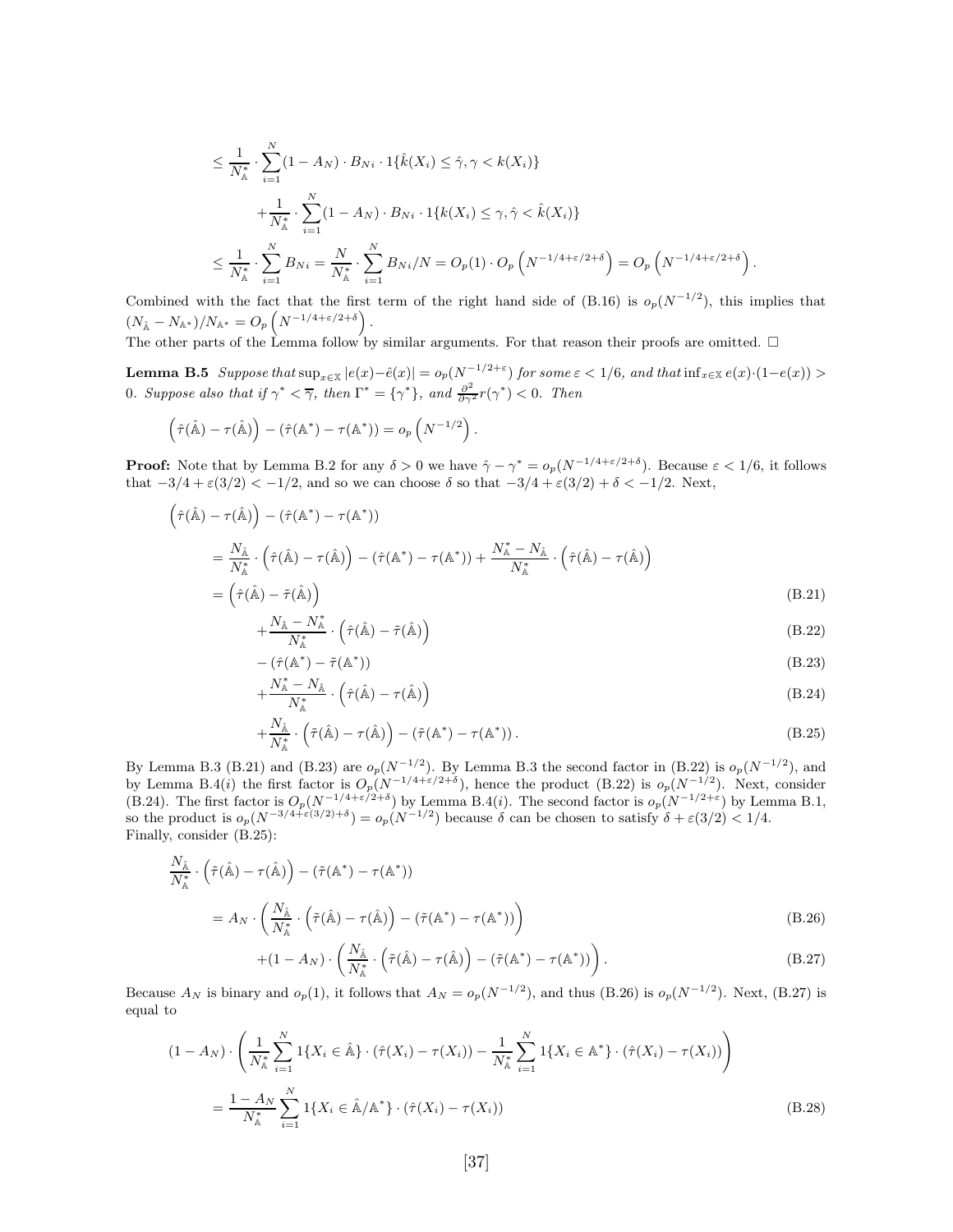$$
-\frac{1-A_N}{N_{\mathbb{A}}^*} \sum_{i=1}^N 1\{X_i \in \mathbb{A}^*/\hat{\mathbb{A}}\} \cdot (\hat{\tau}(X_i) - \tau(X_i)).
$$
\n(B.29)

Consider (B.28):

$$
\left|\frac{1-A_N}{N_{\mathbb{A}}^*}\sum_{i=1}^N 1\{X_i \in \hat{\mathbb{A}}/\mathbb{A}^*\} \cdot (\hat{\tau}(X_i) - \tau(X_i))\right| \le \frac{1}{N_{\mathbb{A}}^*}\sum_{i=1}^N 1\{X_i \in \hat{\mathbb{A}}/\mathbb{A}^*\} \cdot |\hat{\tau}(X_i) - \tau(X_i)|
$$
\n
$$
\le \frac{1}{N_{\mathbb{A}}^*}\sum_{i=1}^N 1\{X_i \in \hat{\mathbb{A}}/\mathbb{A}^*\} \cdot \sup_{x \in \mathbb{X}} |\hat{\tau}(x) - \tau(x)|
$$
\n
$$
= \frac{N_{\hat{\mathbb{A}}/\mathbb{A}^*}}{N_{\mathbb{A}}^*} \cdot \sup_{x \in \mathbb{X}} |\hat{\tau}(x) - \tau(x)| = O_p\left(N^{-1/4 + \varepsilon/2 + \delta}\right) \cdot o_p\left(N^{-1/2 + \varepsilon}\right) = O_p\left(N^{-3/4 + \varepsilon(3/2) + \delta}\right) = o_p\left(N^{-1/2}\right).
$$

(B.29) is  $o_p(N^{-1/2})$  by the same argument.  $\Box$ 

**Lemma B.6** Suppose that for some  $0 < \varepsilon < 1/4$ ,  $\sup_{x \in \mathbb{X}, w \in \{0,1\}} |\hat{\mu}_w(x) - \mu_w(x)| = o_p(N^{-1/2+\varepsilon})$  and  $\sup_{x \in \mathbb{X}} |\hat{e}(x) - \hat{e}(x)|$  $e(x) = o_p(N^{-1/2+\epsilon}),$  and that  $inf_{x \in \mathbb{X}} e(x) \cdot (1-e(x)) > 0$ . Then for  $\lambda(x) = e(x) \cdot (1-e(x))$  and  $\hat{\lambda}(x) =$  $\hat{e}(x) \cdot (1 - \hat{e}(x)),$ 

$$
(\hat{\tau}_{\hat{\lambda}} - \tau_{\hat{\lambda}}) - (\hat{\tau}_{\lambda} - \tau_{\lambda}) = o_p\left(N^{-1/2}\right).
$$

**Proof:** By the rate of the convergence of  $\hat{e}(x)$  to  $e(x)$ , it follows that  $\sup_{x \in \mathbb{X}} |\hat{\lambda}(x) - \lambda(x)| = o_p\left(N^{-1/2+\varepsilon}\right)$ , and in combination with the positive lower bound on  $\lambda(x)$  it follows that

$$
\left(\frac{1}{N}\sum_{i=1}^N\hat{\lambda}(X_i)\right)^{-1}-\left(\frac{1}{N}\sum_{i=1}^N\lambda(X_i)\right)^{-1}=o_p\left(N^{-1/2+\varepsilon}\right).
$$

By the rate of the convergence of  $\hat{\mu}_w(x)$  to  $\mu_w(x)$ , it follows that  $\sup_{x \in \mathbb{X}} |\hat{\tau}(x) - \tau(x)| = o_p\left(N^{-1/2+\varepsilon}\right)$ . Then

 $\overline{1}$  $\overline{\phantom{a}}$  $\overline{\phantom{a}}$  $\overline{\phantom{a}}$  $\overline{\phantom{a}}$ 

$$
|(\hat{\tau}_{\hat{\lambda}} - \tau_{\hat{\lambda}}) - (\hat{\tau}_{\lambda} - \tau_{\lambda})| = \left| \frac{\frac{1}{N} \sum_{i=1}^{N} \hat{\lambda}(X_{i}) \cdot (\hat{\tau}(X_{i}) - \tau(X_{i}))}{\frac{1}{N} \sum_{i=1}^{N} \hat{\lambda}(X_{i})} - \frac{\frac{1}{N} \sum_{i=1}^{N} \lambda(X_{i}) \cdot (\hat{\tau}(X_{i}) - \tau(X_{i}))}{\frac{1}{N} \sum_{i=1}^{N} \hat{\lambda}(X_{i})}
$$
\n
$$
= \left| \frac{\frac{1}{N} \sum_{i=1}^{N} \hat{\lambda}(X_{i}) \cdot (\hat{\tau}(X_{i}) - \tau(X_{i}))}{\frac{1}{N} \sum_{i=1}^{N} \hat{\lambda}(X_{i})} - \frac{\frac{1}{N} \sum_{i=1}^{N} \hat{\lambda}(X_{i}) \cdot (\hat{\tau}(X_{i}) - \tau(X_{i}))}{\frac{1}{N} \sum_{i=1}^{N} \lambda(X_{i})}\right|
$$
\n
$$
+ \left| \frac{\frac{1}{N} \sum_{i=1}^{N} \hat{\lambda}(X_{i}) \cdot (\hat{\tau}(X_{i}) - \tau(X_{i}))}{\frac{1}{N} \sum_{i=1}^{N} \lambda(X_{i})} - \frac{\frac{1}{N} \sum_{i=1}^{N} \lambda(X_{i}) \cdot (\hat{\tau}(X_{i}) - \tau(X_{i}))}{\frac{1}{N} \sum_{i=1}^{N} \lambda(X_{i})}\right|
$$
\n
$$
\leq \left| \frac{1}{N} \sum_{i=1}^{N} \hat{\lambda}(X_{i}) \cdot (\hat{\tau}(X_{i}) - \tau(X_{i})) \right| \cdot \left| \left( \frac{1}{N} \sum_{i=1}^{N} \hat{\lambda}(X_{i}) \right)^{-1} - \left( \frac{1}{N} \sum_{i=1}^{N} \lambda(X_{i}) \right)^{-1} \right|
$$
\n
$$
+ \left( \frac{1}{N} \sum_{i=1}^{N} \lambda(X_{i}) \right)^{-1} \cdot \left| \frac{1}{N} \sum_{i=1}^{N} \left( \hat{\lambda}(X_{i}) - \lambda(X_{i}) \right) \cdot (\hat{\tau}(X_{i}) - \tau(X_{i})) \right|
$$
\n<math display="</math>

 $\Box$ Define

$$
\theta = \mathbb{E} [\lambda(X) \cdot (\mu_1(X) - \mu_0(X))], \qquad \theta_S = \frac{1}{N} \sum_{i=1}^N \lambda(X_i) \cdot (\mu_1(X_i) - \mu_0(X_i)),
$$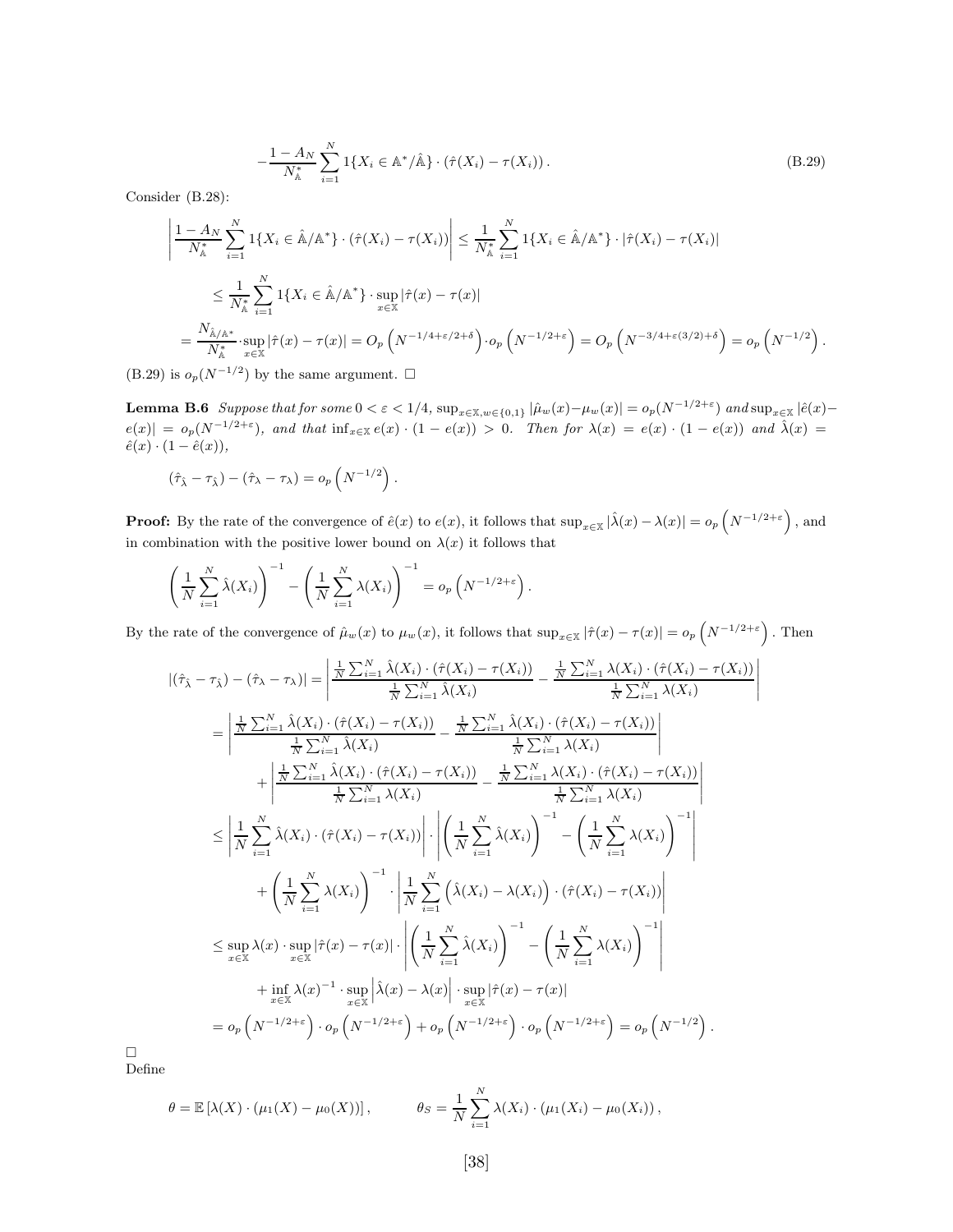$$
\hat{\theta} = \frac{1}{N} \sum_{i=1}^{N} \lambda(X_i) \cdot (\hat{\mu}_1(X_i) - \hat{\mu}_0(X_i)).
$$

and

 $\phi(y, w, x) =$ 

$$
\lambda(x)\cdot\left(\left(\frac{y\cdot w}{e(x)}-\mu_1(x)\right)-\left(\frac{y\cdot(1-w)}{1-e(x)}-\mu_0(x)\right)-\left(\frac{\mu_1(x)}{e(x)}+\frac{\mu_0(x)}{1-e(x)}\right)\cdot(w-e(x))\right).
$$

Lemma B.7 (ASYMPTOTIC LINEARITY)

*Suppose Assumptions 3.1-3.2 and 6.1-6.3 hold. Then*

$$
\sqrt{N} \cdot \left(\hat{\theta} - \theta_S\right) = \frac{1}{\sqrt{N}} \sum_{i=1}^{N} \phi(Y_i, W_i, X_i) + o_p(1).
$$

**Proof:** We apply Theorem 4.1 in Imbens and Ridder (2006). Define the vector  $\tilde{Y}$  as

$$
\tilde{Y} = \left( \begin{array}{c} Y \cdot W \\ Y \cdot (1 - W) \\ W \end{array} \right),
$$

and define the functions  $\omega : \mathbb{X} \to \mathbb{R}$ ,  $g : \mathbb{X} \to \mathbb{R}^3$ , and  $m : \mathbb{R}^3 \to \mathbb{R}$ :

$$
\omega(x) = \lambda(x),
$$
  
\n
$$
g(x) = \mathbb{E}[\tilde{Y}|X=x] = \begin{pmatrix} g_1(x) \\ g_2(x) \\ g_3(x) \end{pmatrix} = \begin{pmatrix} \mathbb{E}[Y \cdot W|X=x] \\ \mathbb{E}[Y \cdot (1-W)|X=x] \\ \mathbb{E}[W|X=x] \end{pmatrix} = \begin{pmatrix} \mu_1(x) \cdot e(x) \\ \mu_0(x) \cdot (1-e(x)) \\ e(x) \end{pmatrix},
$$
  
\n
$$
m(z) = z_1/z_3 - z_2/(1-z_3).
$$

Then

$$
\theta = \mathbb{E}[\omega(X) \cdot m(g(X))], \qquad \theta_S = \frac{1}{N} \sum_{i=1}^N \omega(X_i) \cdot m(g(X_i)),
$$

and

$$
\hat{\theta} = \frac{1}{N} \sum_{i=1}^{N} \omega(X_i) \cdot m(\hat{g}(X_i)).
$$

Assumptions 3.1-3.2 and 6.1-6.3 imply Assumptions 3.2, 3.3, 4.1, and 4.2 in Imbens and Ridder (2006). Then by Theorem 4.1 in Imbens and Ridder (2006) we have

$$
\sqrt{N} \cdot \left(\hat{\theta} - \theta\right) = \frac{1}{\sqrt{N}} \sum_{i=1}^{N} \omega(X_i) \cdot \frac{\partial m}{\partial g'}(g(X))\left(\tilde{Y} - g(X)\right) + \frac{1}{\sqrt{N}} \sum_{i=1}^{N} \omega(X_i) \left(m(g(X_i)) - \theta\right) + o_p(1).
$$

Thus

$$
\sqrt{N} \cdot \left(\hat{\theta} - \theta_S\right) = \sqrt{N} \cdot \left(\hat{\theta} - \theta\right) + \sqrt{N} \cdot \left(\theta - \theta_S\right) = \frac{1}{\sqrt{N}} \sum_{i=1}^{N} \omega(X_i) \cdot \frac{\partial m}{\partial g'}(g(X))\left(\tilde{Y} - g(X)\right) + o_p(1).
$$

Because

$$
\frac{\partial m}{\partial g}(g(X)) = \begin{pmatrix} 1/g_3(X) \\ -1/(1-g_3(X)) \\ -g_1(X)/g_3^2(X) - g_2(X)/(1-g_3(X))^2 \end{pmatrix} = \begin{pmatrix} 1/e(X) \\ -1/(1-e(X)) \\ -\mu_1(X)/e(X)^2 - \mu_0(X)/(1-e(X))^2 \end{pmatrix},
$$

and

$$
\tilde{Y} - g(X) = \begin{pmatrix} Y \cdot W - g_1(X) \\ Y \cdot (1 - W) - g_2(X) \\ W - g_3(X) \end{pmatrix} = \begin{pmatrix} Y \cdot W - \mu_1(X) \cdot e(X) \\ Y \cdot (1 - W) - \mu_0(X) \cdot (1 - e(X)) \\ W - e(X) \end{pmatrix},
$$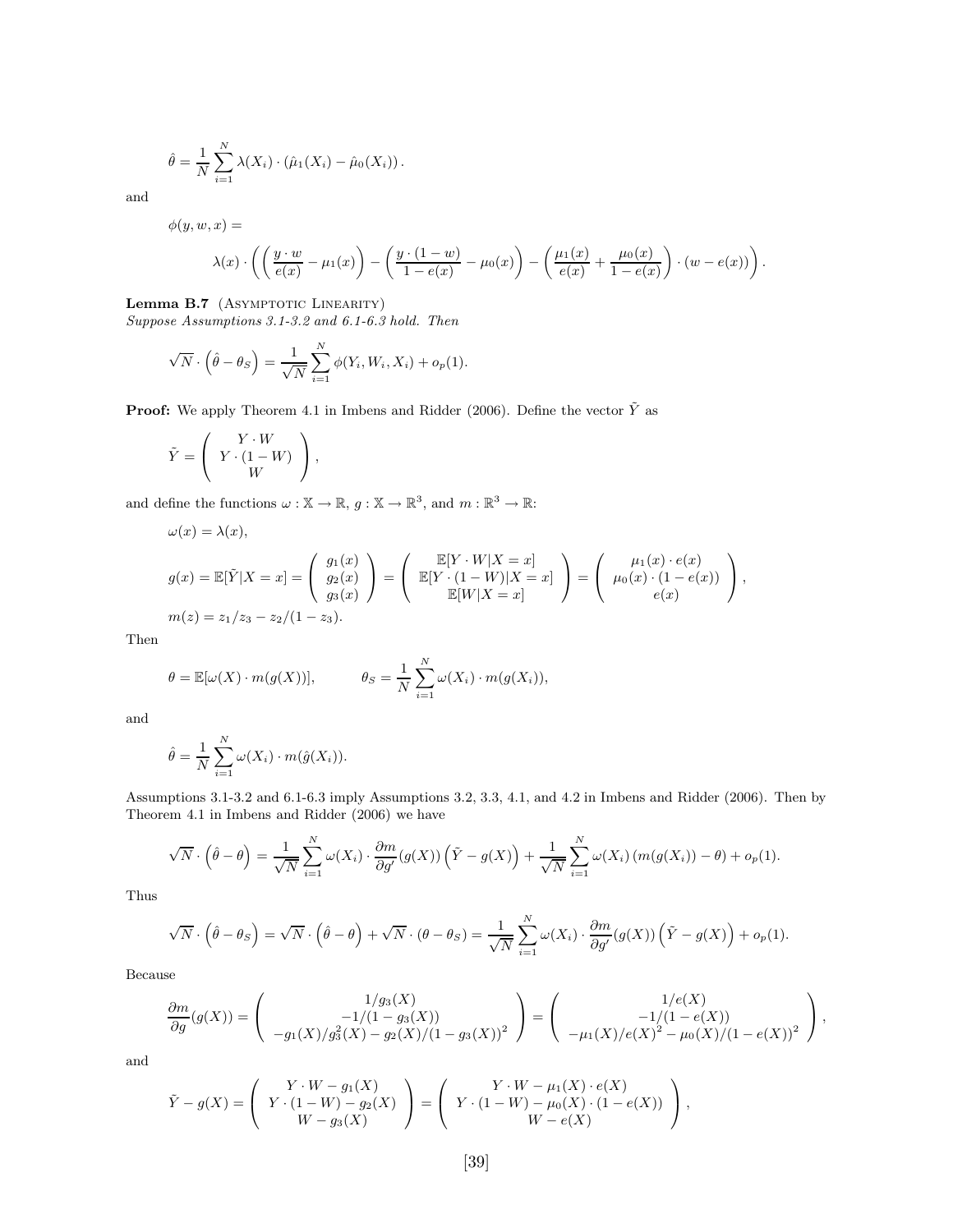we have

$$
\sqrt{N} \cdot \left(\hat{\theta} - \theta_S\right) =
$$
\n
$$
\frac{1}{\sqrt{N}} \sum_{i=1}^{N} \lambda(X_i) \cdot \left(\left(\frac{Y_i \cdot W_i}{e(X_i)} - \mu_1(X_i)\right) - \left(\frac{Y_i \cdot (1 - W_i)}{1 - e(X_i)} - \mu_0(X_i)\right) - \left(\frac{\mu_1(X_i)}{e(X_i)} + \frac{\mu_0(X_i)}{1 - e(X_i)}\right) \cdot (W_i - e(X_i))\right)
$$
\n
$$
+ o_p(1).
$$

 $\Box$ 

#### Lemma B.8 (ASYMPTOTIC NORMALITY)

*Suppose Assumptions 3.1-3.2 and 6.1-6.3 hold. Then*

$$
\sqrt{N} \cdot (\hat{\tau}(\mathbb{A}^*) - \tau(\mathbb{A}^*)) \xrightarrow{d} \mathcal{N}\left(0, \frac{1}{q(\mathbb{A}^*)} \cdot \mathbb{E}\left[\frac{\sigma_1^2(X)}{e(X)} + \frac{\sigma_0^2(X)}{1 - e(X)} \middle| X \in \mathbb{A}^*\right]\right).
$$

**Proof:** By Lemma B.7, independent sampling, and because the second moment of  $\phi(Y, W, X)$  exists, it follows that

$$
\sqrt{N} \cdot (\hat{\theta} - \theta_S) \to \mathcal{N}\left(0, \mathbb{E}\left[\phi(Y, W, X)^2\right]\right).
$$

In addition,  $N_A^*/N \stackrel{p}{\rightarrow} q(\mathbb{A}^*)$ , so that

$$
\sqrt{N} \cdot (\hat{\tau}(\mathbb{A}^*) - \tau(\mathbb{A}^*)) = \sqrt{N} \cdot \frac{N}{N_{\mathbb{A}}^*} \cdot (\hat{\theta} - \theta_S) \stackrel{d}{\longrightarrow} \mathcal{N}\left(0, \frac{1}{q^2(\mathbb{A}^*)} \cdot \mathbb{E}\left[\phi(Y, W, X)^2\right]\right).
$$

Because

$$
\mathbb{E}\left[\left(\left(\frac{Y\cdot W}{e(X)}-\mu_1(X)\right)-\left(\frac{Y\cdot(1-W)}{1-e(X)}-\mu_0(X)\right)-\left(\frac{\mu_1(X)}{e(X)}+\frac{\mu_0(X)}{1-e(X)}\right)\cdot(W-e(X))\right)^2\middle| X\in\mathbb{A}^*\right]
$$
\n
$$
=\mathbb{E}\left[\left(\frac{Y\cdot W}{e(X)}-\mu_1(X)\right)^2\middle| X\in\mathbb{A}^*\right]
$$
\n
$$
-2\cdot\mathbb{E}\left[\left(\frac{Y\cdot W}{e(X)}-\mu_1(X)\right)\cdot\left(\frac{Y\cdot(1-W)}{1-e(X)}-\mu_0(X)\right)\middle| X\in\mathbb{A}^*\right]
$$
\n
$$
-2\cdot\mathbb{E}\left[\left(\frac{Y\cdot W}{e(X)}-\mu_1(X)\right)\cdot\left(\frac{\mu_1(X)}{e(X)}+\frac{\mu_0(X)}{1-e(X)}\right)\cdot(W-e(X))\middle| X\in\mathbb{A}^*\right]
$$
\n
$$
+\mathbb{E}\left[\left(\frac{Y\cdot(1-W)}{1-e(X)}-\mu_0(X)\right)^2\middle| X\in\mathbb{A}^*\right]
$$
\n
$$
+2\cdot\mathbb{E}\left[\left(\frac{Y\cdot(1-W)}{1-e(X)}-\mu_0(X)\right)\cdot\left(\frac{\mu_1(X)}{e(X)}+\frac{\mu_0(X)}{1-e(X)}\right)\cdot(W-e(X))\middle| X\in\mathbb{A}^*\right]
$$
\n
$$
+\mathbb{E}\left[\left(\left(\frac{\mu_1(X)}{e(X)}+\frac{\mu_0(X)}{1-e(X)}\right)\cdot(W-e(X))\right)^2\middle| X\in\mathbb{A}^*\right]
$$
\n
$$
+\mathbb{E}\left[\left(\frac{\mu_1(X)}{e(X)}+\mu_1^2(X)\cdot\frac{1-e(X)}{e(X)}\middle| X\in\mathbb{A}^*\right]
$$
\n
$$
+\mathbb{E}\left[2\cdot\mu_0(X)\cdot\mu_1(X)\middle| X\in\mathbb{A}^*\right]
$$
\n
$$
+\mathbb{E}\left[2\cdot\mu_0(X)\cdot\mu_1(X)+2\cdot\mu_1^2(X)\cdot\frac{1-e(X)}{1-e(X)}\middle| X\in\mathbb{A}^*\right]
$$
\n $$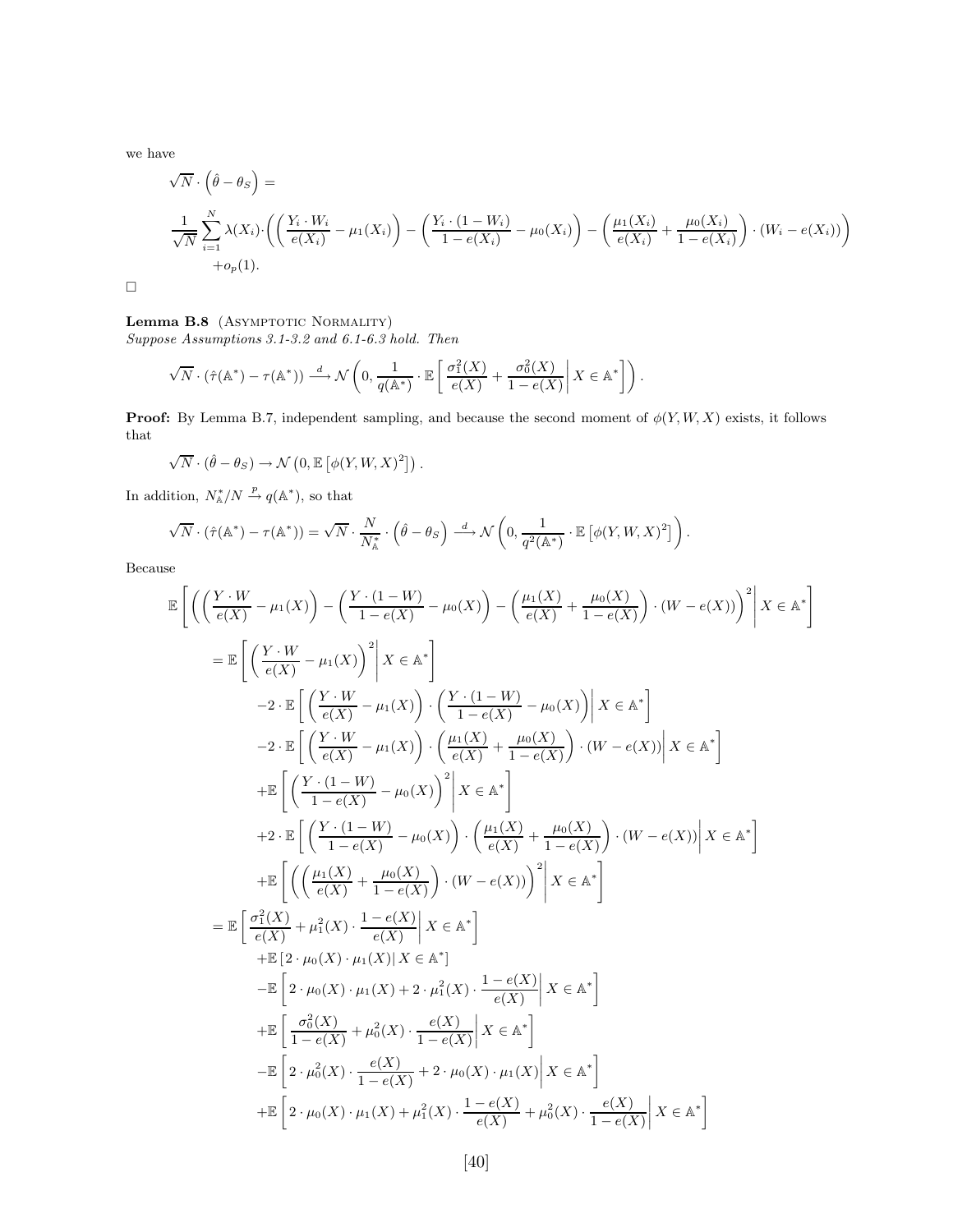$$
= \mathbb{E}\left[\left.\frac{\sigma_1^2(X)}{e(X)} + \frac{\sigma_0^2(X)}{1 - e(X)}\right| X \in \mathbb{A}^*\right],
$$

it follows that

$$
\mathbb{E}\left[\phi(Y, W, X)^2\right] = q(\mathbb{A}^*).
$$
\n
$$
\mathbb{E}\left[\left(\left(\frac{Y \cdot W}{e(X)} - \mu_1(X)\right) - \left(\frac{Y \cdot (1 - W)}{1 - e(X)} - \mu_0(X)\right) - \left(\frac{\mu_1(X)}{e(X)} + \frac{\mu_0(X)}{1 - e(X)}\right) \cdot (W - e(X))\right)^2\middle| X \in \mathbb{A}^*\right]
$$
\n
$$
= q(\mathbb{A}^*) \cdot \mathbb{E}\left[\left.\frac{\sigma_1^2(X)}{e(X)} + \frac{\sigma_0^2(X)}{1 - e(X)}\middle| X \in \mathbb{A}^*\right],
$$

and the result in the Lemma follows.  $\Box$ 

**Proof of 6.1:** This follows directly from Lemmas B.5 and B.8  $\Box$ 

The proofs of Theorems 6.2-6.6 are omitted here in the interest of space. They are available on the web (Crump, Hotz, Imbens and Mitnik, 2006b).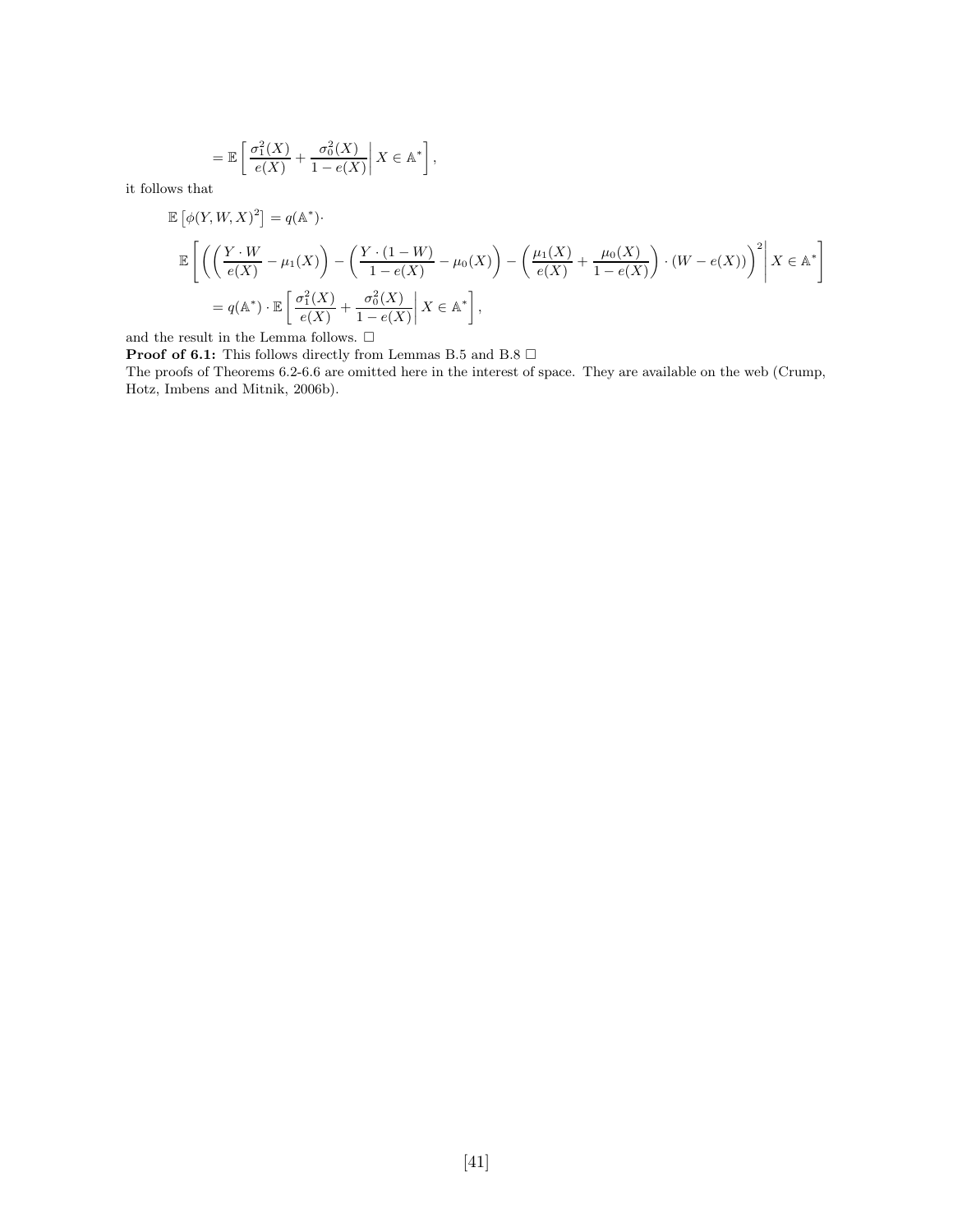#### **REFERENCES**

- Abadie, A., and G. Imbens, (2006), "Large Sample Properties of Matching Estimators for Average Treatment Effects," *Econometrica*, 74(1): 235-267.
- Angrist, J., (1998), "Estimating the Labor Market Impact of Voluntary Military Service Using Social Security Data on Military Applicants," *Econometrica*, 66(2): 249-288.
- Bickel, P. J., Klaassen, C. A. J., Ritov, Y., and Wellner, J. A., (1993), *Efficient and Adaptive Estimation for Semiparametric Models*, Baltimore: Johns Hopkins University Press.
- Billingsley, P. (1985), *Probability and Measure,* Wiley Series in Probability and Mathematical Statistics.
- Blundell, R. and M. Costa-Dias (2002), "Alternative Approaches to Evaluation in Empirical Microeconomics," Institute for Fiscal Studies, Cemmap working paper cwp10/02.
- Chen, X., Hong, H., and Tarozzi, A. (2005), "Semiparametric Efficiency in GMM Models of Nonclassical Measurement Error," Unpublished manuscript, Duke Univesity.
- Cochran, W., and D. Rubin (1973), "Controlling Bias in Observational Studies: A Review," *Sankhya*, Series A,35: 417-446.
- Crump, R., V. J. Hotz, G. Imbens and O. Mitnik, (2006a), "Nonparametric Tests for Treatment Effect Heterogeneity', NBER Technical Working Paper No. 324.
- Crump, R., V. J. Hotz, G. Imbens and O. Mitnik, (2006b), "Moving the Goalposts: Addressing Limited Overlap in Estimation of Average Treatment Effects by Changing the Estimand", Supplemental Proofs, http://www.economics.harvard.edu/faculty/imbens/papers/chim goalpost supp.pdf.
- DEHEJIA, R., AND S. WAHBA, (1999), "Causal Effects in Nonexperimental Studies: Reevaluating the Evaluation of Training Programs", *Journal of the American Statistical Association*, 94: 1053-1062.
- Hahn, J., (1998), "On the Role of the Propensity Score in Efficient Semiparametric Estimation of Average Treatment Effects," *Econometrica* 66(2): 315-331.
- Ham, J. C., X. Li and P. B. Reagan, (2006), "Propensity Score Matching, a Distance-Based Measure of Migration, and the Wage Growth of Young Men," Unpublished manuscript, USC.
- Heckman, J., and V. J. Hotz, (1989), "Alternative Methods for Evaluating the Impact of Training Programs," (with discussion), *Journal of the American Statistical Association*., 84(804): 862-874.
- HECKMAN, J., H. ICHIMURA, AND P. TODD, (1997), "Matching as an Econometric Evaluation Estimator: Evidence from Evaluating a Job Training Programme," *Review of Economic Studies* 64(4): 605-654.
- HECKMAN, J., H. ICHIMURA, AND P. TODD, (1998), "Matching as an Econometric Evaluation Estimator," *Review of Economic Studies* 65: 261-294.
- HECKMAN, J., H. ICHIMURA, J. SMITH, AND P. TODD, (1998), "Characterizing Selection Bias Using Experimental Data," *Econometrica*, 66(5): 1017-1098.
- HECKMAN, J., R. LALONDE, AND J. SMITH, (1999), "The economics and econometrics of active labor market programs," in O. Ashenfelter and D. Card (eds.), *Handbook of Labor Economics*, Vol. 3A, North-Holland, Amsterdam, 1865-2097.
- HIRANO, K., AND G. IMBENS (2001), "Estimation of Causal Effects Using Propensity Score Weighting: An Application of Data on Right Heart Catheterization," *Health Services and Outcomes Research Methodology*, 2: 259-278.
- HIRANO, K., G. IMBENS, AND G. RIDDER, (2003), "Efficient Estimation of Average Treatment Effects Using the Estimated Propensity Score," *Econometrica*, 71(4): 1161-1189.
- Ho, D., K. Imai, G. King, and E. Stuart, (2005), "Matching as Nonparametric Preprocessing for Reducing Model Dependence in Parametric Causal Inference," mimeo, Department of Government, Harvard University.
- ICHINO, A., F. MEALLI, AND T. NANNICINI, (2005), "Sensitivity of Matching Estimators to Unconfoundedness. An Application to the Effect of Temporary Work on Future Employment," EUI
- Imbens, G. (2003), "Sensitivity to Exogeneity Assumptions in Program Evaluation," *American Economic Review*, Papers and Proceedings.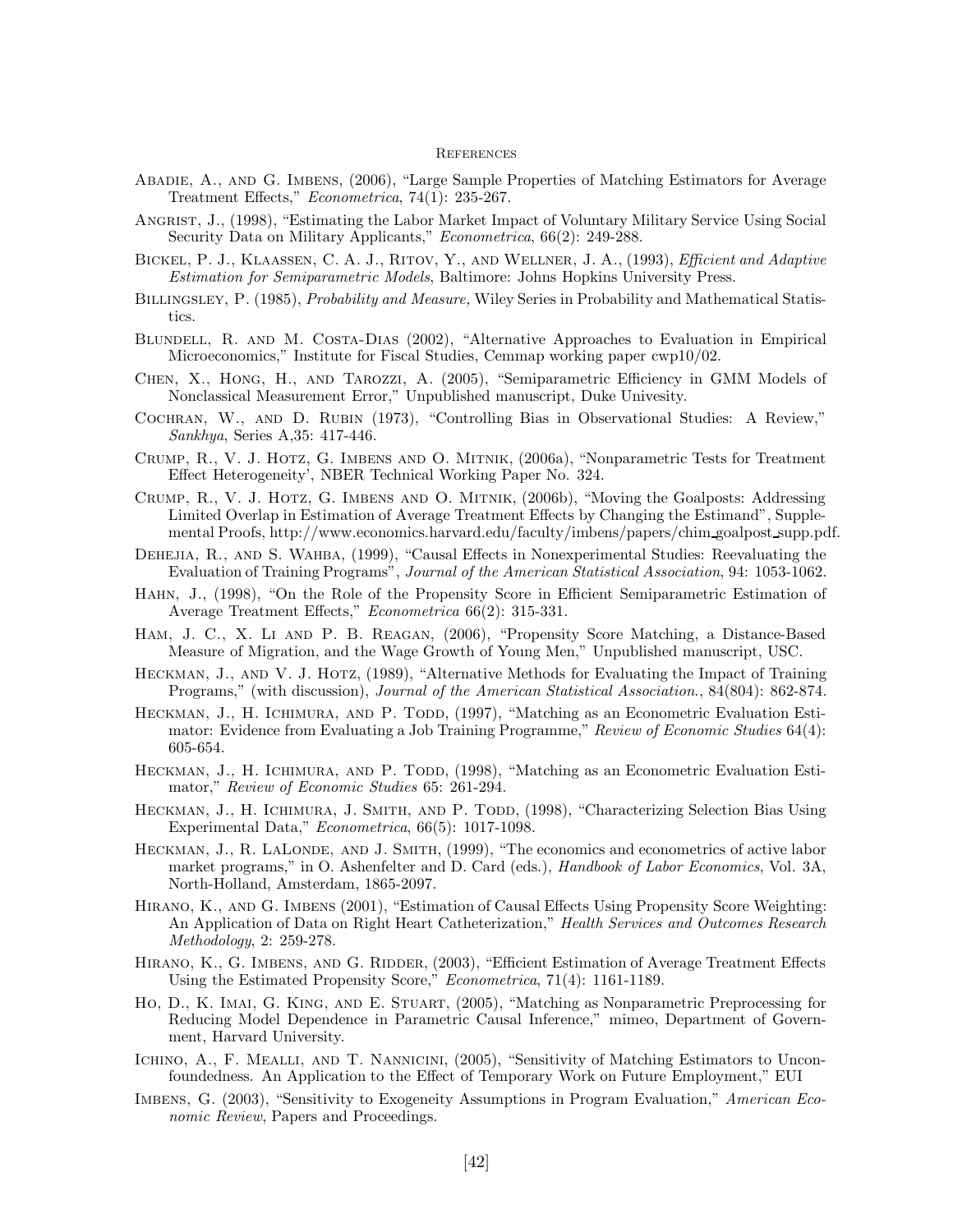- Imbens, G., (2004), "Nonparametric Estimation of Average Treatment Effects Under Exogeneity: A Review, *Review of Economics and Statistics*, 86(1): 1-29.
- IMBENS, G., AND J. ANGRIST (1994), "Identification and Estimation of Local Average Treatment Effects," *Econometrica*, 61(2): 467-476.
- IMBENS, G., W. NEWEY AND G. RIDDER, (2006), "Mean-squared-error Calculations for Average Treatment Effects," unpublished manuscript, Department of Economics, UC Berkeley.
- IMBENS, G., AND G. RIDDER, (2006), "Estimation and Inference for Generalized Partial Means," unpublished manuscript, Department of Economics, UC Berkeley.
- Lalonde, R.J., (1986), "Evaluating the Econometric Evaluations of Training Programs with Experimental Data," *American Economic Review*, 76: 604-620.
- Lechner, M, (2002a), "Program Heterogeneity and Propensity Score Matching: An Application to the Evaluation of Active Labor Market Policies," *Review of Economics and Statistics*, 84(2): 205-220.
- Lechner, M, (2002b), "Some Practical Issues in the Evaluation of Heterogenuous Labour Market Programmes by Matching Methods," *Journal of the Royal Statistical Society*, Series A, 165: 659– 82.
- Lee, M.-J., (2005a), *Micro-Econometrics for Policy, Program, and Treatment Effects* Oxford University Press, Oxford.
- Lee, M.-J., (2005b), "Treatment Effect and Sensitivity Analysis for Self-selected Treatment and Selectively Observed Response," mimeo, Singapore Management University.
- Newey, W., (1994). "Kernel Estimation of Partial Means and a General Variance Estimator," *Econometric Theory*, Vol 10, 233-253.
- Robins, J.M., and A. Rotnitzky, (1995), "Semiparametric Efficiency in Multivariate Regression Models with Missing Data," *Journal of the American Statistical Association*, 90: 122-129.
- Robins, J.M., Rotnitzky, A., Zhao, L-P. (1995), "Analysis of Semiparametric Regression Models for Repeated Outcomes in the Presence of Missing Data," *Journal of the American Statistical Association*, 90: 106-121.
- Robins, J.M., S. Mark, and W. Newey, (1992), "Estimating Exposure Effects by Modelling the Expectation of Exposure Conditional on Confounders," *Biometrics*, 48(2): 479-495.
- Robinson, P., (1988), "Root-N-Consistent Semiparametric Regression," *Econometrica*, 67: 645-662.
- Rosenbaum, P., (1989), "Optimal Matching in Observational Studies", *Journal of the American Statistical Association*, 84: 1024-1032.
- Rosenbaum, P., (2001), *Observational Studies*, second edition, Springer Verlag, New York.
- ROSENBAUM, P., AND D. RUBIN, (1983a), "The Central Role of the Propensity Score in Observational Studies for Causal Effects", *Biometrika*, 70: 41-55.
- Rosenbaum, P., and D. Rubin, (1983b), "Assessing the Sensitivity to an Unobserved Binary Covariate in an Observational Study with Binary Outcome," *Journal of the Royal Statistical Society*, Ser. B, 45: 212-218.
- Rosenbaum, P., and D. Rubin, (19884), "Reducing Bias in Observational Studies Using Subclassification on the Propensity Score," *JASA*.
- Rubin, D. (1974), "Estimating Causal Effects of Treatments in Randomized and Non-randomized Studies," *Journal of Educational Psychology*, 66: 688-701.
- Rubin, D., (1977), "Assignment to Treatment Group on the Basis of a Covariate," *Journal of Educational Statistics*, 2(1): 1-26.
- Rubin, D., (1978), "Bayesian inference for causal effects: The Role of Randomization", *A*nnals of Statistics, 6: 34-58.
- SHADISH, W., T. COOK, AND D. CAMPBELL (2002), *Experimental and Quasi-Experimental Designs for Generalized Causal Inference*, Houghton Mifflin, Boston, MA.
- SMITH, J., AND P. TODD, (2005), "Does matching overcome LaLonde's critique of nonexperimental estimators?" *Journal of Econometrics*, 125: 305-353.
- Stock, J., (1989), "Nonparametric Policy Analysis," *Journal of the American Statistical Association*, 84(406): 567-575.
- Wooldridge, J., (2002), *Econometric Analysis of Cross Section and Panel Data*, MIT Press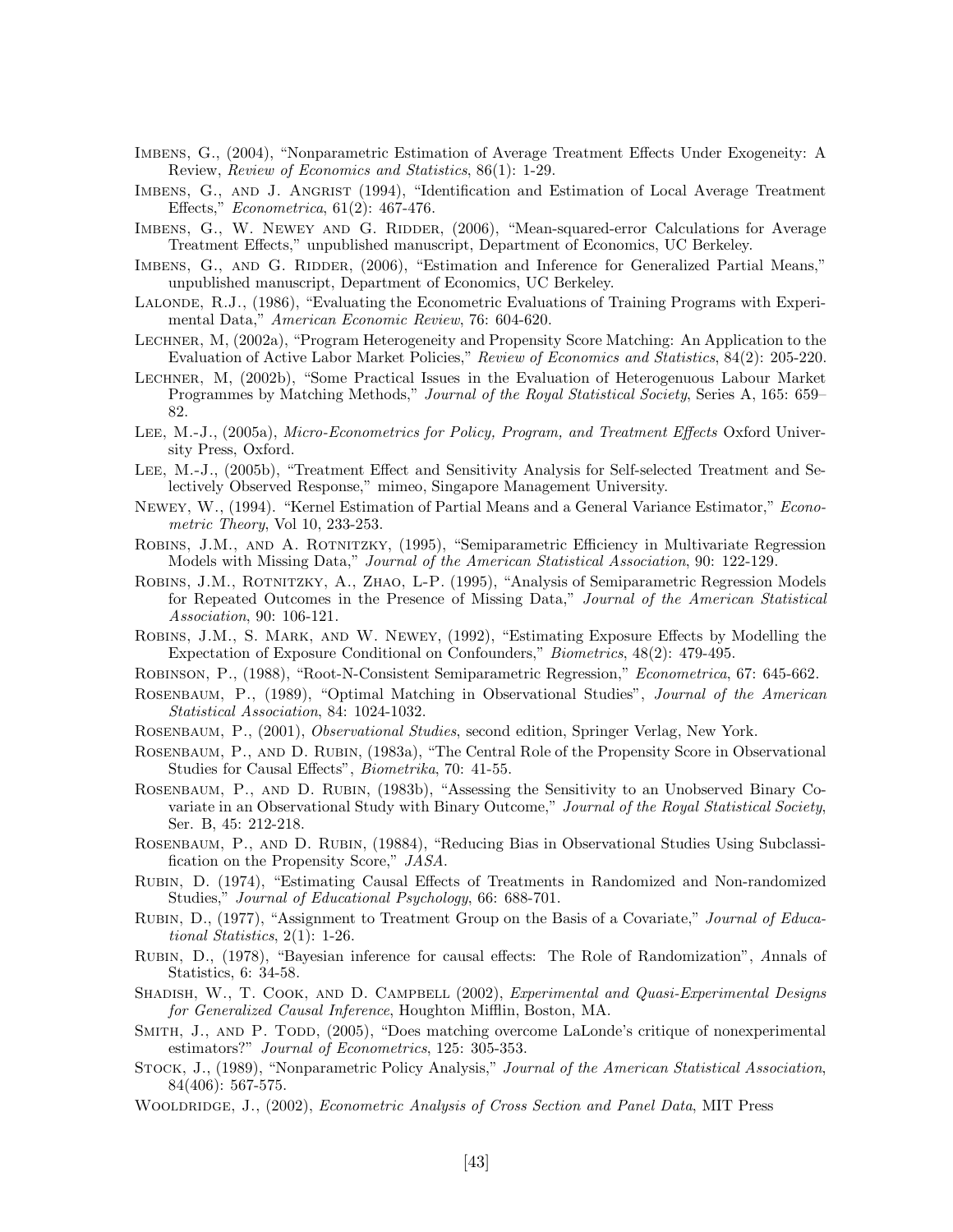|               |                                                                                                                                                                                                                                                                  | 0.5                   | 1.0                       | 1.5                   | 2.0                   | 2.5                   | 3.0                   | 3.5                   | 4.0                   |
|---------------|------------------------------------------------------------------------------------------------------------------------------------------------------------------------------------------------------------------------------------------------------------------|-----------------------|---------------------------|-----------------------|-----------------------|-----------------------|-----------------------|-----------------------|-----------------------|
| $\beta=0.5$   | $\mathbb{V}_S(\gamma,\beta)/\mathbb{V}_{S,\alpha(\gamma,\beta)}(\gamma,\beta)$<br>$\mathbb{V}_{S,0.01}(\gamma,\beta)/\mathbb{V}_{S,\alpha(\gamma,\beta)}(\gamma,\beta)$<br>$V_{S,0.10}(\gamma,\beta)/V_{S,\alpha(\gamma,\beta)}(\gamma,\beta)$                   | 13.38<br>1.70<br>1.00 | 11.68<br>1.64<br>$1.00\,$ | 13.28<br>1.70<br>1.00 | 13.71<br>1.71<br>1.00 | 13.83<br>1.70<br>1.01 | 13.54<br>1.66<br>1.01 | 13.24<br>1.63<br>1.03 | 12.83<br>1.58<br>1.04 |
| $\beta = 1.$  | $\mathbb{V}_S(\gamma,\beta)/\mathbb{V}_{S,\alpha(\gamma,\beta)}(\gamma,\beta)$<br>$\mathbb{V}_{S,0.01}(\gamma,\beta)/\mathbb{V}_{S,\alpha(\gamma,\beta)}(\gamma,\beta)$<br>$V_{S,0.10}(\gamma,\beta)/V_{S,\alpha(\gamma,\beta)}(\gamma,\beta)$                   |                       | 2.68<br>1.39<br>1.00      | 2.41<br>1.36<br>1.00  | 2.65<br>1.39<br>1.00  | 2.97<br>1.44<br>1.00  | 3.13<br>1.46<br>1.00  | 3.28<br>1.47<br>1.01  | 3.36<br>1.47<br>1.01  |
| $\beta = 1.5$ | $\mathbb{V}_S(\gamma,\beta)/\mathbb{V}_{S,\alpha(\gamma,\beta)}(\gamma,\beta)$<br>$\mathbb{V}_{S,0.01}(\gamma,\beta)/\mathbb{V}_{S,\alpha(\gamma,\beta)}(\gamma,\beta)$<br>$V_{S,0.10}(\gamma,\beta)/V_{S,\alpha(\gamma,\beta)}(\gamma,\beta)$                   |                       |                           | 1.34<br>1.19<br>1.00  | 1.28<br>1.17<br>1.00  | 1.34<br>1.19<br>1.00  | 1.41<br>1.23<br>1.00  | 1.46<br>1.25<br>1.00  | 1.51<br>1.26<br>1.00  |
| $\beta = 2.0$ | $\mathbb{V}_S(\gamma,\beta)/\mathbb{V}_{S,\alpha(\gamma,\beta)}(\gamma,\beta)$<br>$\mathbb{V}_{S,0.01}(\gamma,\beta)/\mathbb{V}_{S,\alpha(\gamma,\beta)}(\gamma,\beta)$<br>$V_{S,0.10}(\gamma,\beta)/V_{S,\alpha(\gamma,\beta)}(\gamma,\beta)$                   |                       |                           |                       | 1.11<br>1.09<br>1.00  | 1.09<br>1.08<br>1.00  | 1.11<br>1.09<br>1.00  | 1.15<br>1.13<br>1.00  | 1.16<br>1.12<br>1.00  |
| $\beta = 2.5$ | $\mathbb{V}_S(\gamma,\beta)/\mathbb{V}_{S,\alpha(\gamma,\beta)}(\gamma,\beta)$<br>$\mathbb{V}_{S,0.01}(\gamma,\beta)/\mathbb{V}_{S,\alpha(\gamma,\beta)}(\gamma,\beta)$<br>$\mathbb{V}_{S,0.10}(\gamma,\beta)/\mathbb{V}_{S,\alpha(\gamma,\beta)}(\gamma,\beta)$ |                       |                           |                       |                       | 1.04<br>1.04<br>1.00  | 1.04<br>1.04<br>1.00  | 1.04<br>1.04<br>1.00  | 1.06<br>1.06<br>1.00  |
| $\beta = 3.0$ | $\mathbb{V}_S(\gamma,\beta)/\mathbb{V}_{S,\alpha(\gamma,\beta)}(\gamma,\beta)$<br>$V_{S,0.01}(\gamma,\beta)/V_{S,\alpha(\gamma,\beta)}(\gamma,\beta)$<br>$V_{S,0.10}(\gamma,\beta)/V_{S,\alpha(\gamma,\beta)}(\gamma,\beta)$                                     |                       |                           |                       |                       |                       | 1.02<br>1.02<br>1.00  | 1.04<br>1.04<br>1.02  | 1.02<br>1.02<br>1.00  |
| $\beta = 3.5$ | $\mathbb{V}_S(\gamma,\beta)/\mathbb{V}_{S,\alpha(\gamma,\beta)}(\gamma,\beta)$<br>$V_{S,0.01}(\gamma,\beta)/V_{S,\alpha(\gamma,\beta)}(\gamma,\beta)$<br>$V_{S,0.10}(\gamma,\beta)/V_{S,\alpha(\gamma,\beta)}(\gamma,\beta)$                                     |                       |                           |                       |                       |                       |                       | 1.02<br>1.02<br>1.00  | 1.02<br>1.02<br>1.00  |
| $\beta = 4.0$ | $\mathbb{V}_S(\gamma,\beta)/\mathbb{V}_{S,\alpha(\gamma,\beta)}(\gamma,\beta)$<br>$V_{S,0.01}(\gamma,\beta)/V_{S,\alpha(\gamma,\beta)}(\gamma,\beta)$<br>$\mathbb{V}_{S,0.10}(\gamma,\beta)/\mathbb{V}_{S,\alpha(\gamma,\beta)}(\gamma,\beta)$                   |                       |                           |                       |                       |                       |                       |                       | 1.02<br>1.02<br>1.00  |

Table 1: VARIANCE RATIOS FOR BETA DISTRIBUTIONS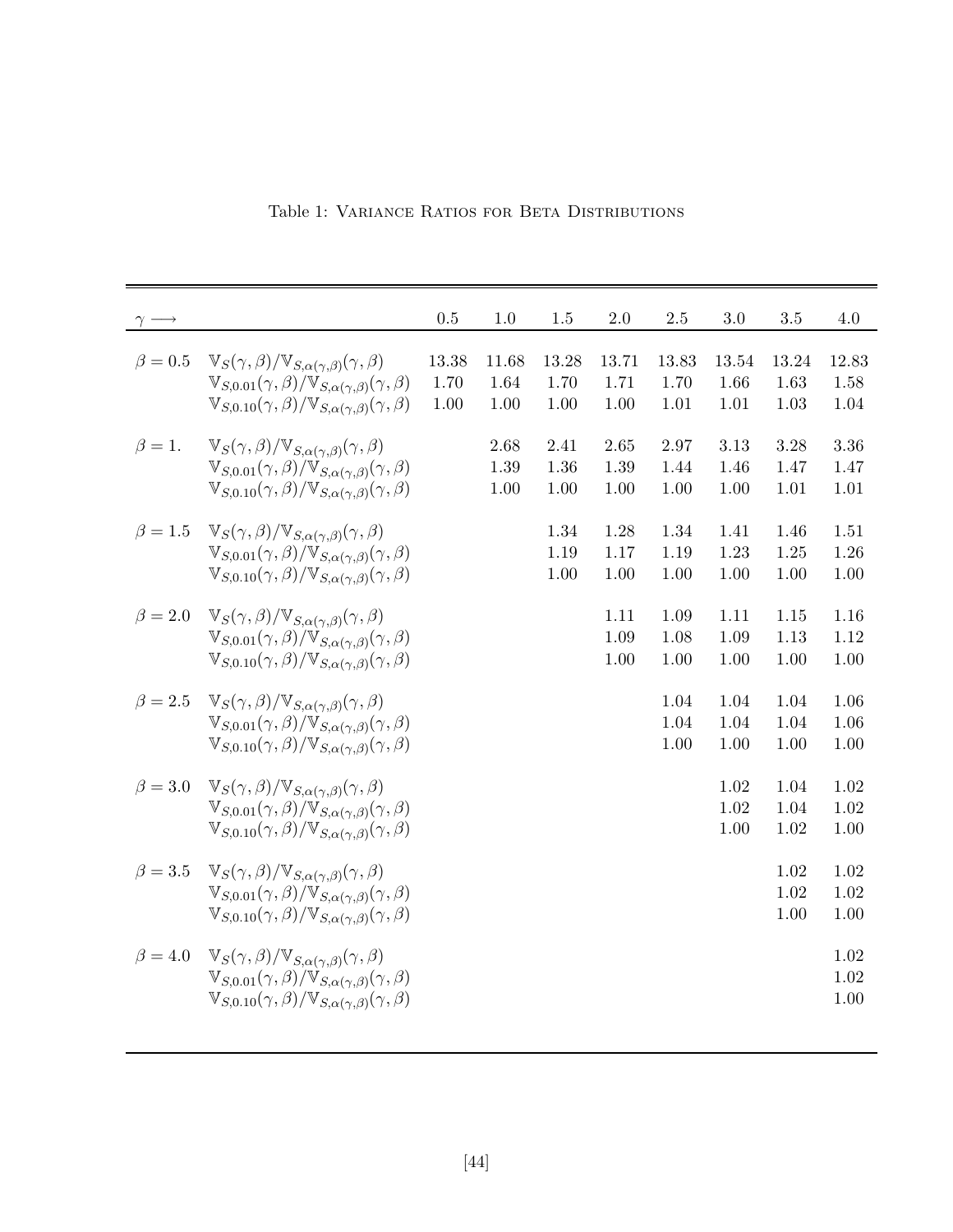| Table 2: COVARIATE BALANCE FOR LALONDE DATA |  |
|---------------------------------------------|--|
|---------------------------------------------|--|

|                | Mean  | Stand.<br>Mean |         |        | Normalized Dif. in Treat. and Contr. Ave's |            |                 |         |              |  |
|----------------|-------|----------------|---------|--------|--------------------------------------------|------------|-----------------|---------|--------------|--|
|                |       | Dev.           | Contr.  | Treat. | All                                        | $[t-Stat]$ | $\alpha < e(x)$ | Optimal | Prop. Score, |  |
|                |       |                |         |        |                                            |            | $< 1 - \alpha$  | Weights | Weighted     |  |
|                |       |                |         |        |                                            |            |                 |         |              |  |
| age            | 34.23 | 10.50          | 34.85   | 25.82  | $-0.86$                                    | $[-16.0]$  | $-0.18$         | $-0.08$ | $-0.12$      |  |
| educ           | 11.99 | 3.05           | 12.12   | 10.35  | $-0.58$                                    | $[-11.1]$  | $-0.04$         | $-0.25$ | $-0.35$      |  |
| black          | 0.29  | 0.45           | 0.25    | 0.84   | 1.30                                       | [21.0]     | 0.20            | $-0.79$ | $-0.70$      |  |
| hispanic       | 0.03  | 0.18           | 0.03    | 0.06   | 0.15                                       | $[1.5]$    | 0.07            | 0.27    | 0.37         |  |
| married        | 0.82  | 0.38           | 0.87    | 0.19   | $-1.76$                                    | $[-22.8]$  | $-0.81$         | $-0.01$ | $-0.08$      |  |
| unempl '74     | 0.13  | 0.34           | 0.09    | 0.71   | 1.85                                       | $[18.3]$   | 0.78            | $-0.23$ | $-0.26$      |  |
| uenmpl '75     | 0.13  | 0.34           | 0.10    | 0.60   | 1.46                                       | [13.7]     | 0.51            | $-0.18$ | $-0.18$      |  |
| earn $'74$     | 18.23 | 13.72          | 19.43   | 2.10   | $-1.26$                                    | $[-38.6]$  | $-0.20$         | 0.78    | 1.19         |  |
| earn $'75$     | 17.85 | 13.88          | 19.06   | 1.53   | $-1.26$                                    | $[-48.6]$  | $-0.14$         | 0.47    | 0.90         |  |
| Prop. Score    | 0.07  | 0.20           | 0.02    | 0.68   | 3.22                                       | [29.9]     | 1.90            | 1.86    | 2.15         |  |
| Log Odds Ratio | -7.87 | 4.91           | $-8.53$ | 1.08   | 1.96                                       | $[53.6]$   | 0.42            | 0.48    | 0.56         |  |

Table 3: ESTIMATES AND ASYMPTOTIC STANDARD ERRORS FOR LALONDE DATA

 $\equiv$ 

|      |                                         |      |                         | ATE $ATE_{0.01}$ $ATE_{0.10}$ OSATE OWATE ATT $ATT_{0.01}$ $ATT_{0.10}$ OSATT |              |              |                 |                 |
|------|-----------------------------------------|------|-------------------------|-------------------------------------------------------------------------------|--------------|--------------|-----------------|-----------------|
| Est. | $-14.75$ $4.97$<br>$(s.e.)$ 637.90 2.09 | 1.26 | $-0.74$ $-1.17$<br>1.69 | $-0.19$<br>1.29                                                               | 2.67<br>2.58 | 2.67<br>2.58 | $-0.30$<br>1.82 | $-1.43$<br>2.08 |